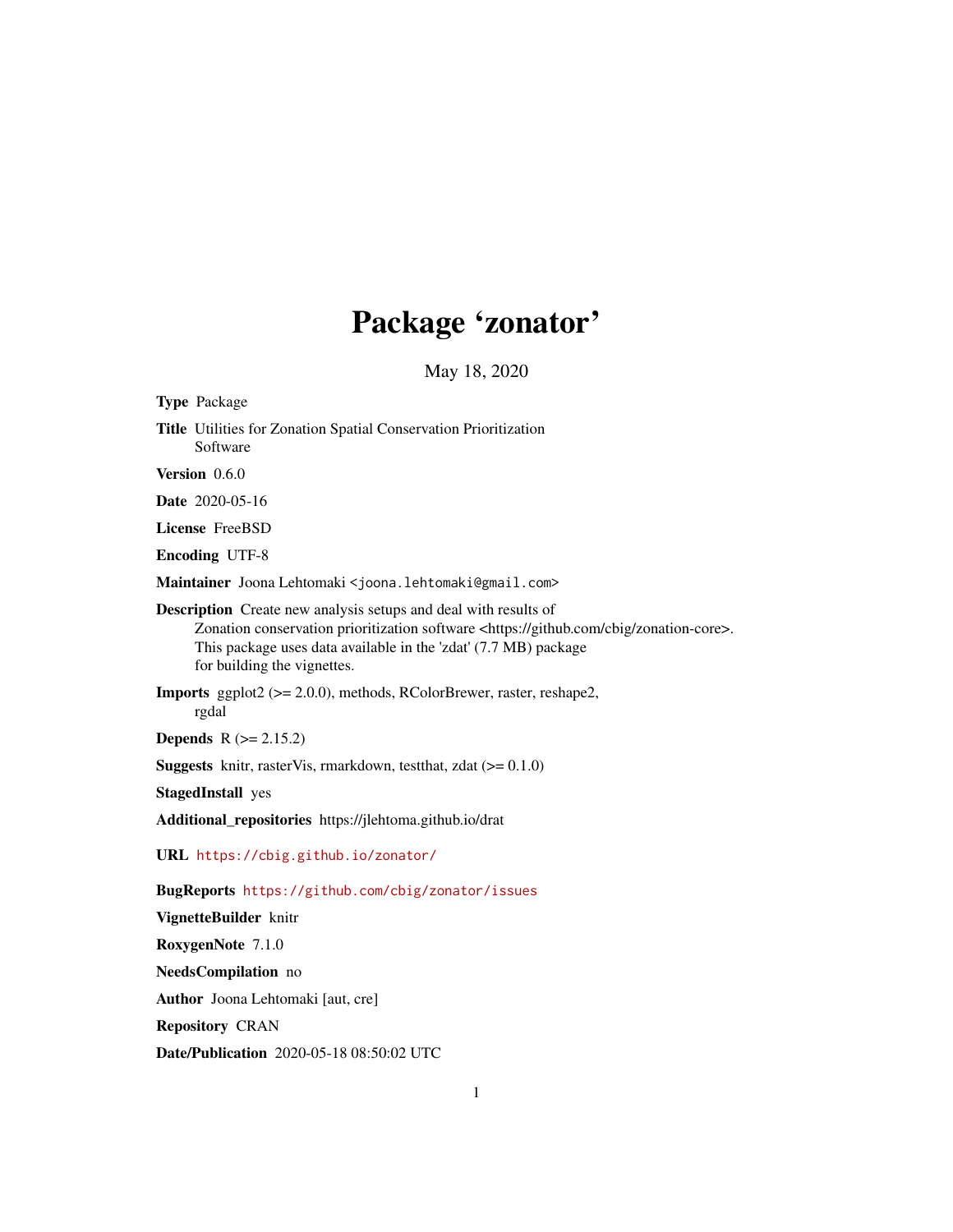# R topics documented:

|                    | 3              |
|--------------------|----------------|
|                    | $\overline{4}$ |
|                    | $\overline{4}$ |
|                    | 5              |
| comp               | 6              |
|                    | 7              |
|                    | 8              |
| cost               | 8              |
|                    | 9              |
|                    | 11             |
|                    | 12             |
|                    | 13             |
|                    | 14             |
|                    | 15             |
|                    | 16             |
|                    | 17             |
|                    | 18             |
|                    | 19             |
|                    | 20             |
|                    | 20             |
|                    | 21             |
|                    | 22             |
|                    | 23             |
|                    | 24             |
|                    | 25             |
|                    | 26             |
|                    | 27             |
|                    | 27             |
|                    | 28             |
|                    | 28             |
|                    | 29             |
|                    | 30             |
|                    | 30             |
|                    | 31             |
|                    | 32             |
|                    |                |
|                    | 34             |
|                    | 35             |
|                    | 36             |
|                    | 36             |
| rank raster        | 37             |
|                    | 38             |
|                    | 39             |
|                    | 39             |
|                    | 40             |
| read features info | 41             |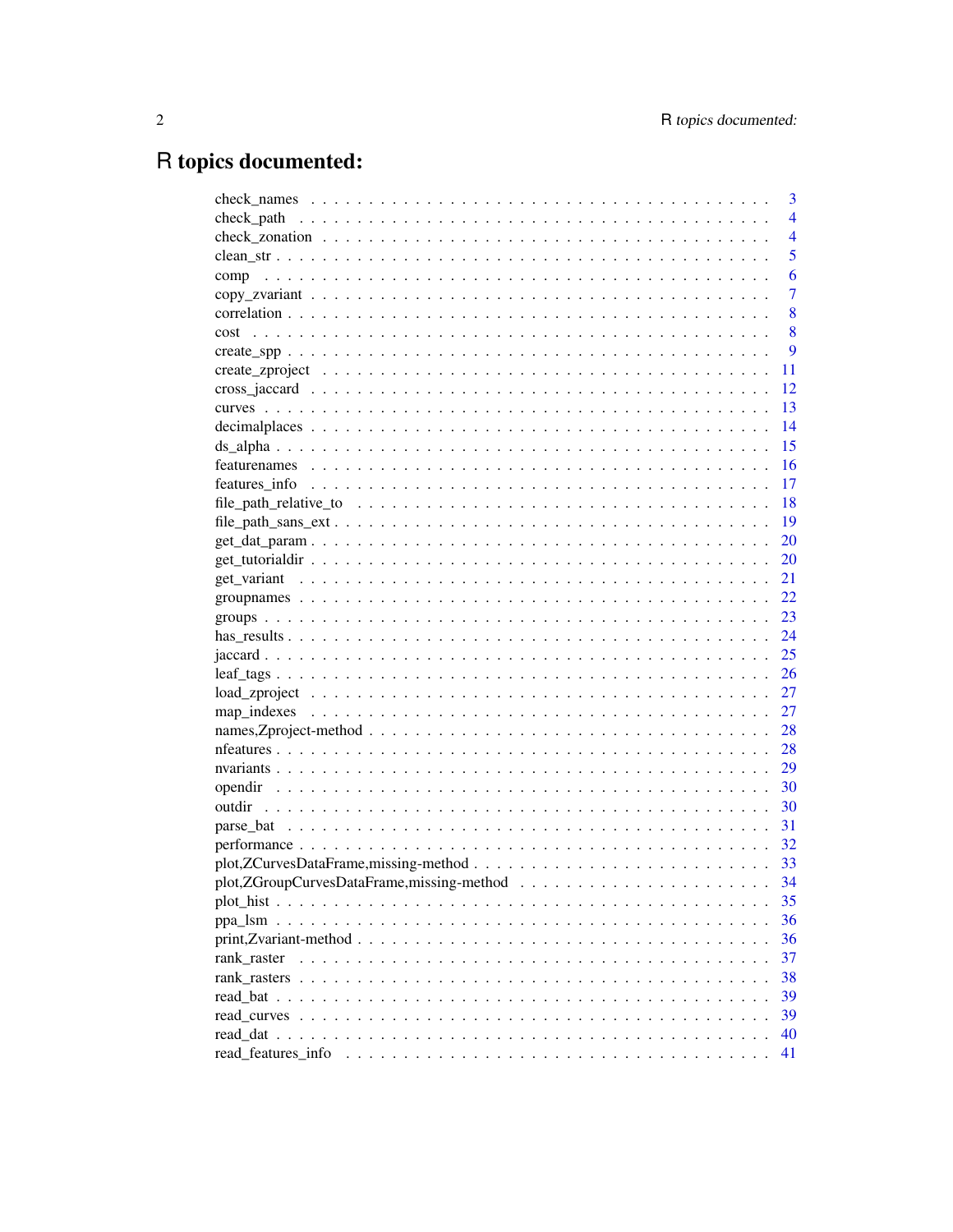<span id="page-2-0"></span>

| Index |                                                                                                                    |  |  | 59 |
|-------|--------------------------------------------------------------------------------------------------------------------|--|--|----|
|       |                                                                                                                    |  |  |    |
|       |                                                                                                                    |  |  |    |
|       |                                                                                                                    |  |  |    |
|       |                                                                                                                    |  |  |    |
|       |                                                                                                                    |  |  |    |
|       |                                                                                                                    |  |  |    |
|       |                                                                                                                    |  |  |    |
|       |                                                                                                                    |  |  |    |
|       |                                                                                                                    |  |  |    |
|       |                                                                                                                    |  |  |    |
|       |                                                                                                                    |  |  |    |
|       | show, Zvariant-method $\ldots \ldots \ldots \ldots \ldots \ldots \ldots \ldots \ldots \ldots \ldots \ldots \ldots$ |  |  |    |
|       |                                                                                                                    |  |  |    |
|       |                                                                                                                    |  |  |    |
|       |                                                                                                                    |  |  |    |
|       |                                                                                                                    |  |  |    |
|       |                                                                                                                    |  |  |    |
|       |                                                                                                                    |  |  |    |
|       |                                                                                                                    |  |  |    |
|       |                                                                                                                    |  |  |    |
|       |                                                                                                                    |  |  |    |
|       |                                                                                                                    |  |  |    |
|       |                                                                                                                    |  |  |    |
|       |                                                                                                                    |  |  |    |

check\_names *A function check feature/group names.*

# Description

Checks a vector of names only contains unique items and if they're not, unique names will be created. Also, the items must be suitable for columns names. Function is strict so that if the vector is not valid or it cannot be coerced to be one an error is induced.

#### Usage

check\_names(x)

# Arguments

x Charcter or numeric vector.

# Value

Valid vector of the original size.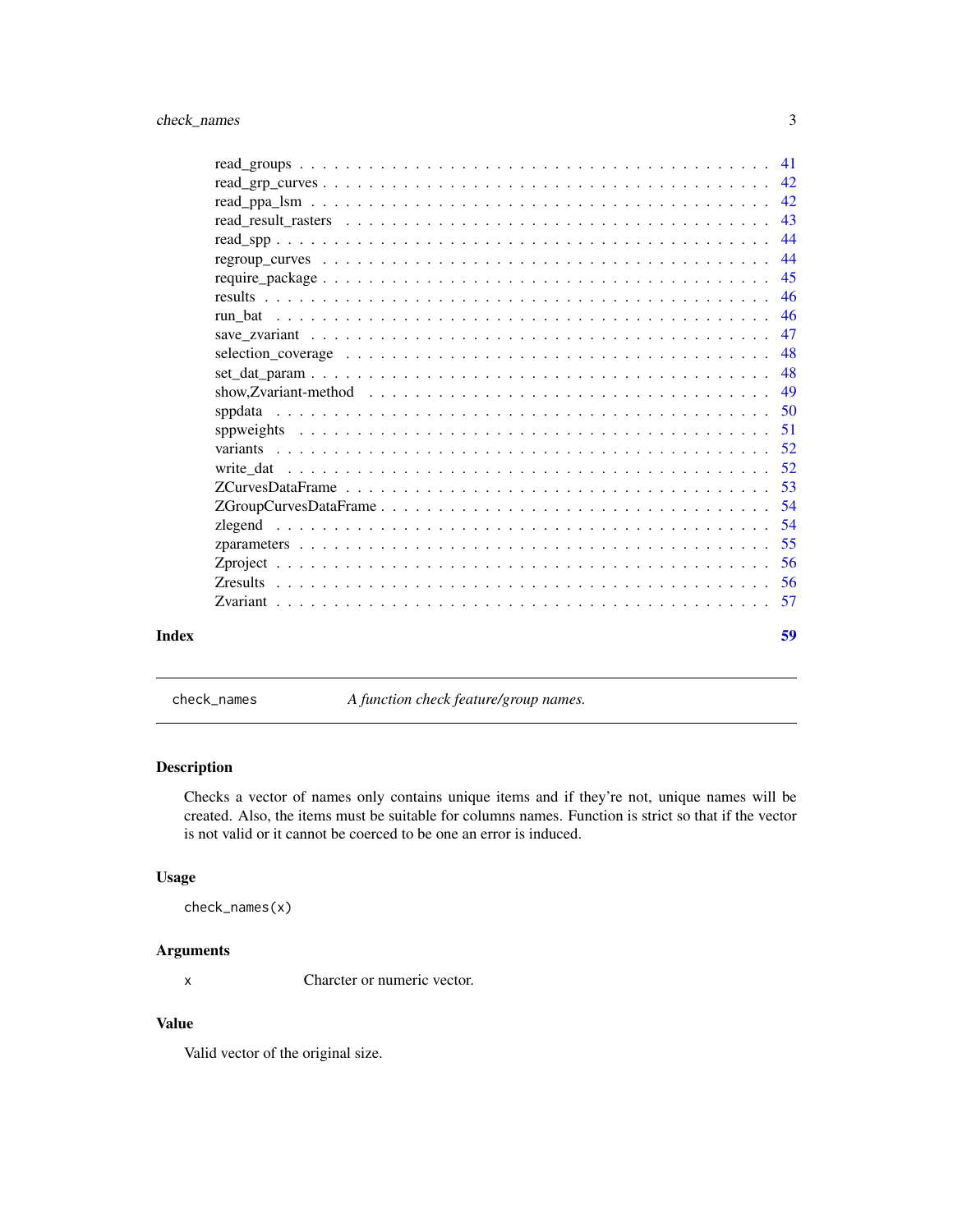#### <span id="page-3-0"></span>Author(s)

Joona Lehtomaki <joona.lehtomaki@gmail.com>

check\_path *A function to deal with potentially relative paths.*

#### Description

Checks if a path can be resolved (i.e. whether it exists). An additional parameter parent.path can be provided, in which case x is appended to it and the concatenated path is checked for existence. If the path cannot be resolved, raise an error.

#### Usage

```
check\_path(x, parent.path = NULL, require.file = FALSE)
```
#### Arguments

| X            | Character string path.                                                                           |
|--------------|--------------------------------------------------------------------------------------------------|
| parent.path  | Character string root path.                                                                      |
| require.file | Logical indicating if a file is required for return or if an existing parent folder is<br>enough |

#### Value

A cleaned character string

#### Author(s)

Joona Lehtomaki <joona.lehtomaki@gmail.com>

check\_zonation *Check if Zonation is installed.*

# Description

Check if Zonation is installed.

#### Usage

```
check_zonation(exe = "zig3")
```
#### Arguments

exe Character string for overriding the default Zonation executable (default: zig3).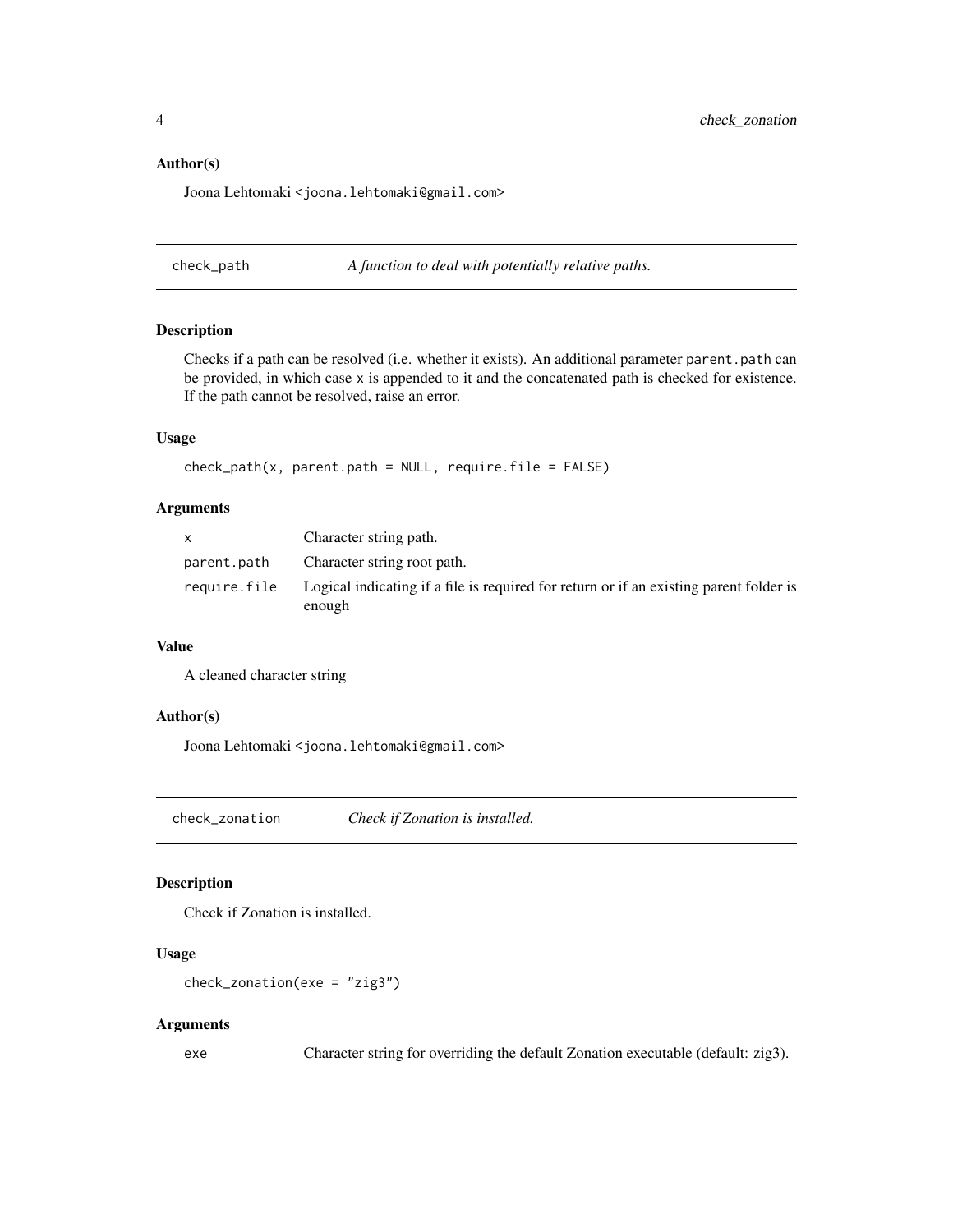#### <span id="page-4-0"></span>clean\_str 5

# Value

A logical indicating whether requested Zonation executable is found.

# Author(s)

Joona Lehtomaki <joona.lehtomaki@gmail.com>

# Examples

```
## Not run:
 check_zonation("zig4")
```
## End(Not run)

| clean str | Clean leading and trailing whitespaces from a given string. Addition-    |
|-----------|--------------------------------------------------------------------------|
|           | ally, all occurrences of multiple whitespaces are replaced with a single |
|           | <i>whitespace.</i>                                                       |

# Description

Clean leading and trailing whitespaces from a given string. Additionally, all occurrences of multiple whitespaces are replaced with a single whitespace.

# Usage

clean\_str(x)

#### Arguments

x Character string.

#### Value

An absolute path to a file of NULL if the path does not exist.

# Author(s)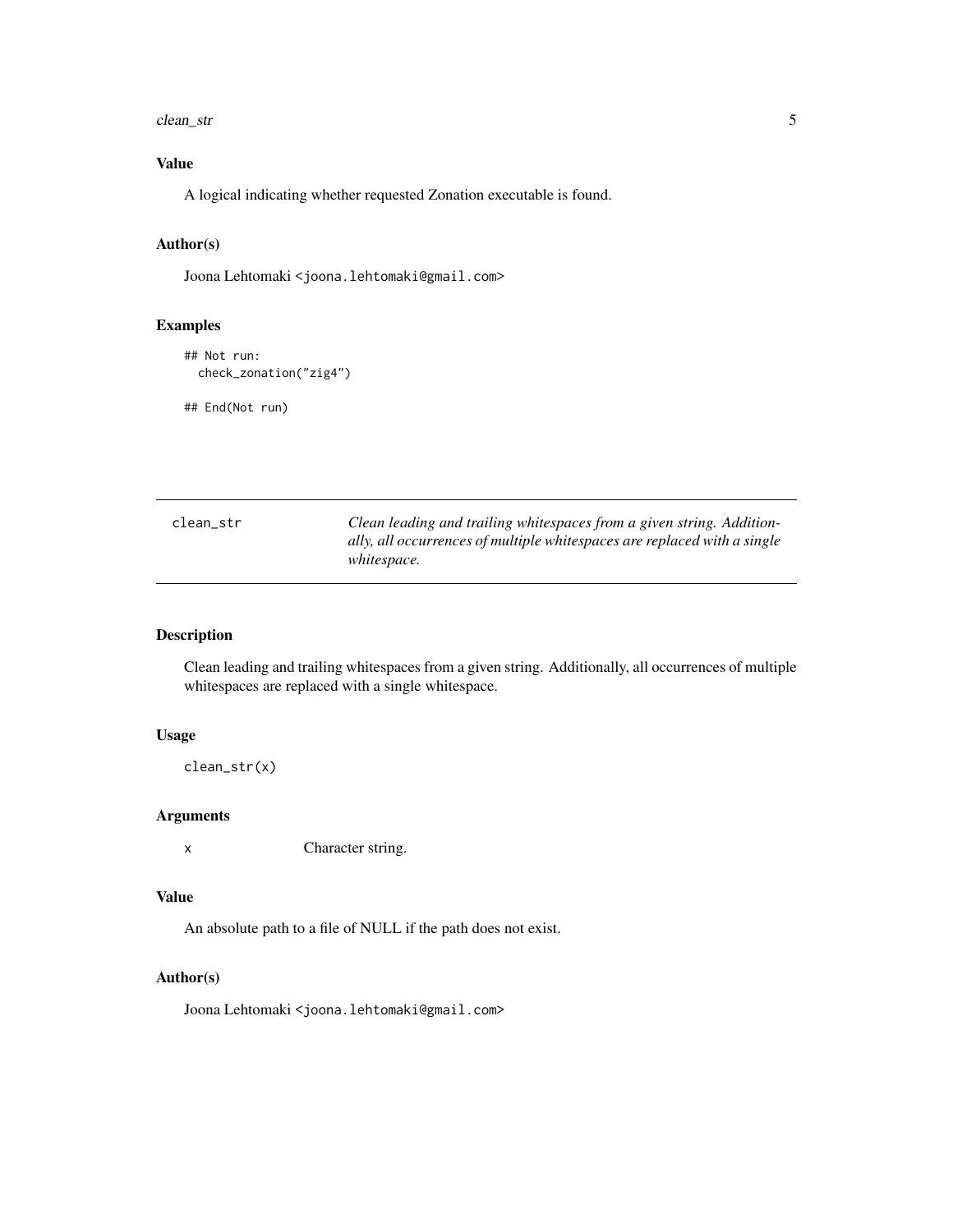<span id="page-5-0"></span>

Function can be used to compare two Zonation output rasters with one of the following functions (part of zonator package):

- correlation
- substraction
- ferquency(NOT IMPLEMENTED)
- coverage

#### Usage

 $comp(x, y, fun = "correlation", ...)$ 

# Arguments

| X   | Numeric matrix.                                              |
|-----|--------------------------------------------------------------|
| y   | Numeric matrix.                                              |
| fun | Function used for the numeric comparison.                    |
|     | Further arguments passed on to selected comparison function. |

# Value

A DataFrame with each row containg columns title, count, and catid

# Author(s)

Joona Lehtomaki <joona.lehtomaki@gmail.com>

# See Also

correlation substraction frequency coverage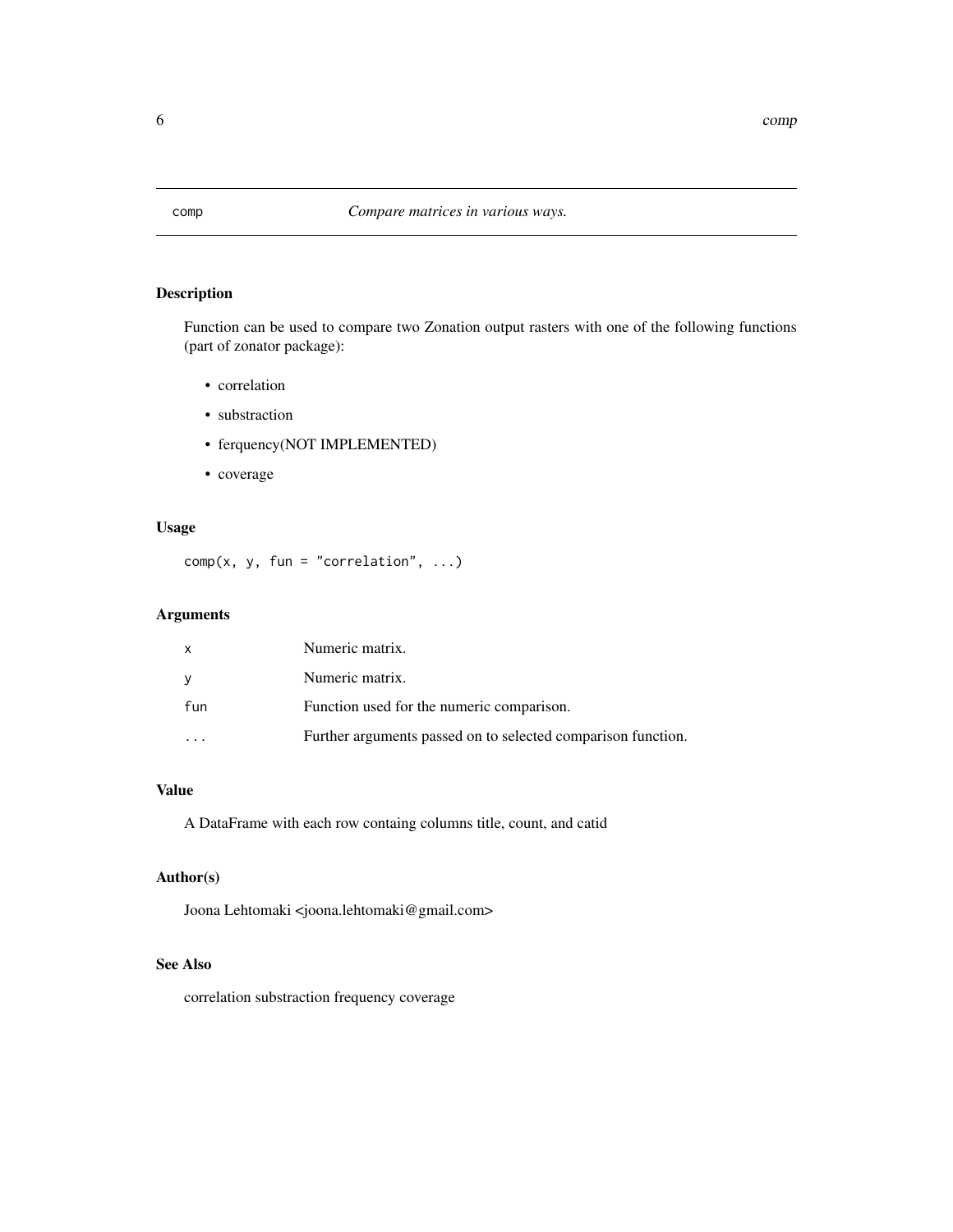<span id="page-6-0"></span>

Corresponding files on the file system are immediately created. In orderd to modify the variant, manipulate the returned Zvariant object and use [save\\_zvariant](#page-46-1) method.

### Usage

copy\_zvariant(x, name, dir)

```
## S4 method for signature 'Zvariant, character, character'
copy_zvariant(x, name, dir)
```
# Arguments

|      | Zvariant object.                                                            |
|------|-----------------------------------------------------------------------------|
| name | Characted string naming the copied variant.                                 |
| dir  | Characted string directory where the new variant is created on file system. |

# Details

If the variant being copied has results, they are not copied to the new variant.

#### Value

Zvariant object

# Note

Relative paths in spp-file are translated into absolute paths as otherwise dealing with them might be tricky.

#### Author(s)

Joona Lehtomaki <joona.lehtomaki@gmail.com>

# See Also

[Zvariant-class](#page-56-1) [save\\_zvariant](#page-46-1)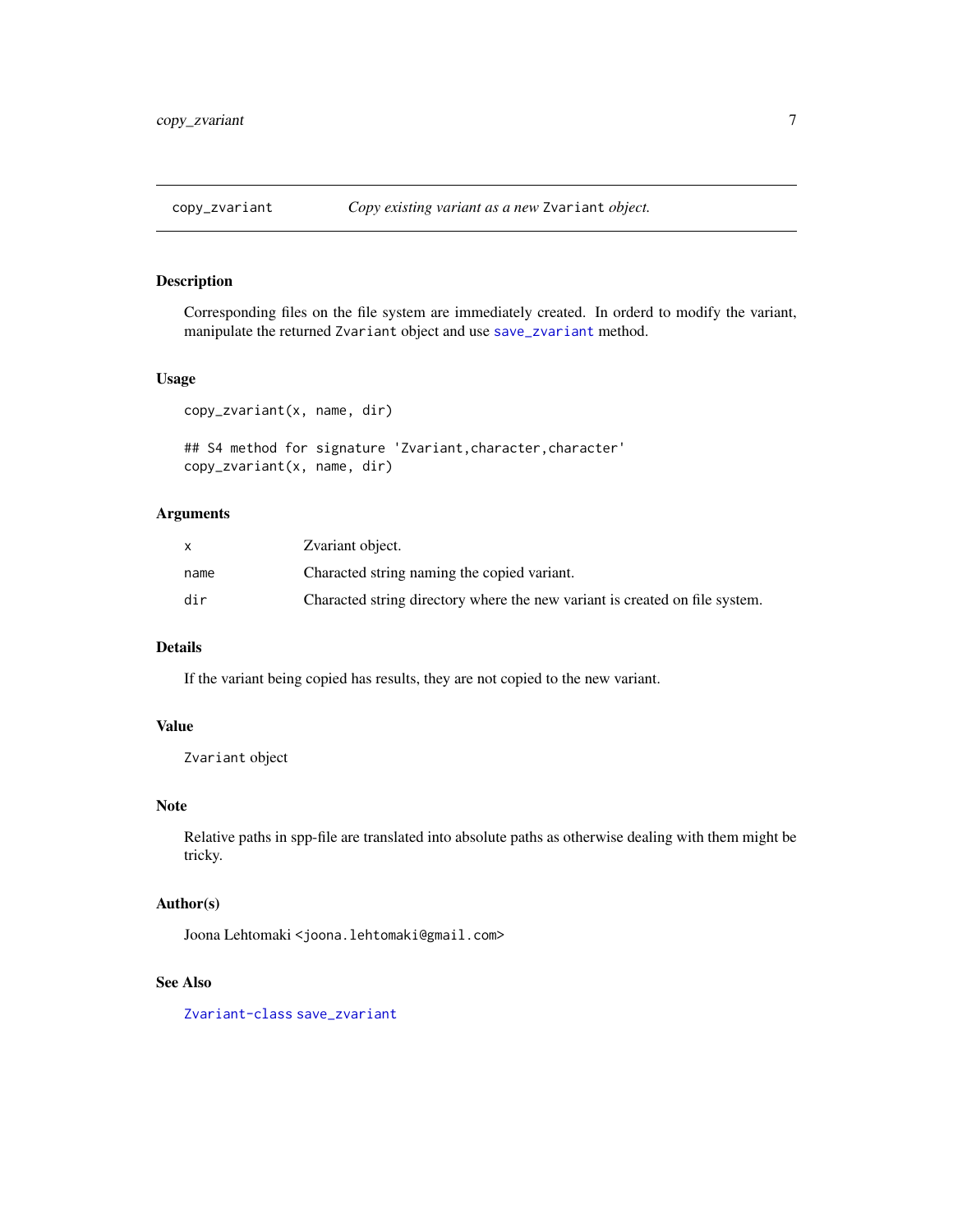<span id="page-7-0"></span>

Calculate correlation between two matrices using [cor](#page-0-0). A group of specific threshold can be set, in which case the correlations are calculated incrementally for values above the thresholds.

#### Usage

```
correlation(x, y, method = "kendall", thresholds = c(0))
```
# Arguments

| X          | Numeric matrix.                                                |
|------------|----------------------------------------------------------------|
| V          | Numeric matrix.                                                |
| method     | Character string correlation method used (default: 'kendall'). |
| thresholds | Numeric vector of thresholds used (default: $c(0)$ ).          |

# Value

A list with 2 items:

| thresholds | Correlations between 2 matrices with values above a given threshold. |
|------------|----------------------------------------------------------------------|
| total      | Overall correlation between the 2 matrices.                          |

# Author(s)

Joona Lehtomaki <joona.lehtomaki@gmail.com>

#### See Also

[cor](#page-0-0)

cost *Get cost data of a Z\* object.*

# Description

Returns the "cost\_needed\_for\_top\_fraction" column from Zonation curves file. Note that the cost is the same in curves and grp\_curves files. pr\_lost is always included in the returned data, but no other columns are included.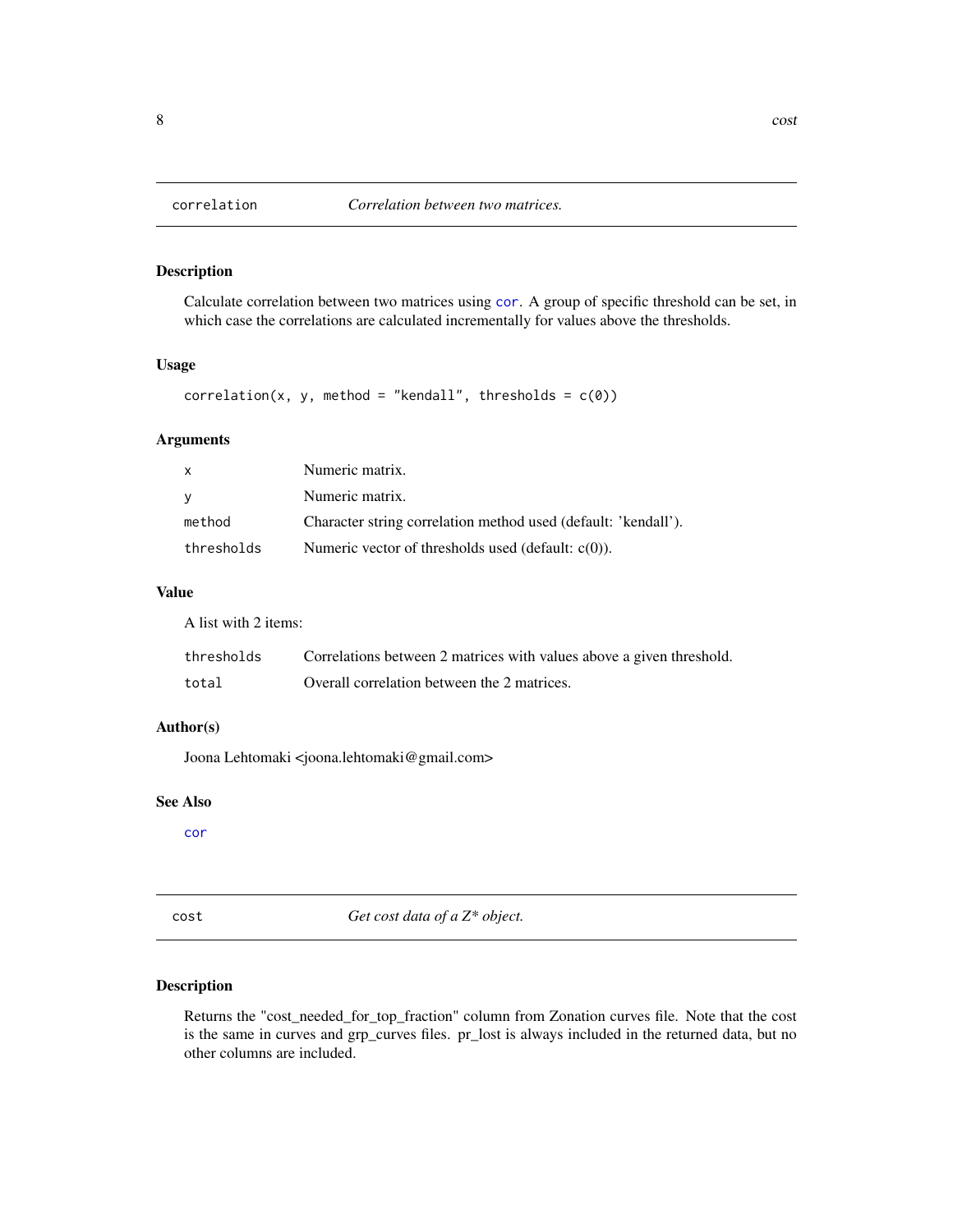# <span id="page-8-0"></span>create\_spp 9

# Usage

cost(x) ## S4 method for signature 'Zresults' cost(x) ## S4 method for signature 'Zvariant' cost(x)

# Arguments

 $x \t\t Z^*$  object.

#### Details

Method implementation in class [Zvariant](#page-56-2) is just a thin wrapper for passing the argumets to variant's cod[eZresults](#page-55-1) object.

#### Value

data.frame object with two columns:

- pr\_lostProportion of landscape lost.
- costCost of a given fraction of the solution.

If no results are available, return NA.

# Author(s)

Joona Lehtomaki <joona.lehtomaki@gmail.com>

#### See Also

[Zresults-class](#page-55-2) [Zvariant-class](#page-56-1)

<span id="page-8-1"></span>create\_spp *Generate spp\_file based on a directory of input rasters.*

#### Description

Generate spp\_file based on a directory of input rasters.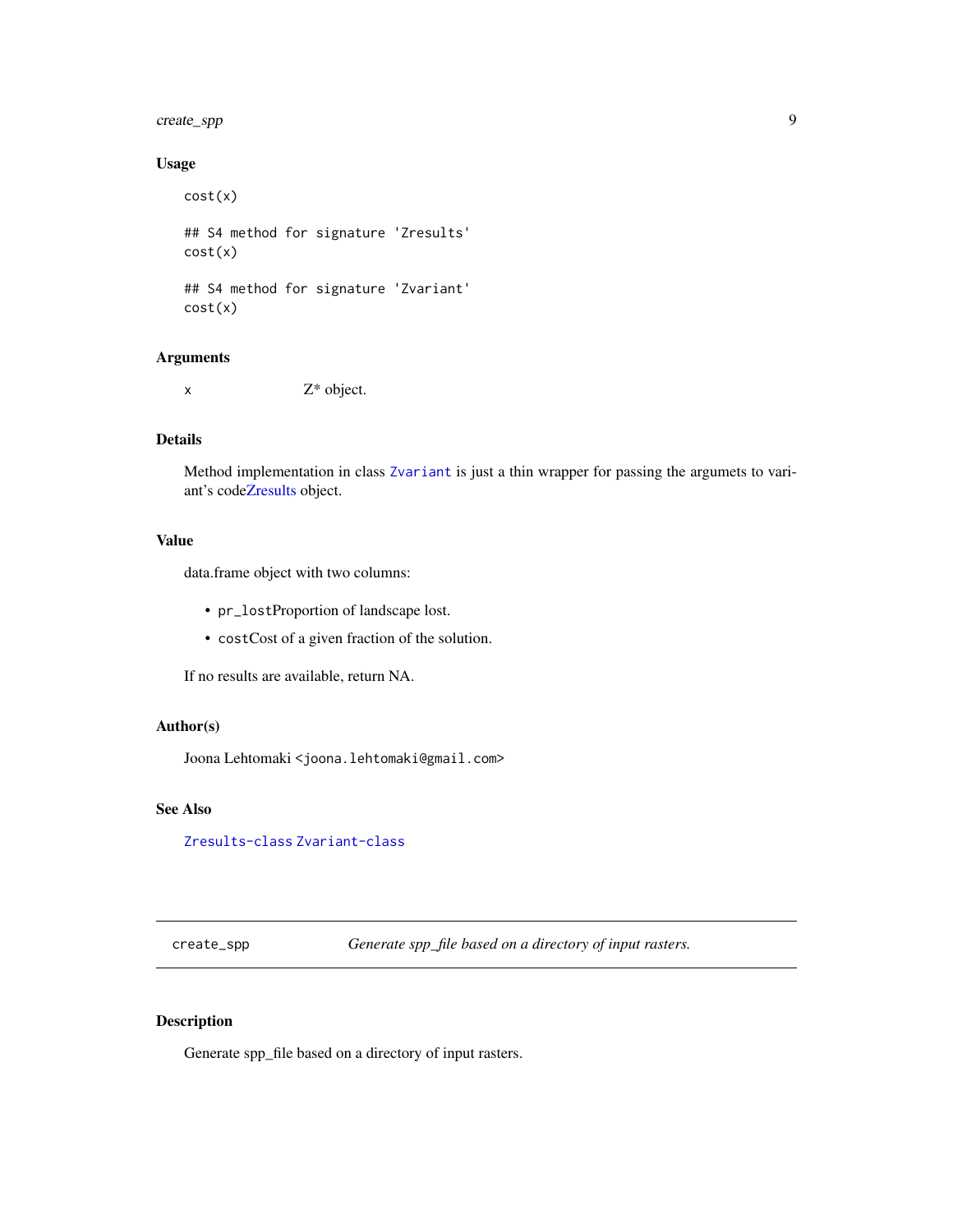# Usage

```
create_spp(
  filename = "filelist.spp",
  weight = 1,
  alpha = 1,
  bqp = 1,
  bqp_p = 1,
  cellrem = 0.25,spp_file_dir,
  recursive = FALSE,
  spp_file_pattern = ".+\\.(tif|img)$",
  override_path = NULL
\mathcal{L}
```
# Arguments

| filename         | character string defining the name of the spp file created.                                                                                                                                                                                                                           |  |
|------------------|---------------------------------------------------------------------------------------------------------------------------------------------------------------------------------------------------------------------------------------------------------------------------------------|--|
| weight           | numeric template value for weights.                                                                                                                                                                                                                                                   |  |
| alpha            | numeric template value for alpha values.                                                                                                                                                                                                                                              |  |
| bqp              | numeric template value for bqp values.                                                                                                                                                                                                                                                |  |
| bqp_p            | numeric template value for bqp_p values.                                                                                                                                                                                                                                              |  |
| cellrem          | numeric template value for cellrem values.                                                                                                                                                                                                                                            |  |
| spp_file_dir     | character path or a vector of paths to target dir.                                                                                                                                                                                                                                    |  |
| recursive        | Logical defining whether files in spp_file_dir should be listed recursively.                                                                                                                                                                                                          |  |
| spp_file_pattern |                                                                                                                                                                                                                                                                                       |  |
|                  | pattern used to match raster files.                                                                                                                                                                                                                                                   |  |
| override_path    | character path used to override the dirpath in input raster file paths. In case<br>recursive = TRUE, then there can be an arbitrary number of subdirectories and<br>override path is used only up until the spp_file_dir. This way the correct<br>subdirectory structure is retained. |  |

# Value

invisible(TRUE), functrion is used for side effects.

# Author(s)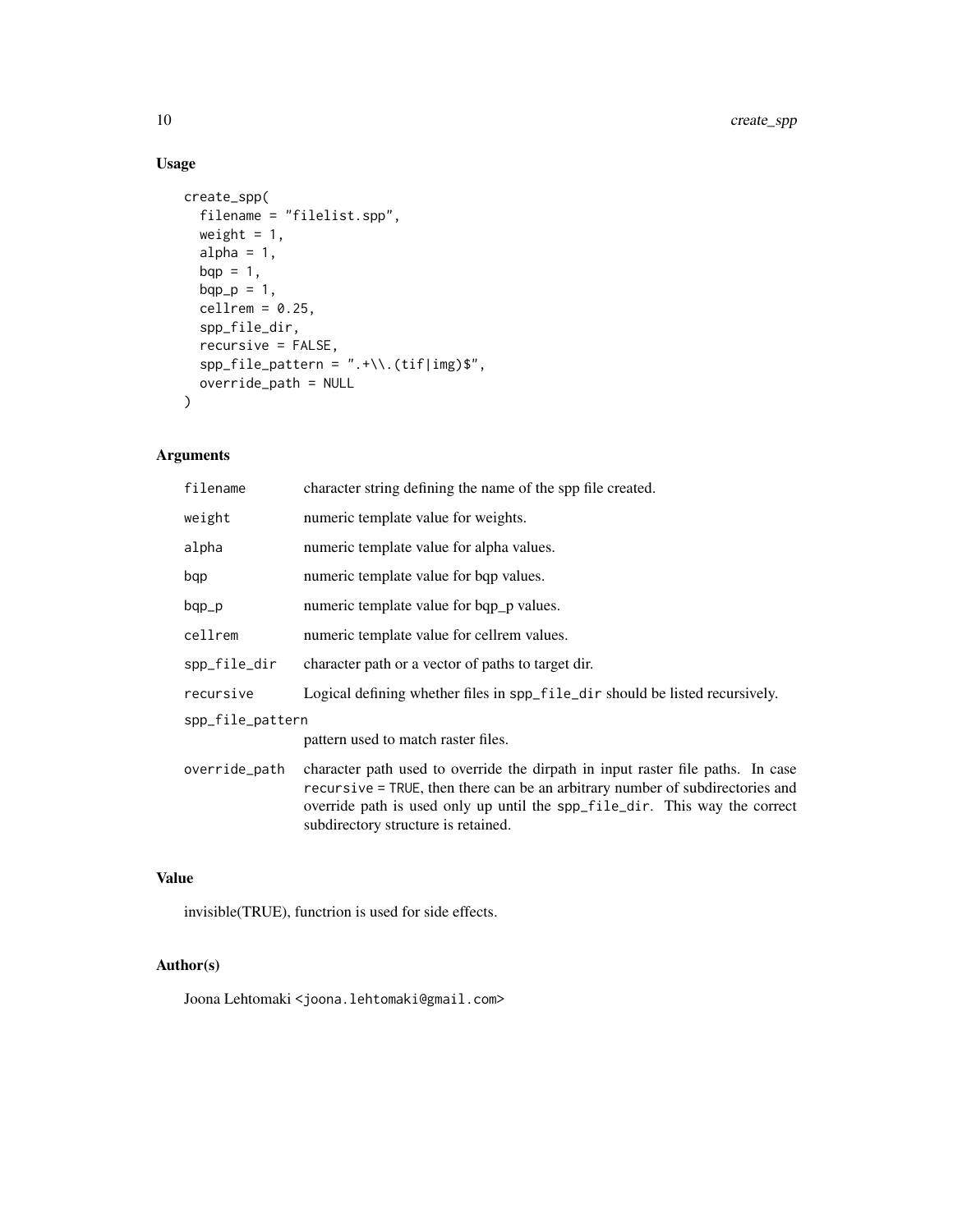<span id="page-10-1"></span><span id="page-10-0"></span>

Based on a set of input arguments, creates a new Zonation project on the file system following a particular folder and file layout.

# Usage

```
create_zproject(
 name,
 dir,
 variants,
 dat_template_file = NULL,
  spp_template_file = NULL,
  spp_template_dir = NULL,
 overwrite = FALSE,
  debug = FALSE,...
)
```
# Arguments

| name              | Character string name for the project. A new directory named by name will be<br>creaated in a location specified by dir.                                                                                                                                                |  |  |
|-------------------|-------------------------------------------------------------------------------------------------------------------------------------------------------------------------------------------------------------------------------------------------------------------------|--|--|
| dir               | Character string path pointing to a location to be created.                                                                                                                                                                                                             |  |  |
| variants          | Character vector of names for new variants. Ignored if using an existing project.                                                                                                                                                                                       |  |  |
| dat_template_file |                                                                                                                                                                                                                                                                         |  |  |
|                   | Character path to a dat file template. If no template is specified, uses the template<br>distributed with zonator. Ignored if using an existing project.                                                                                                                |  |  |
| spp_template_file |                                                                                                                                                                                                                                                                         |  |  |
|                   | Character path to a spp file template. If this or spp_template_dir are not<br>specified, uses the template distributed with zonator. Ignored if using an existing<br>project.                                                                                           |  |  |
| spp_template_dir  |                                                                                                                                                                                                                                                                         |  |  |
|                   | Character path to directory containing biodiversity feature rasters. If this or<br>spp_template_file are not specified, uses the template distributed with zona-<br>tor. If both are defined, then spp_template_dir overrides. Ignored if using an<br>existing project. |  |  |
| overwrite         | logical should existing project be overwritten (default: FALSE).                                                                                                                                                                                                        |  |  |
| debug             | logical defining if debugging level for logging should be used (default: FALSE).                                                                                                                                                                                        |  |  |
| $\cdots$          | additional arguments passed to create_spp.                                                                                                                                                                                                                              |  |  |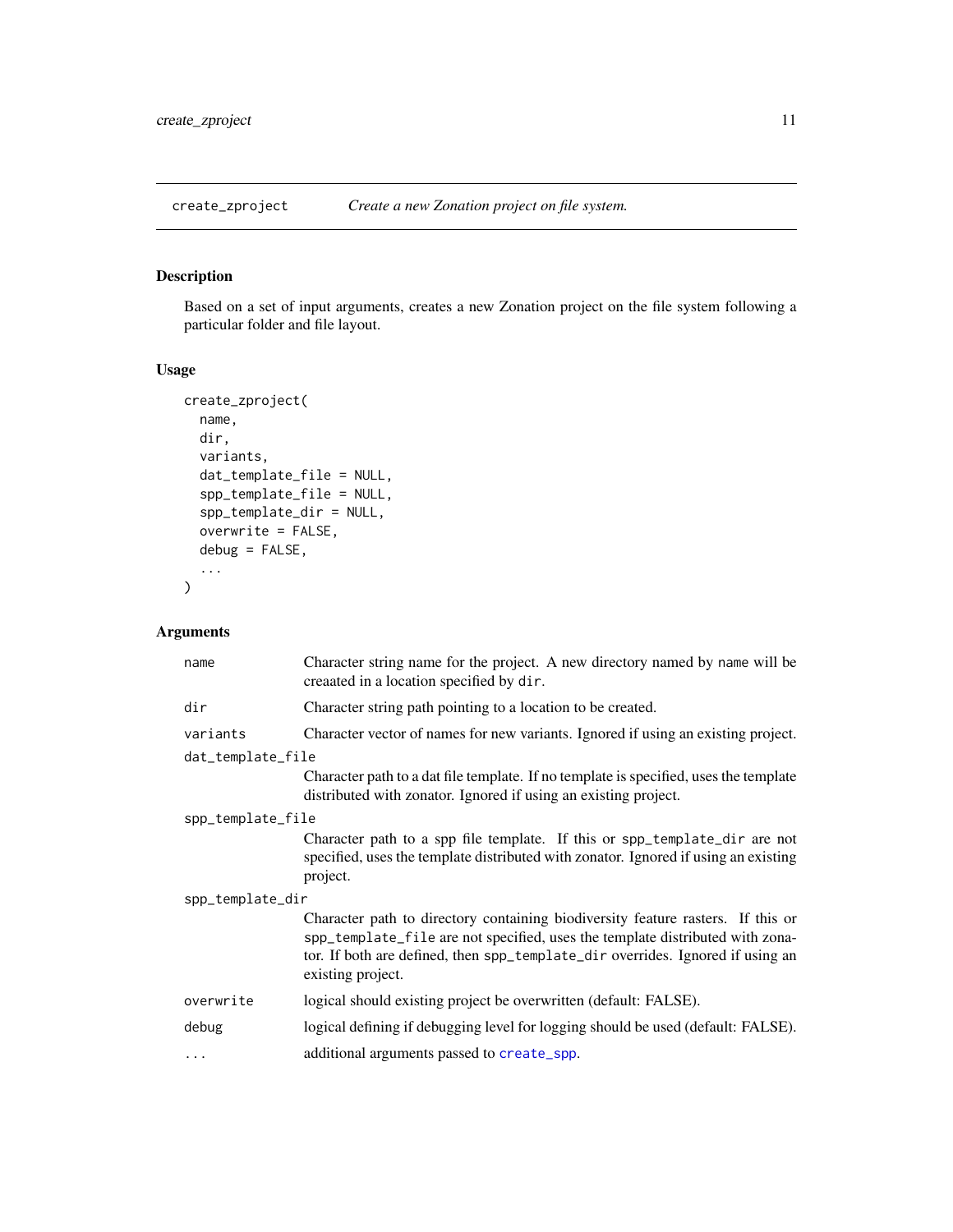# <span id="page-11-0"></span>Value

Invisible(NULL) .

#### Note

This function is used only for the intended side-effect of creating a new Zonation project. To load the project as an instance of [Zproject-class](#page-55-3), see [load\\_zproject](#page-26-1).

#### Author(s)

Joona Lehtomaki <joona.lehtomaki@gmail.com>

# See Also

[load\\_zproject](#page-26-1) and [create\\_spp](#page-8-1).

| cross_jaccard | Calculate Jaccard coefficients bewteen all the RasterLayers within a |
|---------------|----------------------------------------------------------------------|
|               | single RasterStack.                                                  |

#### Description

This method is a utility method that is intented to be used to compare top-fractions of the landscape. Thus, x.max and y.max for [jaccard](#page-24-1) are fixed to 1.0.

# Usage

```
cross_jaccard(stack, thresholds, ...)
```
#### Arguments

| stack      | RasterStack-object.                        |
|------------|--------------------------------------------|
| thresholds | Numeric vector values of thresholds.       |
| $\cdot$    | additional arguments passed on to jaccard. |

#### Value

Dataframe with Jaccard coefficients between all the RasterLayers.

#### Author(s)

Joona Lehtomaki <joona.lehtomaki@gmail.com>

#### See Also

[jaccard](#page-24-1)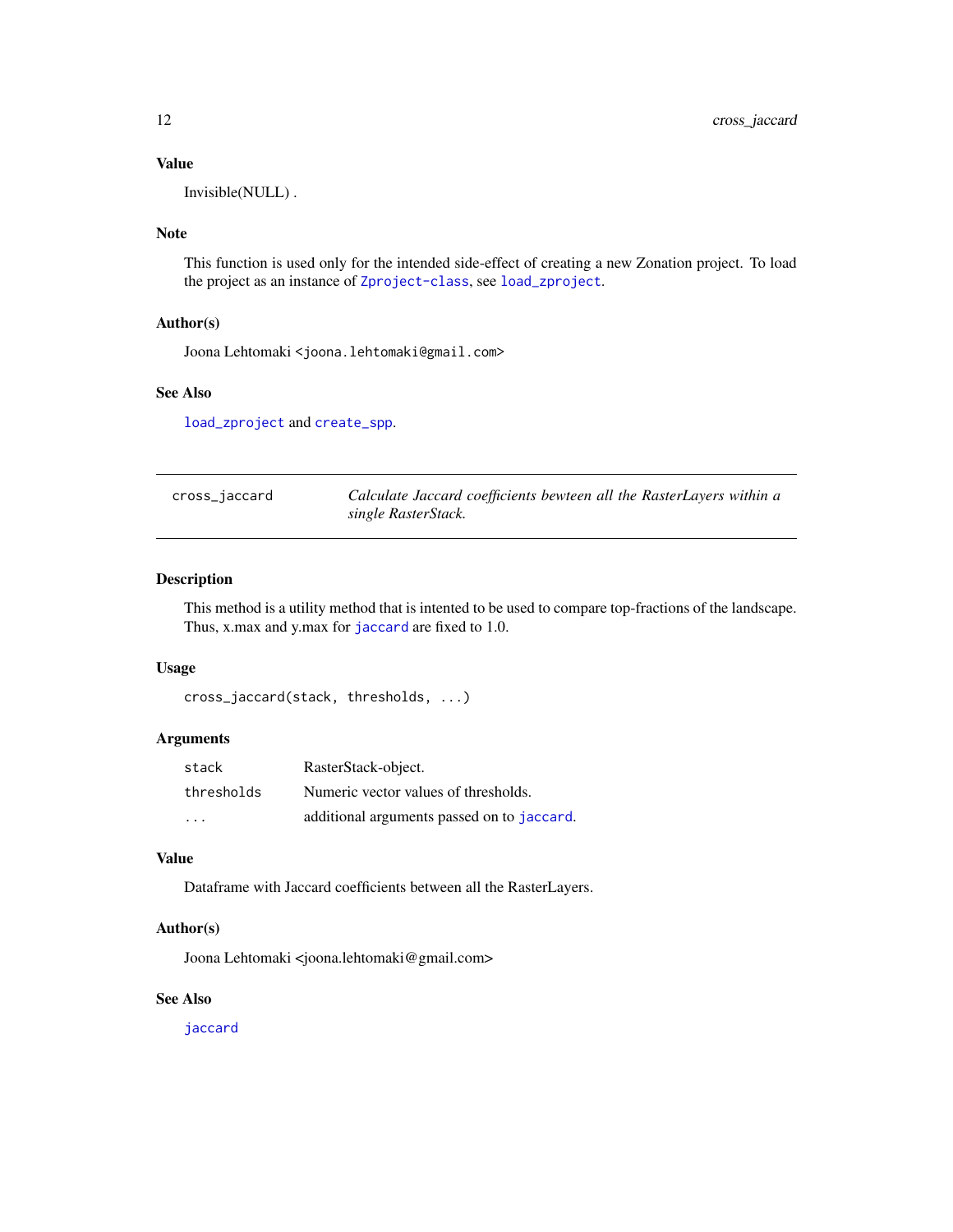<span id="page-12-0"></span>

pr\_lost is always included in the returned data, but other columns can be specified using cols argument.

#### Usage

```
curves(x, cols = NULL, groups = FALSE, lost.lower = 0, lost.upper = 1)
## S4 method for signature 'ZCurvesDataFrame'
curves(x, \text{cols} = NULL)## S4 method for signature 'ZGroupCurvesDataFrame'
curves(x, \text{cols} = NULL)## S4 method for signature 'Zresults'
curves(x, \text{cols} = NULL, \text{groups} = FALSE, \text{lost.lower} = 0, \text{lost.upper} = 1)## S4 method for signature 'Zvariant'
curves(x, \text{cols} = NULL, \text{groups} = FALSE, \text{lost.lower} = 0, \text{lost.upper} = 1)
```
# Arguments

| X          | $Z^*$ object.                                                                             |
|------------|-------------------------------------------------------------------------------------------|
| cols       | numeric or character vector of columns to be returned                                     |
| groups     | logical indicating whether group curves data should be returned.                          |
| lost.lower | numeric defining the lower limit of pr_lost to be included [0.0, 0.99] (default:<br>(0.0) |
| lost.upper | numeric defining the upper limit of pr_lost to be included [0.01, 1.0] (default:<br>1.0)  |

#### Details

Arguments upper and lower can be used to define a specific range of pr\_lost to be returned.

Method implementation in class [Zvariant](#page-56-2) is just a thin wrapper for passing the argumets to variant's cod[eZresults](#page-55-1) object.

#### Value

[ZCurvesDataFrame](#page-52-1) or [ZGroupCurvesDataFrame](#page-53-1) containing the (selected) curves file data. If column names are provided, but none are found, return NA.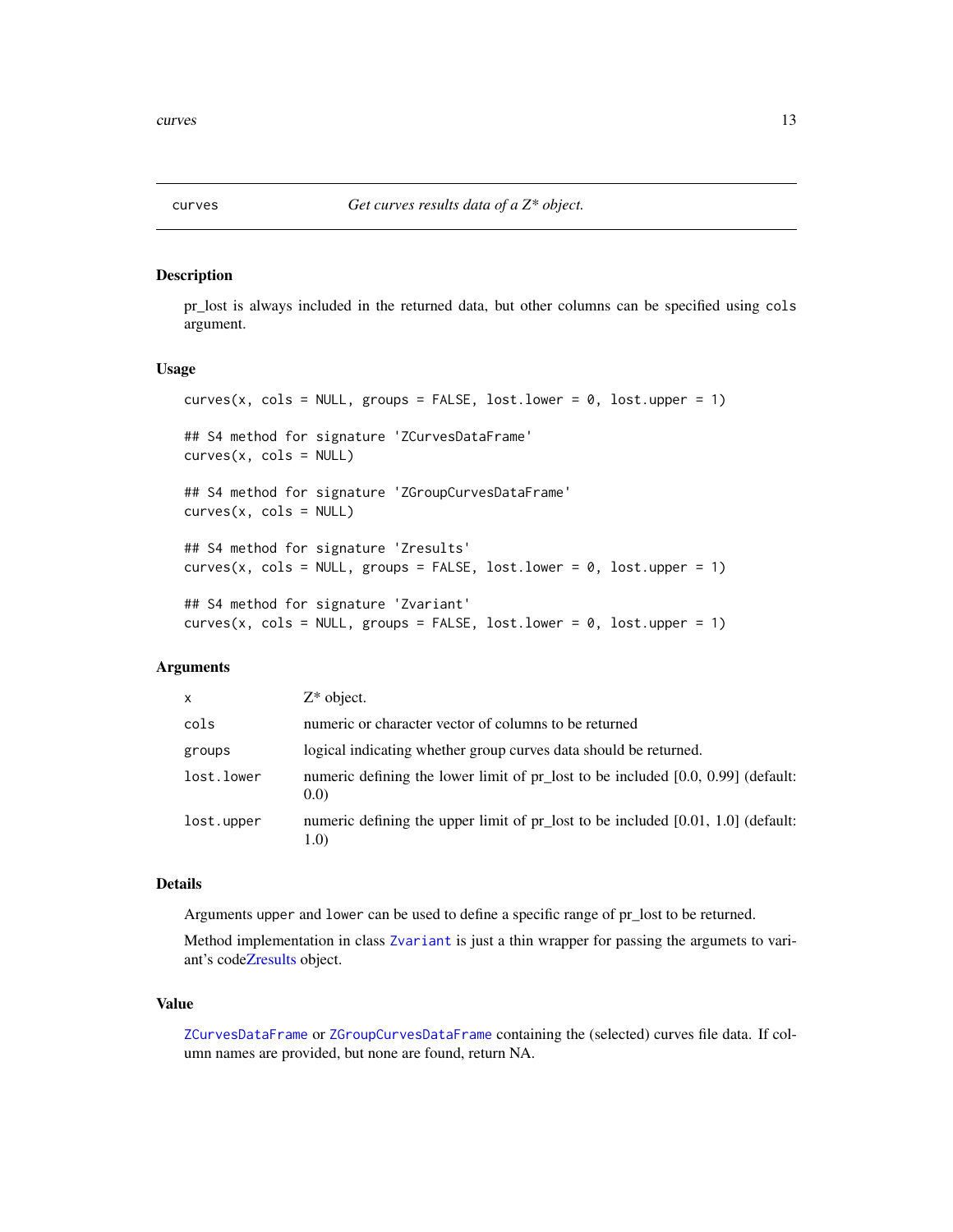#### <span id="page-13-0"></span>Author(s)

Joona Lehtomaki <joona.lehtomaki@gmail.com>

# See Also

[Zresults-class](#page-55-2) [Zvariant-class](#page-56-1) [read\\_curves](#page-38-1) [read\\_grp\\_curves](#page-41-1)

decimalplaces *Find out the number of decimal places in a number.*

#### Description

Original implementation from https://stackoverflow.com/questions/5173692/how-to-return-numberof-decimal-places-in-r

#### Usage

```
decimalplaces(x, true_number = FALSE)
```
# Arguments

|             | Float or double numeric number.                                        |
|-------------|------------------------------------------------------------------------|
| true_number | Logical setting whether the true number (see notes) of decimal places. |

#### Value

Integer number of decimal places. Maximum

# Note

R usually restricts the number of decimal to 9 in printing etc. Unless true\_number = TRUE, return 9 and give a warning.

# Author(s)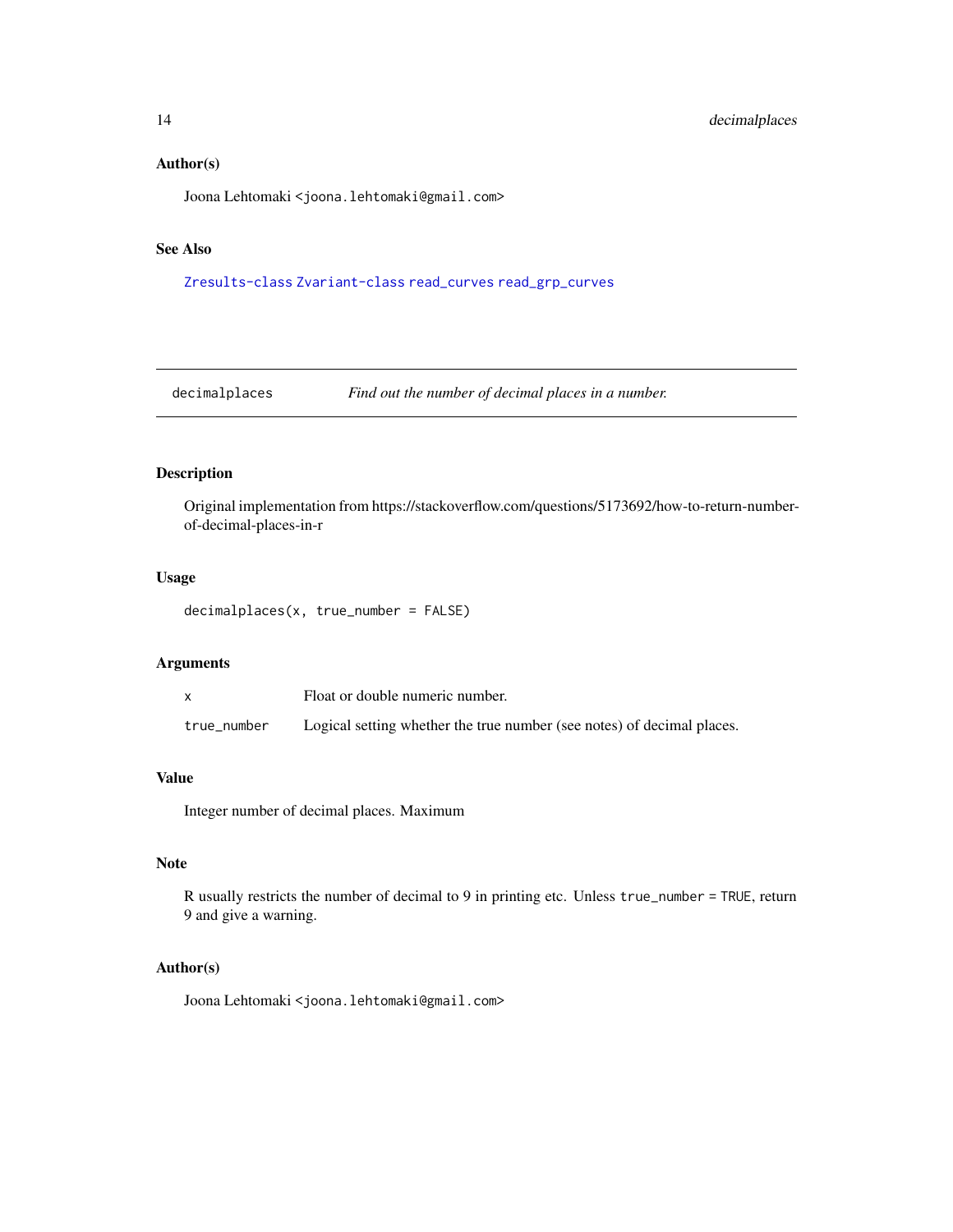<span id="page-14-0"></span>alpha-value of biodiversity feature-specific scale of landscape use. The value indicates the range of connectivity of biodiversity features. For example, it may refer to how a species uses the surrounding landscape. This value can be calculated based on, for example, the dispersal capability or the home range sizes of the species.

# Usage

ds\_alpha(landscape.use, ratio)

# Arguments

| landscape.use | Use of landscape (in relation to connectivity) in given map units. Note that if<br>the units used here differ from the real map units of the biodiversity feature the<br>ratio between two must be set using ratio argument.           |
|---------------|----------------------------------------------------------------------------------------------------------------------------------------------------------------------------------------------------------------------------------------|
| ratio         | Defines the ratio between units used in landscape, use and the actual map units<br>in the biodiversity feature. E.g. if the map unit of a feature is m and use of<br>landscape is defined as 1.5 km, then ratio should be set to 1000. |

#### Value

numerical alpha.

# Author(s)

Joona Lehtomaki <joona.lehtomaki@gmail.com>

# See Also

Zonation manual.

# Examples

ds\_alpha(1.5, 1000)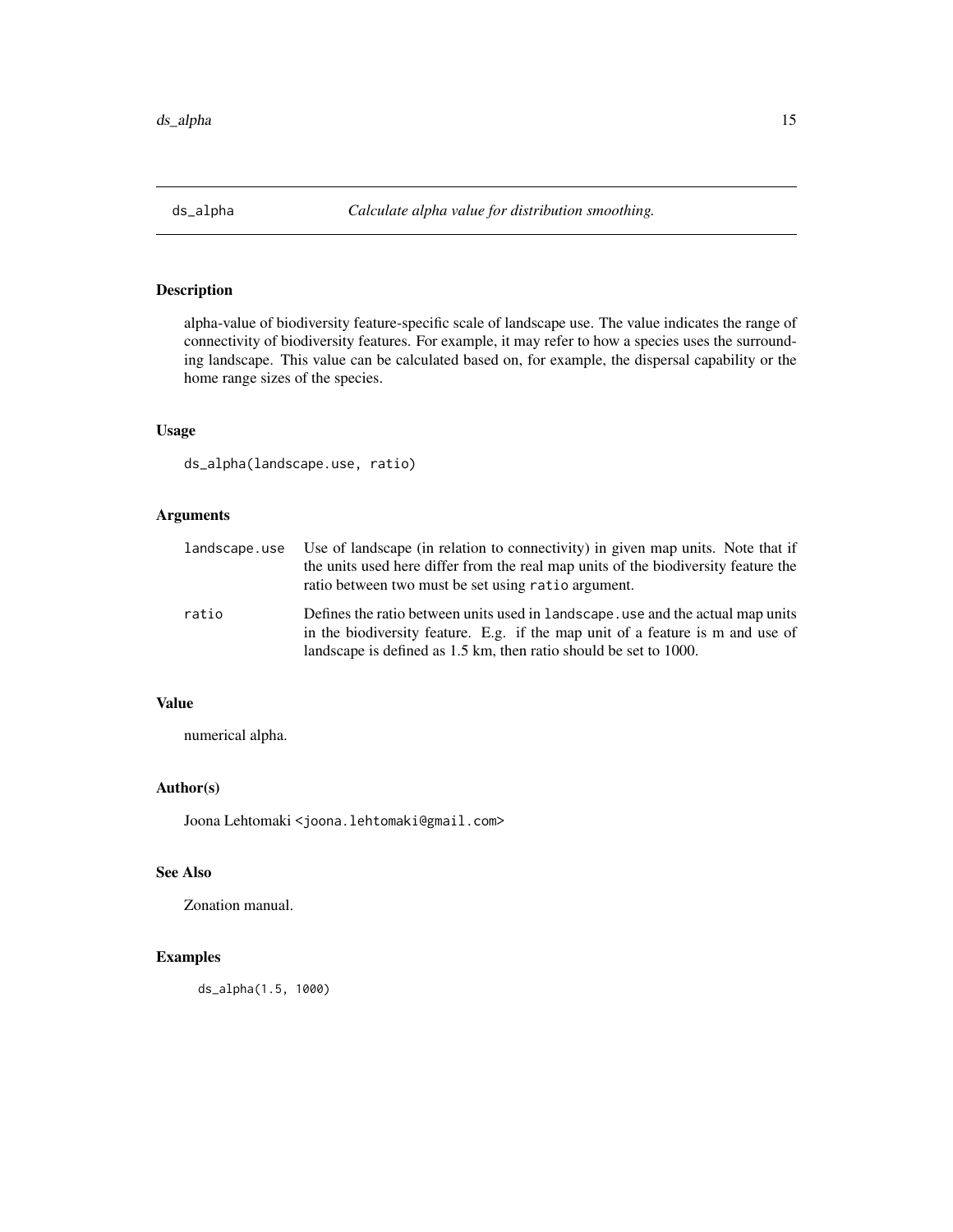<span id="page-15-0"></span>

Get and set names for analysis features used a given Zonation variant.

#### Usage

```
featurenames(x)
featurenames(x) <- value
## S4 method for signature 'ZCurvesDataFrame'
featurenames(x)
## S4 replacement method for signature 'ZCurvesDataFrame, character'
featurenames(x) <- value
## S4 method for signature 'Zresults'
featurenames(x)
## S4 method for signature 'Zvariant'
featurenames(x)
## S4 replacement method for signature 'Zvariant, character'
```
#### Arguments

|       | $Z^*$ object.                                                          |
|-------|------------------------------------------------------------------------|
| value | character vector of feature names to be assigned. Can be named or not. |

#### Details

Argument  $x$  can be an instance of one the following  $Z^*$  classes:

• Zvariant

featurenames $(x)$  <- value

• Zresults

#### Value

Character vector of spp feature names.

#### Note

spp features have by default names that are derived from the feature raster file path.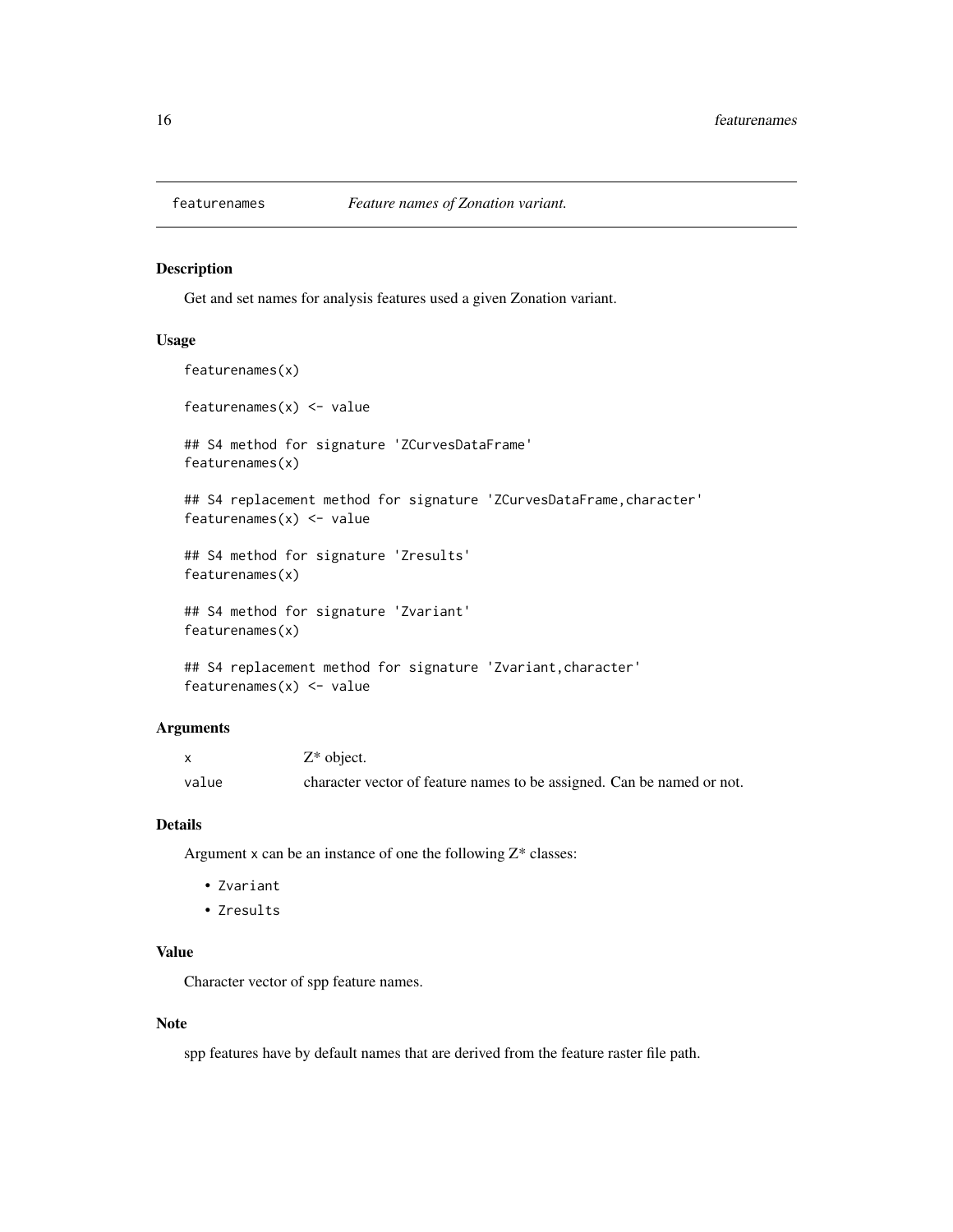# <span id="page-16-0"></span>features\_info 17

#### Author(s)

Joona Lehtomaki <joona.lehtomaki@gmail.com>

# See Also

[Zvariant-class](#page-56-1) [Zresults-class](#page-55-2) [groupnames](#page-21-1) [groups](#page-22-1)

# Examples

```
## Not run:
setup.dir <- system.file("extdata/tutorial/basic", package="zonator")
tutorial.project <- create_zproject(setup.dir)
variant.caz <- get_variant(tutorial.project, "01")
# Feature names for a Zvariant object
featurenames(variant.caz)
# Feature names for a Zresults object
results.caz <- results(variant.caz)
featurenames(results.caz)
## End(Not run)
```
features\_info *Get the features info component of Zresults.*

# Description

Returns the data in \*.features\_info.txt results standard output of Zonation if present.

#### Usage

```
features_info(x)
```
## S4 method for signature 'Zresults' features\_info(x)

## S4 method for signature 'Zvariant' features\_info(x)

#### Arguments

x Z\* object.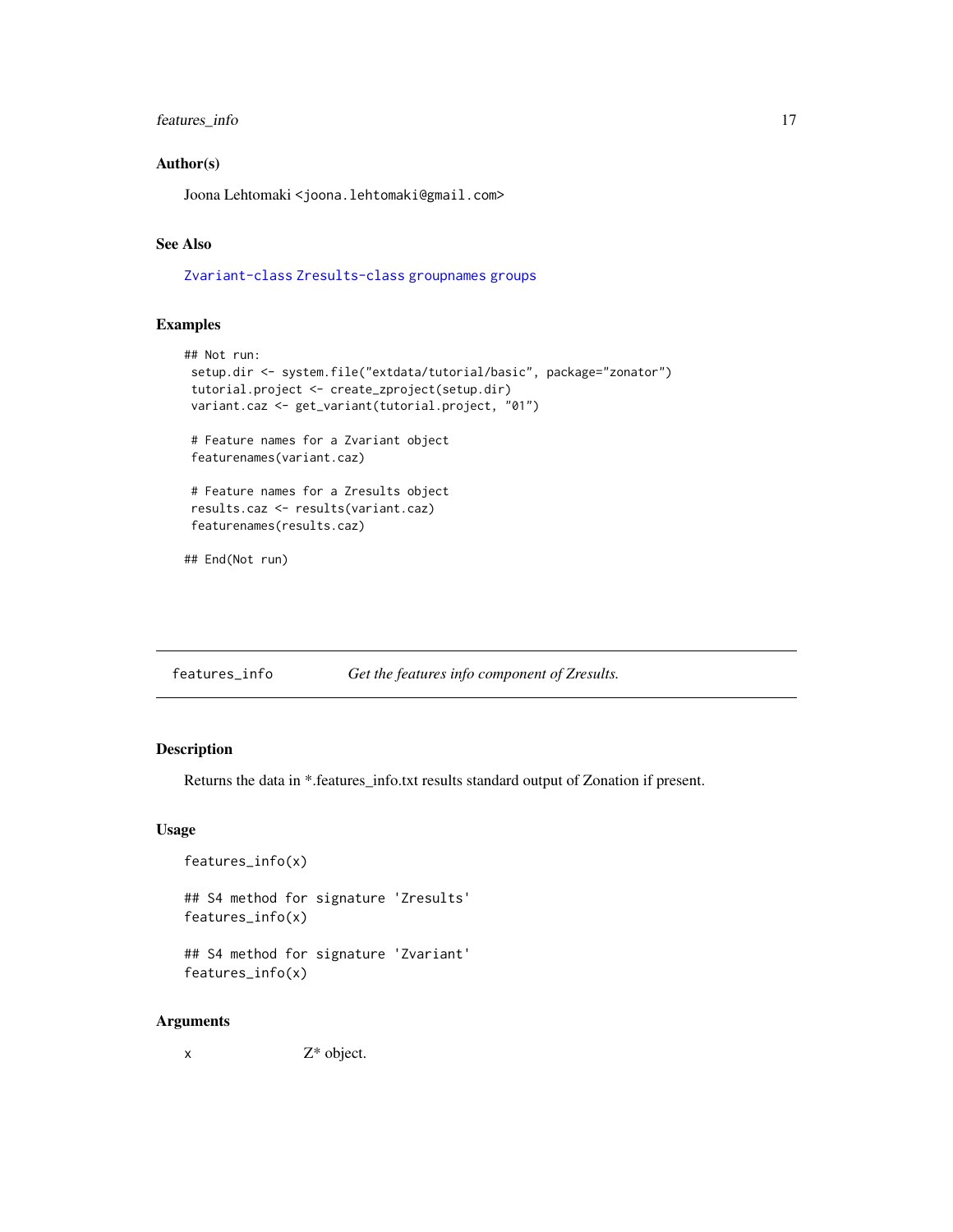# <span id="page-17-0"></span>Details

Argument  $x$  can be an instance of one the following  $Z^*$  classes:

- Zvariant
- Zresults

# Value

data.frame containing the features info data.

#### Author(s)

Joona Lehtomaki <joona.lehtomaki@gmail.com>

#### See Also

[Zvariant-class](#page-56-1) [Zresults-class](#page-55-2) [groupnames](#page-21-1) [groups](#page-22-1)

#### Examples

```
## Not run:
setup.dir <- system.file("extdata/tutorial/basic", package="zonator")
tutorial.project <- create_zproject(setup.dir)
variant.caz <- get_variant(tutorial.project, "01")
```

```
# Feature names for a Zvariant object
features_info(variant_caz)
```
## End(Not run)

file\_path\_relative\_to *Transform an absolute path to relative path in relation to given location*

# Description

Transform an absolute path to relative path in relation to given location

#### Usage

```
file_path_relative_to(path, org_relative_to, new_relative_to)
```
#### Arguments

path Character string path. org\_relative\_to Character string path to which path is originally relative to.

new\_relative\_to

Character string path to which path is supposed to be relative to.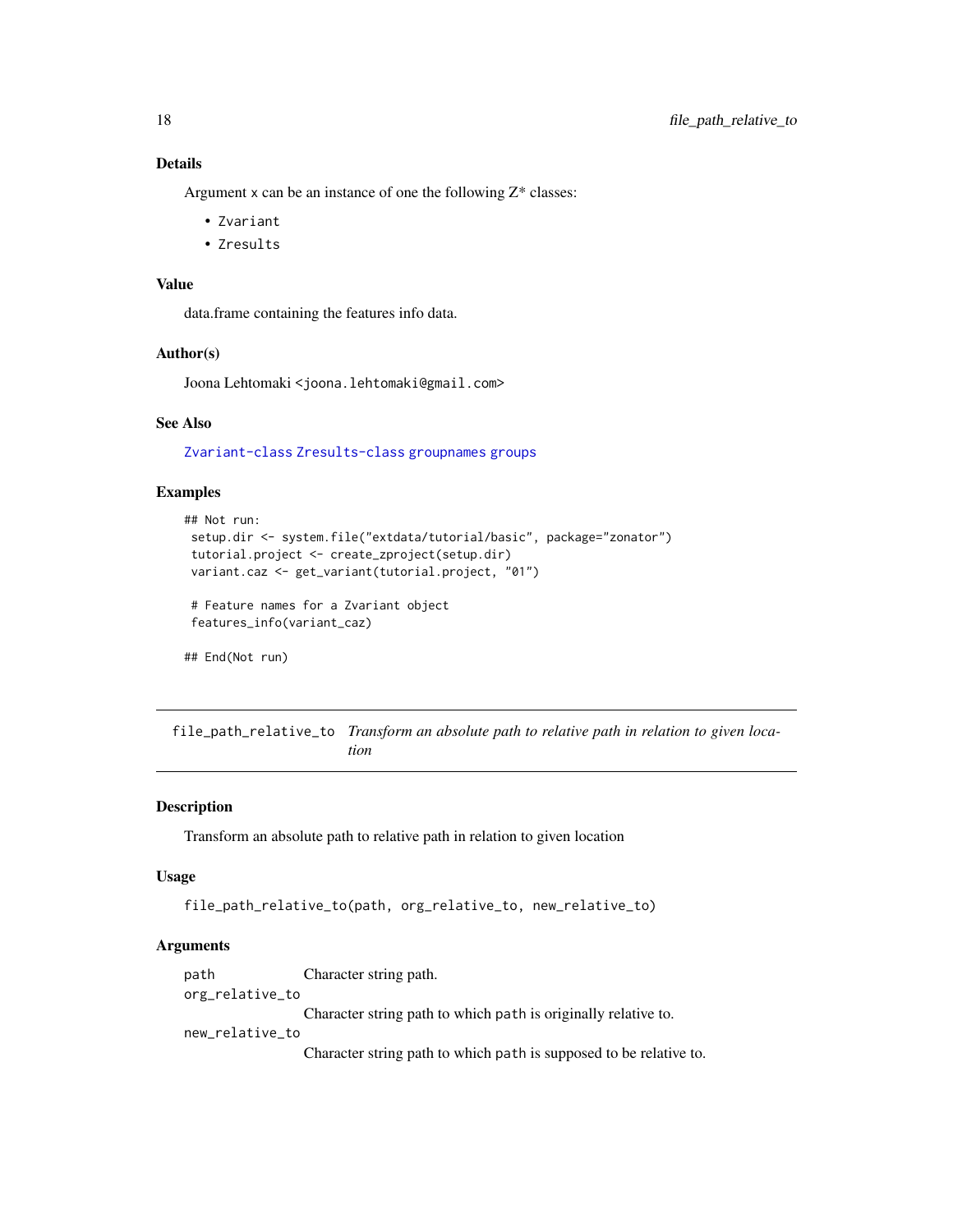<span id="page-18-0"></span>file\_path\_sans\_ext 19

# Value

Character string relative file path.

# Note

Both path and relative\_to must be in absolute form.

#### Author(s)

Joona Lehtomaki <joona.lehtomaki@gmail.com>

<span id="page-18-1"></span>

| file_path_sans_ext | Re-implementation of file_path_sans_ext in tools. This version<br>can handle "." just before the file extenstion, unlike the original imple- |
|--------------------|----------------------------------------------------------------------------------------------------------------------------------------------|
|                    | <i>mentation.</i>                                                                                                                            |
|                    |                                                                                                                                              |

# Description

Re-implementation of [file\\_path\\_sans\\_ext](#page-18-1) in tools. This version can handle "." just before the file extenstion, unlike the original implementation.

#### Usage

```
file_path_sans_ext(x, compression = FALSE)
```
#### Arguments

|             | Character vector giving file paths.                                            |
|-------------|--------------------------------------------------------------------------------|
| compression | Logical: should compression extension '.gz', '.bz2' or '.xz' be removed first? |

# Value

File path without the file extension.

# Author(s)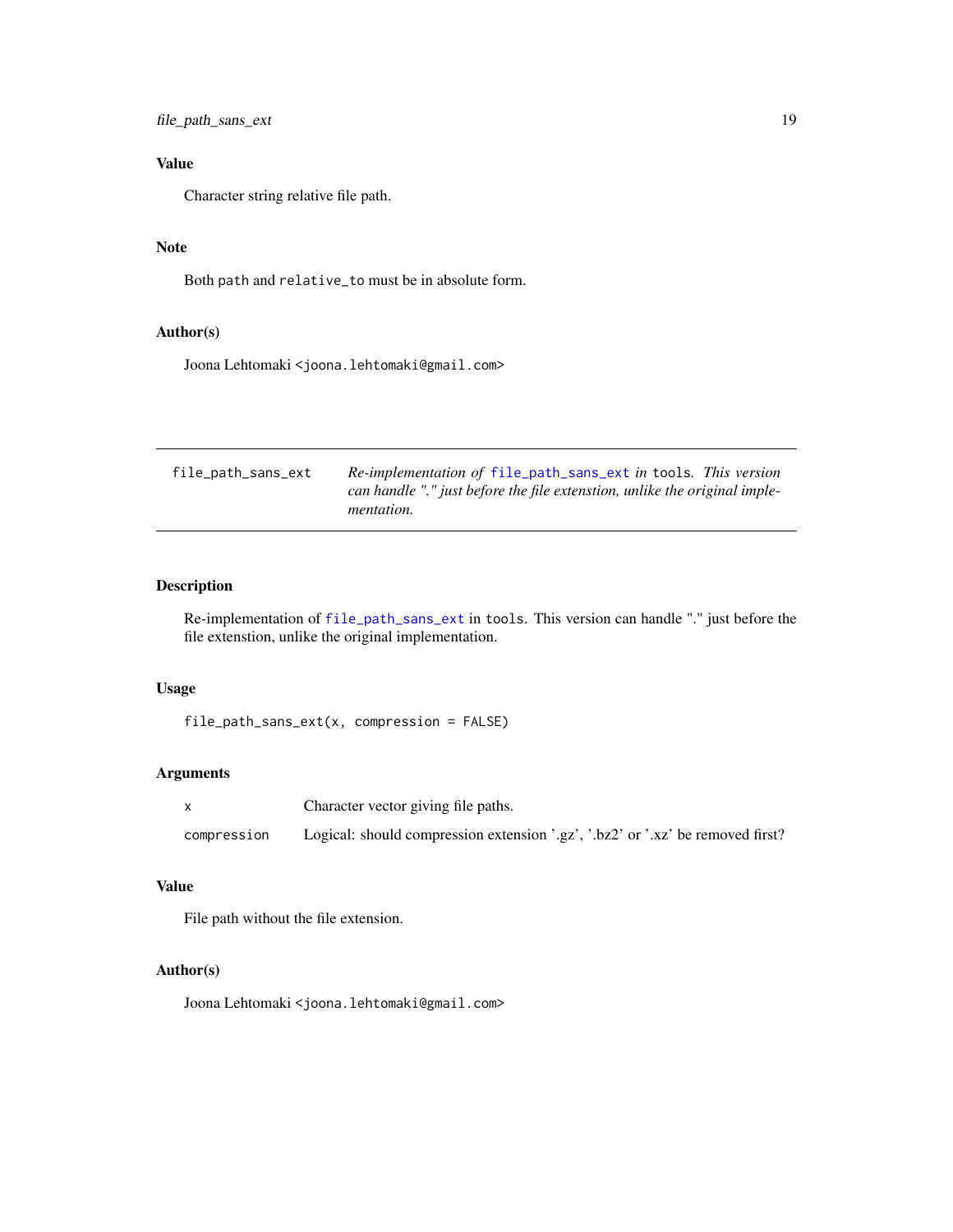<span id="page-19-1"></span><span id="page-19-0"></span>

Essentially these are parameter values corresponding to Zonation dat-files. This function is used to get values of given parameter. In the current implementation, sections have no meaning.

#### Usage

```
get_dat_param(x, parameter, warn_missing = TRUE)
## S4 method for signature 'Zvariant'
get_dat_param(x, parameter, warn_missing = TRUE)
```
#### Arguments

|              | Zvariant object.                                                            |
|--------------|-----------------------------------------------------------------------------|
| parameter    | Character string name of the parameter.                                     |
| warn_missing | Logical indicating a warning should be raised of the parameter is not used. |

#### Value

Character string value of the parameter. If requested parameter is a valid Zonation parameter but not used currently, returns NA.

#### Author(s)

Joona Lehtomaki <joona.lehtomaki@gmail.com>

#### See Also

[Zvariant-class](#page-56-1) and [set\\_dat\\_param](#page-47-1).

get\_tutorialdir *Get the directory of Zonation tutorial.*

# Description

Get the directory of Zonation tutorial.

#### Usage

get\_tutorialdir()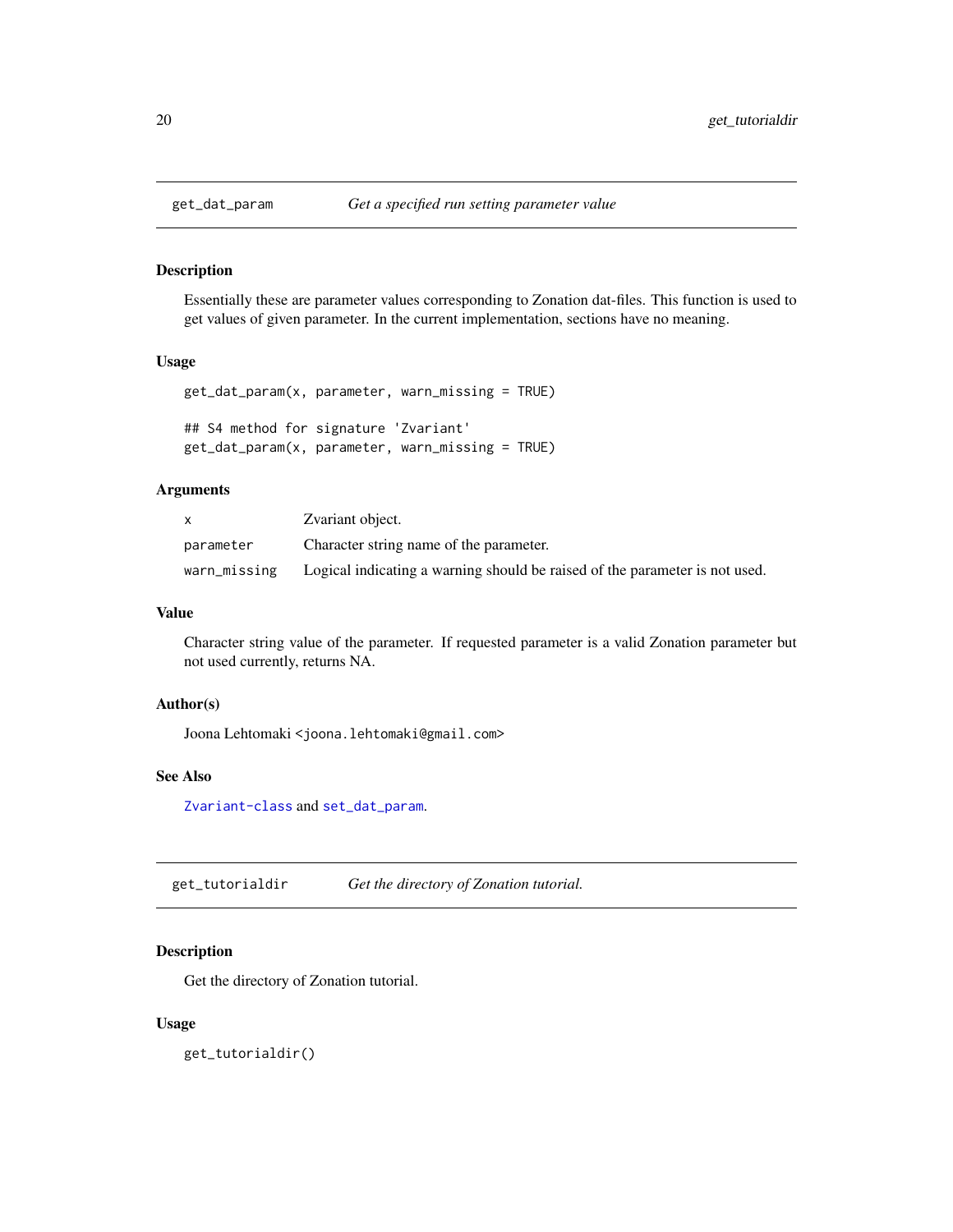# <span id="page-20-0"></span>get\_variant 21

# Value

path Character path to Zonation tutorial directory.

# Author(s)

Joona Lehtomaki <joona.lehtomaki@gmail.com>

# <span id="page-20-1"></span>get\_variant *Get a specified variant in a Zonation project*

# Description

Get a specified variant in a Zonation project

# Usage

get\_variant(x, index)

## S4 method for signature 'Zproject' get\_variant(x, index)

# Arguments

|       | Zproject object.                                   |
|-------|----------------------------------------------------|
| index | int or string index defining the variant required. |

### Value

Zvariant object

# Author(s)

Joona Lehtomaki <joona.lehtomaki@gmail.com>

# See Also

[Zproject-class](#page-55-3) and [Zvariant-class](#page-56-1)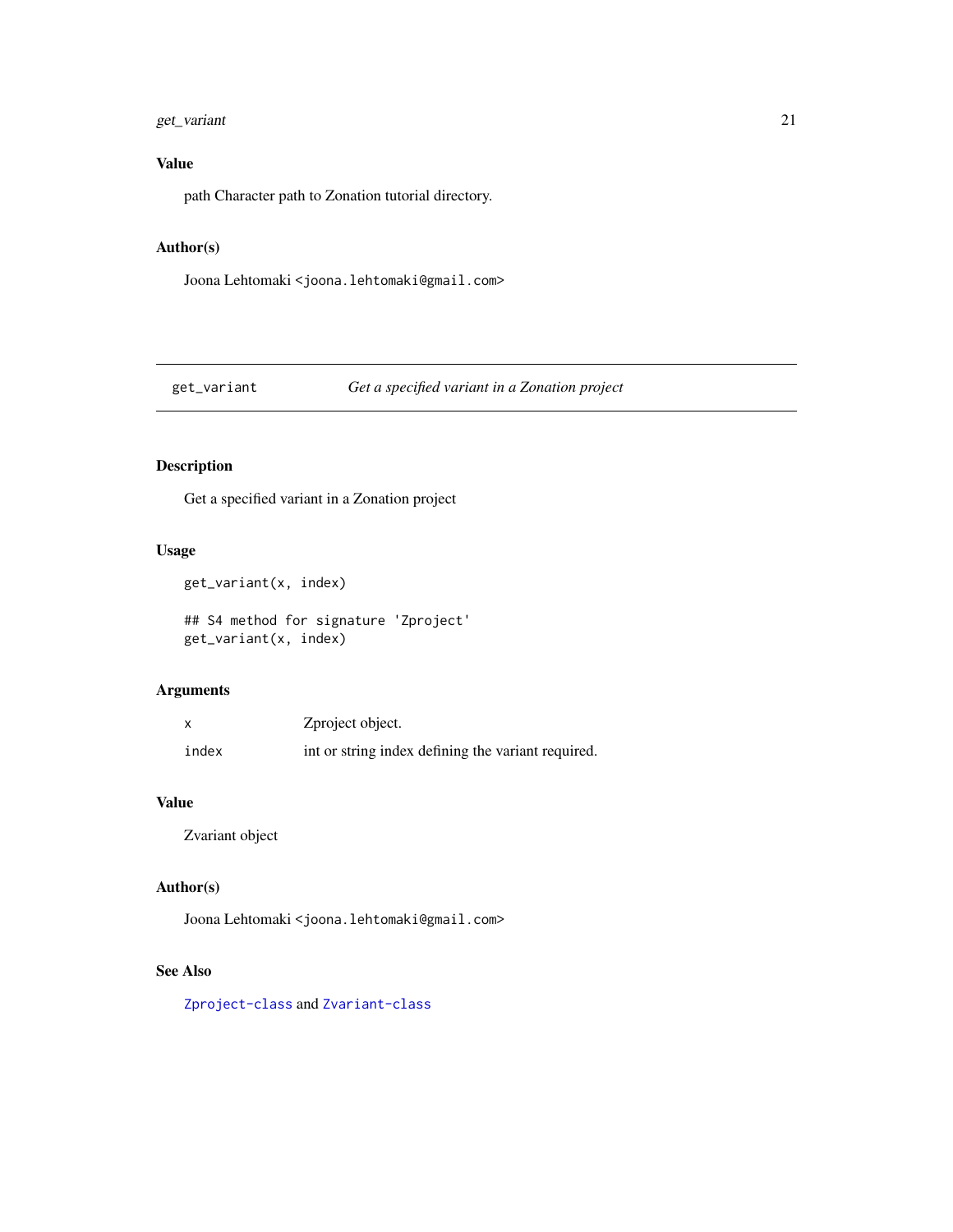<span id="page-21-1"></span><span id="page-21-0"></span>

Group names can be assigned to a [Zvariant](#page-56-2) or [Zresults](#page-55-1) object. This is a replacement function for variant group names. If the particular variant doesn't use groups the gives a warning.

# Usage

```
groupnames(x)
groupnames(x) <- value
## S4 method for signature 'ZGroupCurvesDataFrame'
groupnames(x)
## S4 method for signature 'Zresults'
groupnames(x)
## S4 method for signature 'Zvariant'
groupnames(x)
## S4 replacement method for signature 'Zvariant, character'
groupnames(x) <- value
```
#### Arguments

| x     | Zvariant object.        |
|-------|-------------------------|
| value | named character vector. |

#### Details

All current group codes must be found in the keys, i.e. there can't be missing values. Argument value can, however, contain keys that are not in the current group codes.

#### Value

A character vector containing the group names. If there are no groups, return NA.

#### Author(s)

Joona Lehtomaki <joona.lehtomaki@gmail.com>

#### See Also

[Zvariant-class](#page-56-1) [groupnames](#page-21-1) [groups](#page-22-1) [Zvariant-class](#page-56-1) [groupnames](#page-21-1) [Zresults](#page-55-1) [groups](#page-22-1)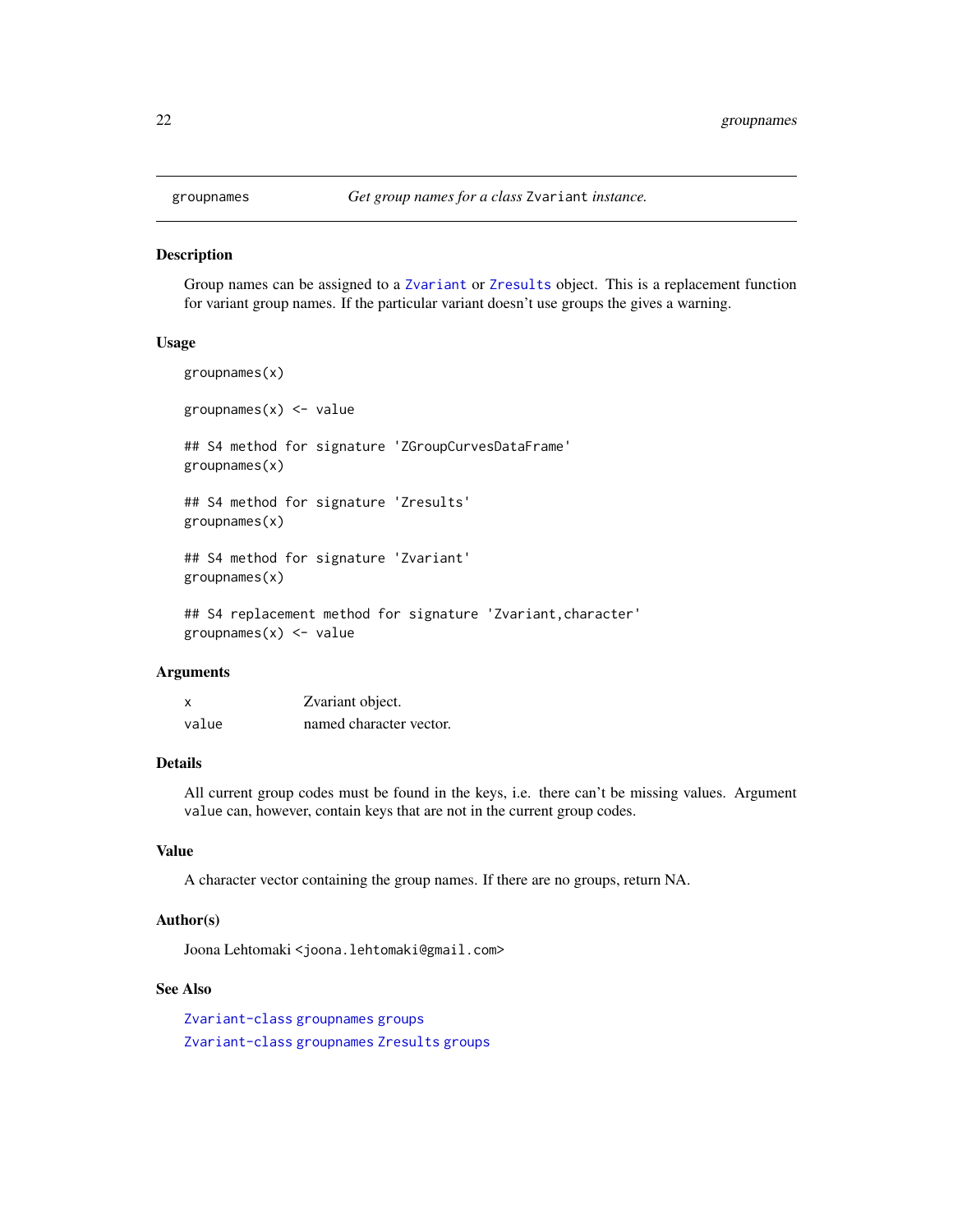<span id="page-22-1"></span><span id="page-22-0"></span>

If the particular variant doesn't use groups or doesn't have them assigned, return NA. Note that here 'groups' means the first column in Zonation groups file ('output group').

# Usage

groups(x)  $groups(x) < - value$ ## S4 method for signature 'Zvariant' groups(x) ## S4 replacement method for signature 'Zvariant,numeric'  $groups(x) \leftarrow value$ 

# Arguments

|       | Zvariant object.                                                                                          |
|-------|-----------------------------------------------------------------------------------------------------------|
| value | numeric vector of group ids. Vector length must match to the number of features,<br>no recycling is done. |

# Value

A numeric vector containing the group ids. If there are no groups, return NA.

# Author(s)

Joona Lehtomaki <joona.lehtomaki@gmail.com>

# See Also

[Zvariant-class](#page-56-1)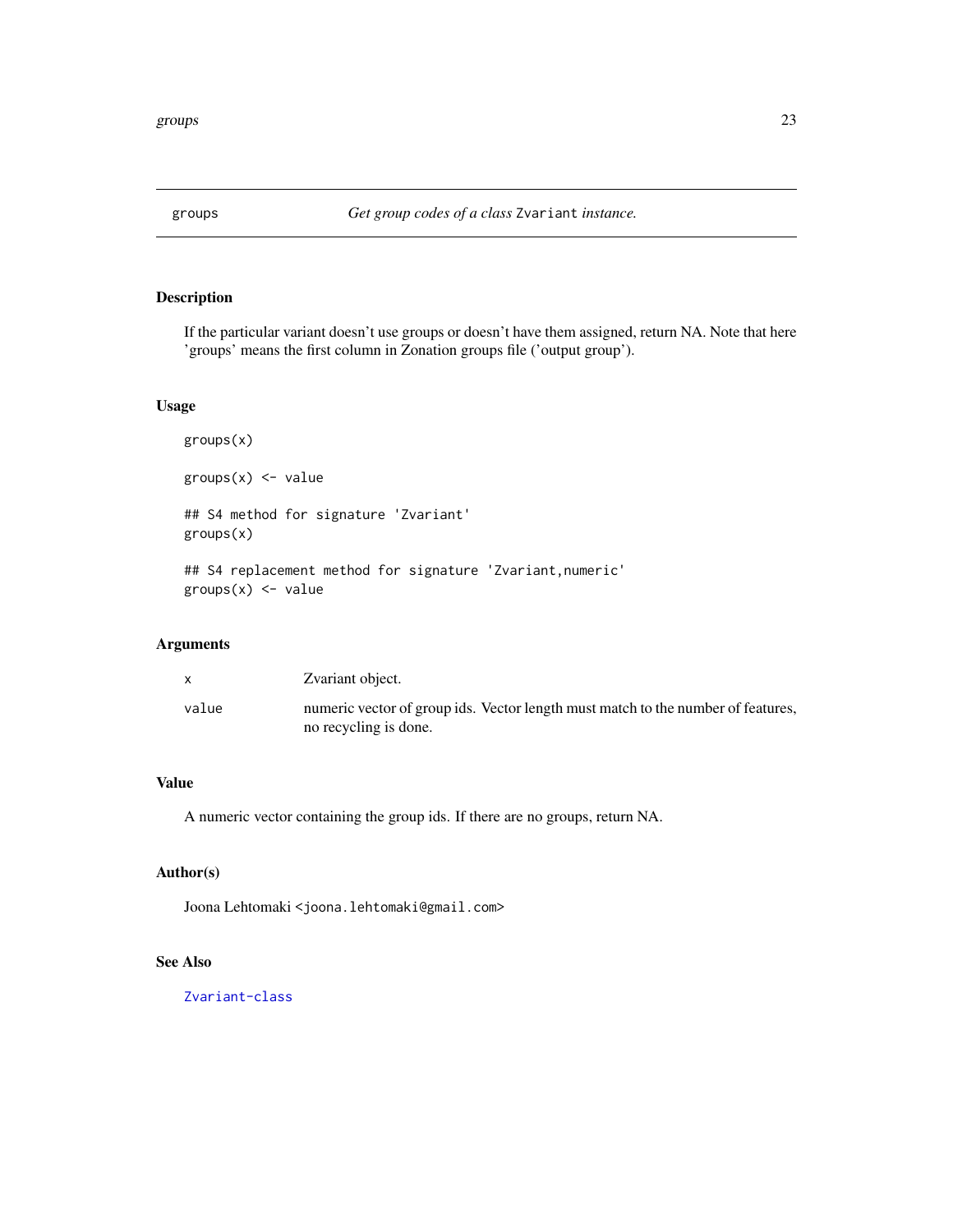<span id="page-23-0"></span>

If the results are availbale (i.e. variants have been run) then the variant should have a list object containing the results.

# Usage

```
has_results(x)
## S4 method for signature 'Zresults'
has_results(x)
## S4 method for signature 'Zvariant'
has_results(x)
```
# Arguments

x [Zvariant-class](#page-56-1) or [Zresults](#page-55-1) object.

# Details

The value returned is a list of logical where key of each element corresponds to a specific type of results.

# Value

list of logical values

#### Author(s)

Joona Lehtomaki <joona.lehtomaki@gmail.com>

# See Also

[Zvariant-class](#page-56-1)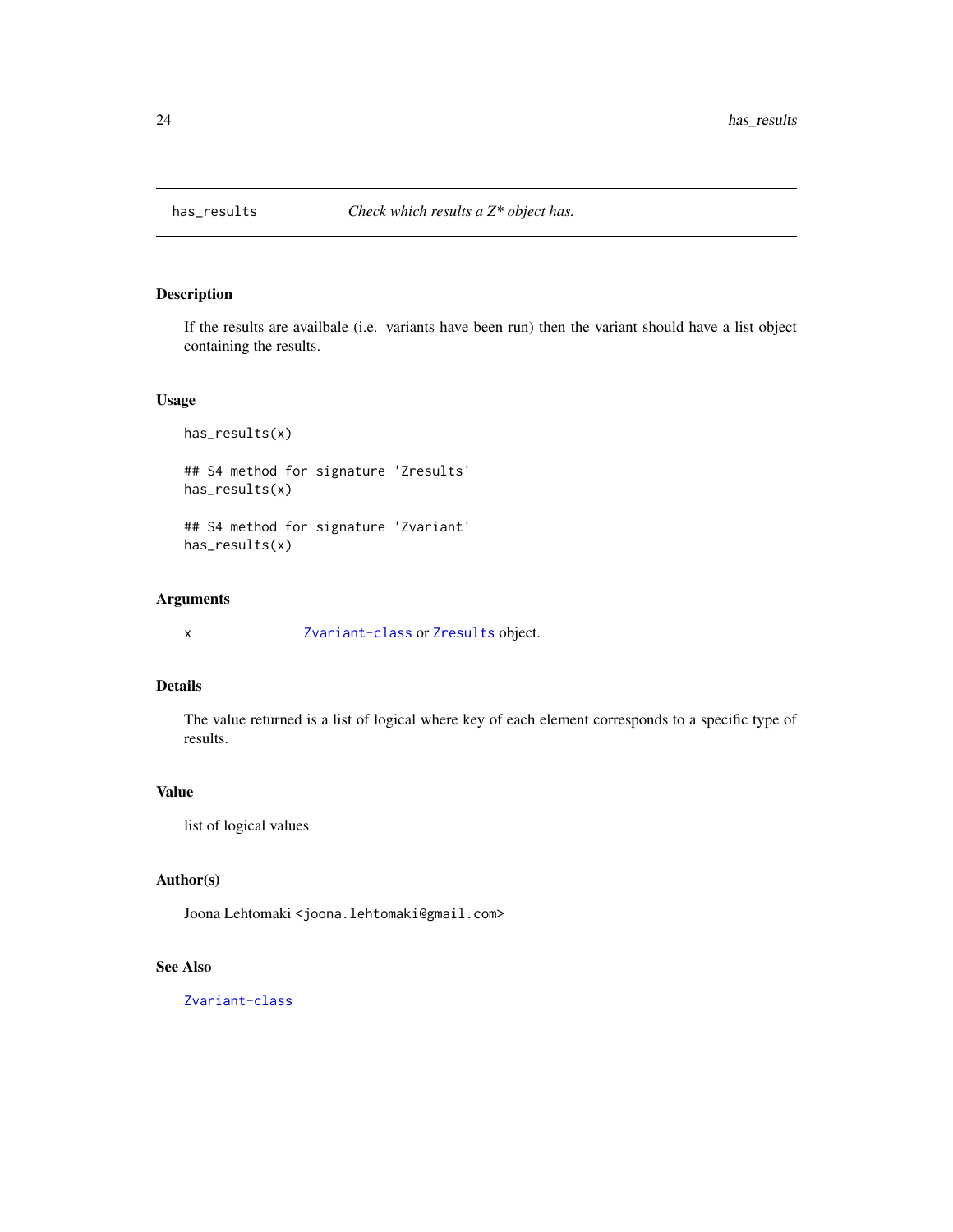<span id="page-24-1"></span><span id="page-24-0"></span>

The Jaccard coefficient measures similarity between sample sets, and is defined as the size of the intersection divided by the size of the union of the sample sets. The Jaccard coefficient can be calculated for a subset of rasters provided by using the threshold argument.

#### Usage

```
jaccard(
 x,
 y,
 x.min = 0,x.max = 1,
 y.min = ∅,
 y.max = 1,
 warn.uneven = FALSE,
 limit.tolerance = 4,
  disable.checks = FALSE
)
```
# Arguments

| $\mathsf{x}$    | raster object.                                                                                                                                                               |  |
|-----------------|------------------------------------------------------------------------------------------------------------------------------------------------------------------------------|--|
| y               | raster object.                                                                                                                                                               |  |
| x.min           | Numeric minimum threshold value for x to be used (default 0.0).                                                                                                              |  |
| x.max           | Numeric maximum threshold value for x to be used (default 1.0).                                                                                                              |  |
| y.min           | Numeric minimum threshold value for $\nu$ to be used (default 0.0).                                                                                                          |  |
| y.max           | Numeric maximum threshold value for y to be used (default 1.0).                                                                                                              |  |
| warn.uneven     | Logical indicating whether a warning is raised if the compared raster coverages<br>are very $(>20x)$ uneven.                                                                 |  |
| limit.tolerance |                                                                                                                                                                              |  |
|                 | integer values that defines to which precision x and y limits are rounded to. This<br>helps e.g. with values that close to 0 but not quite 0 (default: 4, i.e. round(x, 4)). |  |
|                 | disable checks logical indicating if the input limit values are checked against the actual raster<br>values in x and y.                                                      |  |
|                 |                                                                                                                                                                              |  |

# Details

Min and max values must be provided for both RasterLayer objects x and y. Method can be used with RasterLayers of any value range, but the defaults [0.0, 1.0] are geared towards comparing Zonation rank priority rasters. Limits provided are inclusive.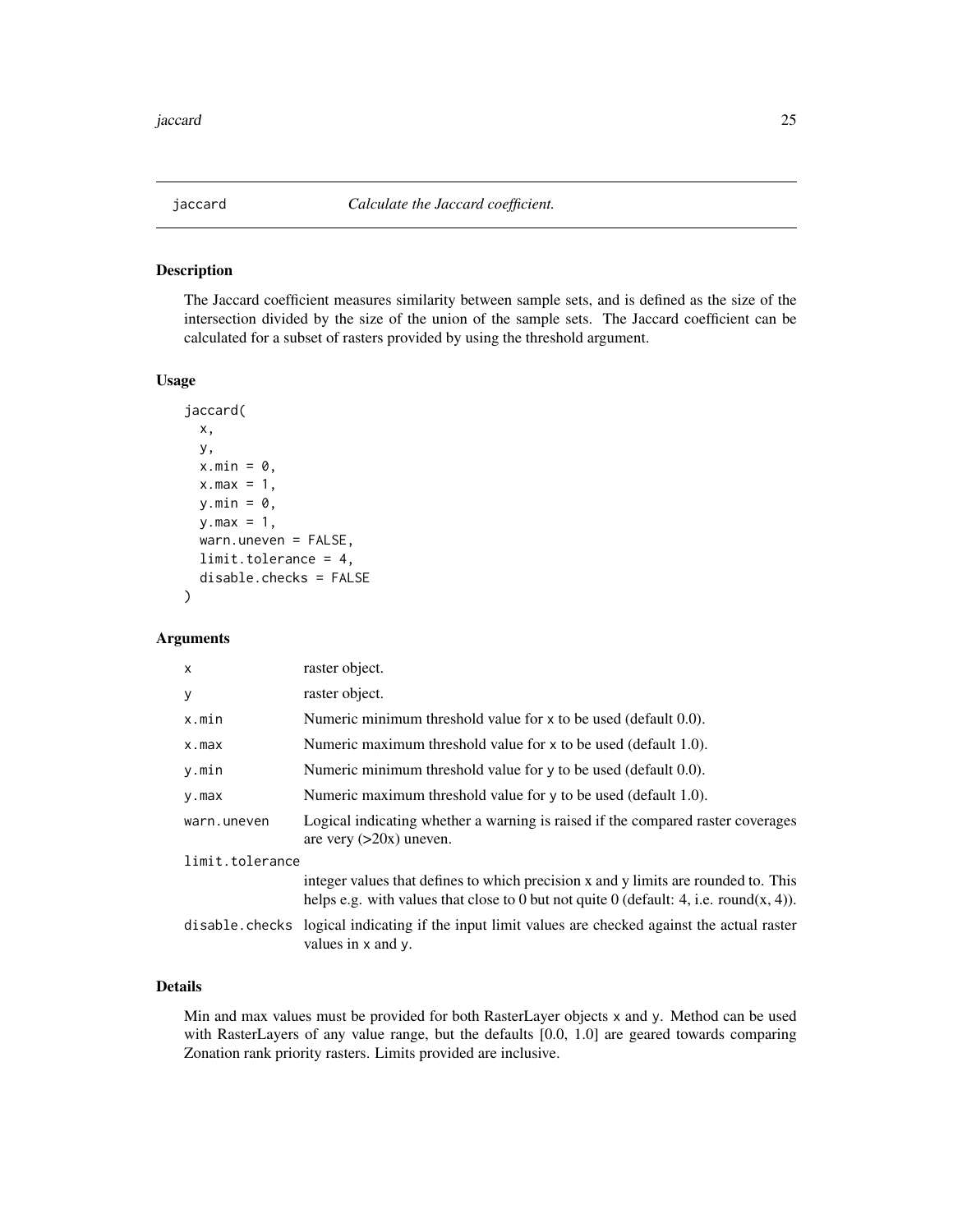# <span id="page-25-0"></span>Value

A numeric value [0, 1]

# Author(s)

Joona Lehtomaki <joona.lehtomaki@gmail.com>

| leaf_tags | Find all the leaf tags in a potentially nested list. The generic form of a |
|-----------|----------------------------------------------------------------------------|
|           | list is tag $=$ value; find all the tags in a list.                        |

# Description

Find all the leaf tags in a potentially nested list. The generic form of a list is tag = value; find all the tags in a list.

#### Usage

leaf\_tags(x, omit\_sections = FALSE)

# Arguments

x List to be searched. omit\_sections Logical indicating if sections should be omitted from vector names.

#### Value

Characted vector of tags.

# Author(s)

Joona Lehtomaki <joona.lehtomaki@gmail.com>

#### Examples

```
1 \le list("a" = 1, "b" = list("c" = 3, "d" = 4), "e" = 5)
leaf_tags(l)
```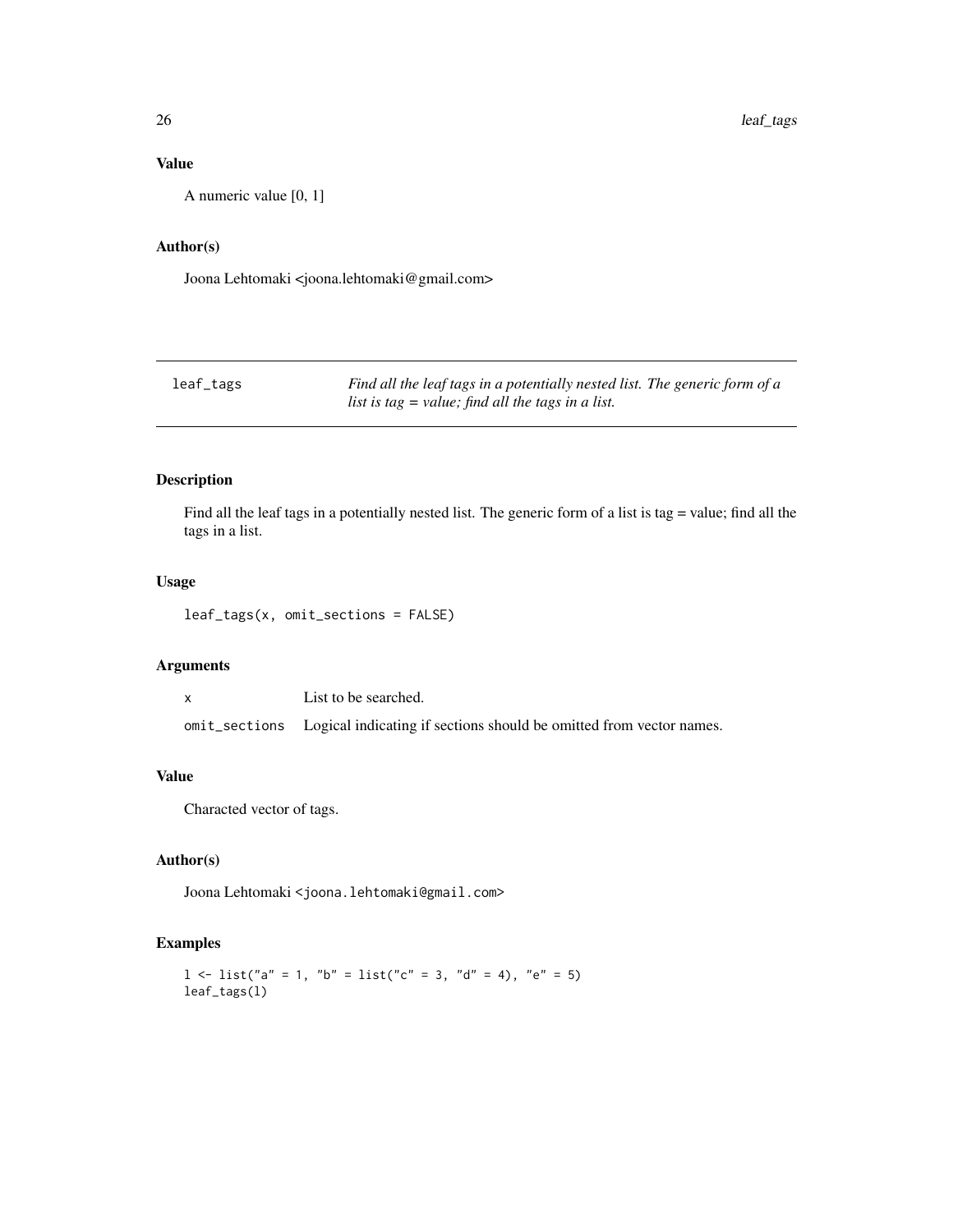<span id="page-26-1"></span><span id="page-26-0"></span>

Loads an existing Zonation project as an object of [Zproject-class](#page-55-3). Individual variants within the Zonation project are parsed into [Zvariant-class](#page-56-1) objects and potential results into [Zresults-class](#page-55-2) objects.

# Usage

load\_zproject(root, debug = FALSE)

# Arguments

| root  | Character string path pointing to an existing directory (with potentially bat-files |
|-------|-------------------------------------------------------------------------------------|
|       | in it) or to a new directory to be created.                                         |
| debug | logical defining if debugging level for logging should be used.                     |

# Value

A Zproject object.

#### Author(s)

Joona Lehtomaki <joona.lehtomaki@gmail.com>

# See Also

[Zproject-class](#page-55-3), [Zvariant-class](#page-56-1) and [create\\_zproject](#page-10-1)

map\_indexes *Map vector to actual column indexes.*

#### Description

Compare a vector of column names or indexes against another vector which is known to be true.

#### Usage

map\_indexes(x, y)

#### Arguments

| X        | Character or numeric vector of possible matches. |
|----------|--------------------------------------------------|
| <b>V</b> | Character or numeric vector of true values.      |
|          | x and y must be of the same length.              |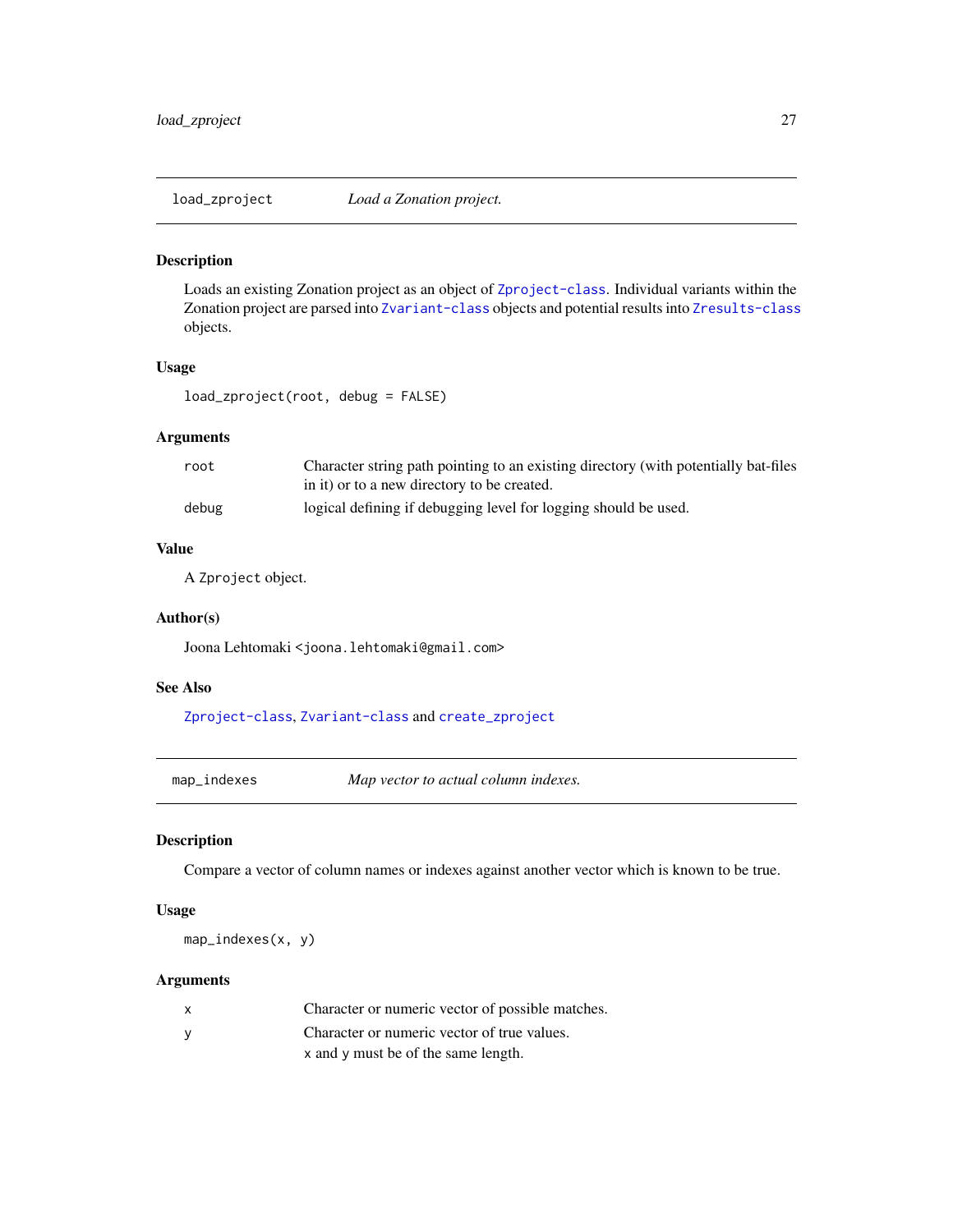# <span id="page-27-0"></span>Value

A numeric vector of the same length of x and y containing matched column indexes.

#### Author(s)

Joona Lehtomaki <joona.lehtomaki@gmail.com>

names,Zproject-method *Names of variants in Zproject*

# Description

Get the names of all the variants within a given [Zproject](#page-55-4).

#### Usage

```
## S4 method for signature 'Zproject'
names(x)
```
# Arguments

x Zproject object.

nfeatures *Get the number of feature included in a Zonation variant*

# Description

Get the number of feature included in a Zonation variant

#### Usage

```
nfeatures(x)
```
## S4 method for signature 'Zvariant' nfeatures(x)

#### Arguments

x Zvariant object.

#### Value

int number of variants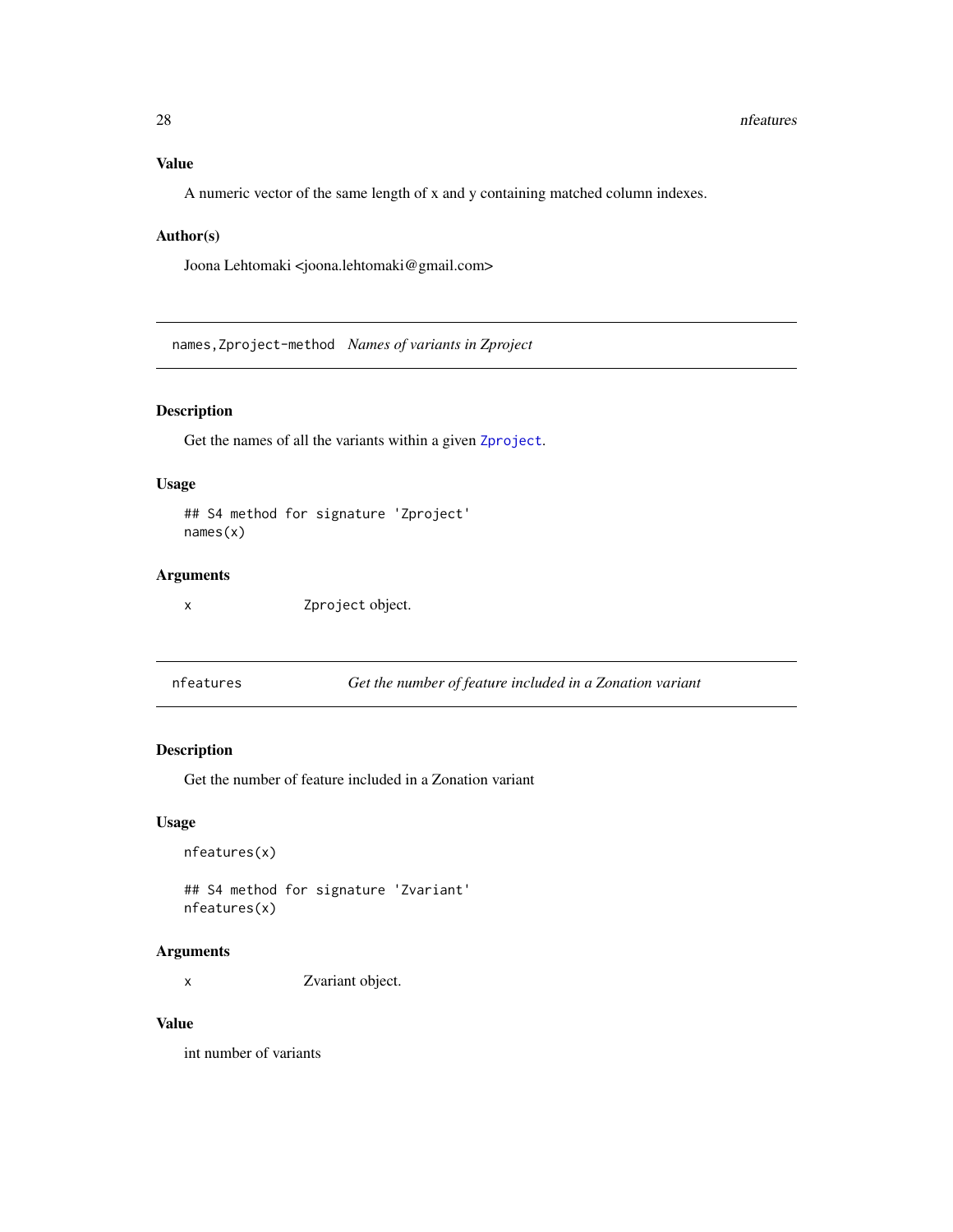#### <span id="page-28-0"></span>nvariants 29

# Author(s)

Joona Lehtomaki <joona.lehtomaki@gmail.com>

#### See Also

[Zvariant-class](#page-56-1)

nvariants *Get the number of variants included in a Zonation project*

# Description

Get the number of variants included in a Zonation project

# Usage

```
nvariants(x)
```
## S4 method for signature 'Zproject' nvariants(x)

# Arguments

x Zproject object.

#### Value

int number of variants

# Author(s)

Joona Lehtomaki <joona.lehtomaki@gmail.com>

# See Also

[Zproject-class](#page-55-3) and [Zvariant-class](#page-56-1)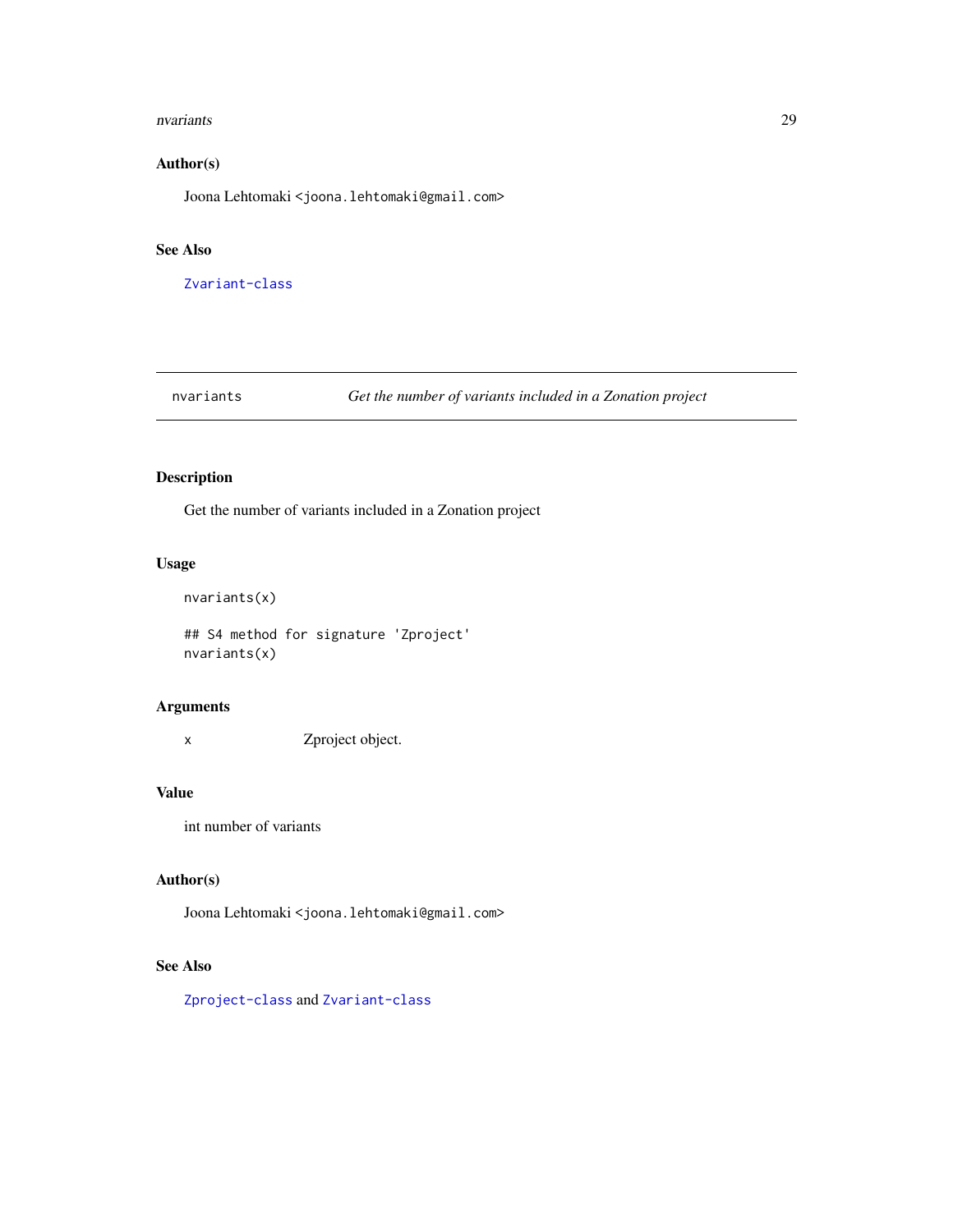<span id="page-29-0"></span>

Currently support Windows Explorer (Windows) amd Dolphin (Linux/KDE).

# Usage

```
opendir(x)
```
## S4 method for signature 'Zproject' opendir(x)

#### Arguments

x a [Zproject](#page-55-4) object.

# Value

invisible

#### Author(s)

Joona Lehtomaki <joona.lehtomaki@gmail.com>

# See Also

[Zproject-class](#page-55-3) and [Zvariant-class](#page-56-1)

outdir *Get path to output directory.*

#### Description

Zonation variant has an output directory defined in project bat-file. This is of course the same path as in the results of the particular variant.

#### Usage

```
outdir(x)
## S4 method for signature 'Zresults'
outdir(x)
## S4 method for signature 'Zvariant'
outdir(x)
```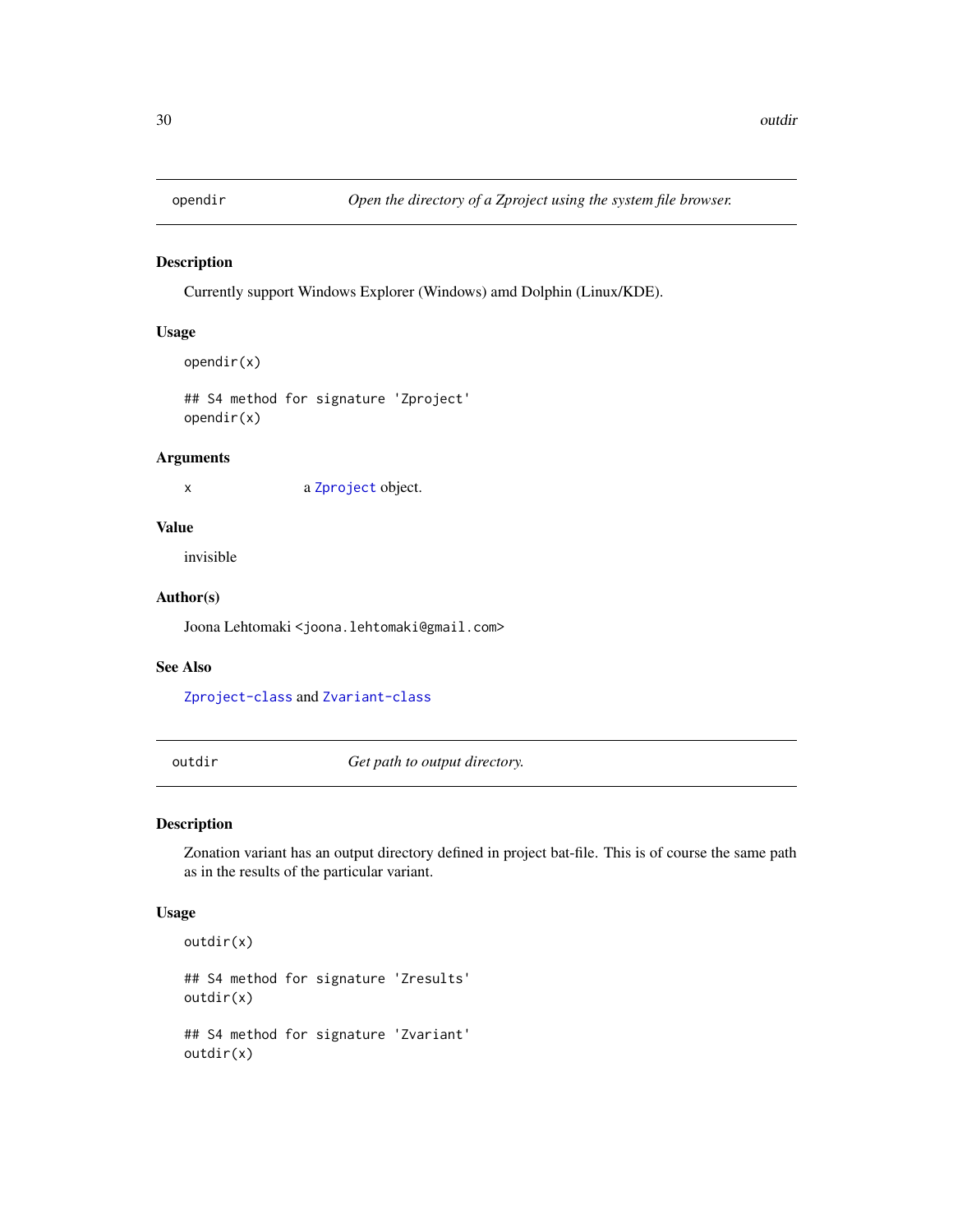#### <span id="page-30-0"></span>parse\_bat 31

# Arguments

x [Zvariant-class](#page-56-1) or [Zresults](#page-55-1) object.

# Value

character string path to output directory location.

#### Author(s)

Joona Lehtomaki <joona.lehtomaki@gmail.com>

# See Also

[Zvariant-class](#page-56-1) [Zresults-class](#page-55-2)

| parse_bat | Parse the content of a Zonation batch (bat) file and make OS specific |
|-----------|-----------------------------------------------------------------------|
|           | adjustments if needed.                                                |

# Description

The main issues faced between differerent platforms are the name of the executable, ways of calling it, and path separators. Relative file paths need to be expanded into full absolute paths.

# Usage

parse\_bat(bat.file, exe = NULL)

# Arguments

| bat.file | Character string path to a Zonation batch (bat) file.                              |
|----------|------------------------------------------------------------------------------------|
| exe      | Character string for overriding the Zonation executable specified in the bat-file. |

# Value

A character string command sequence suitable for execution.

#### Author(s)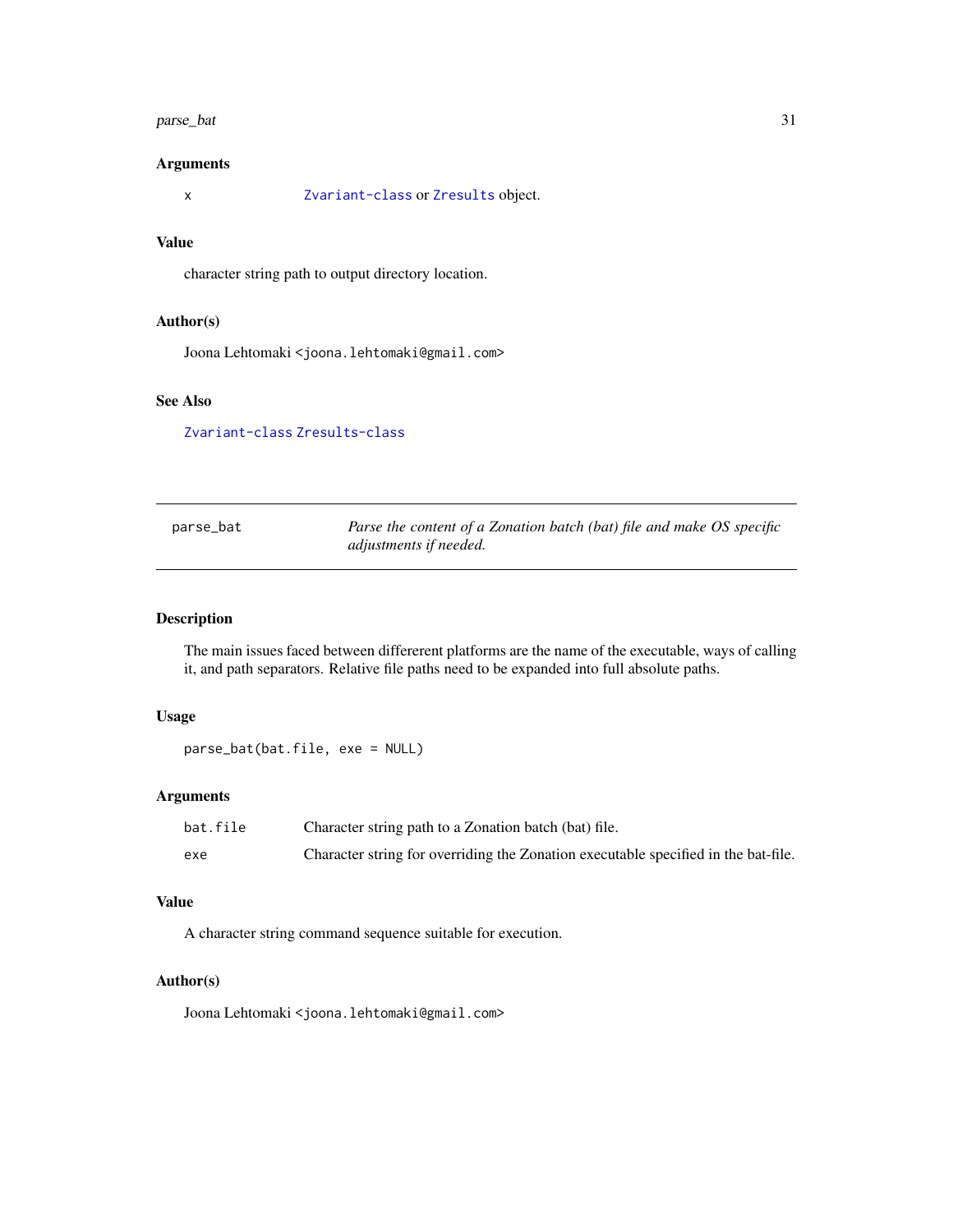<span id="page-31-0"></span>

Method returns performance levels at specified levels of cell removal for particular features (either for individual features or groups from a Zresults object).

#### Usage

```
performance(x, pr.lost, features = "all", groups = FALSE, melted = FALSE)
## S4 method for signature 'Zresults'
```
# performance(x, pr.lost, features = NULL, groups = FALSE, melted = FALSE)

# Arguments

| $\mathsf{x}$ | Zresults object.                                                                                                                           |
|--------------|--------------------------------------------------------------------------------------------------------------------------------------------|
| pr.lost      | numeric vector containing the fractions of landscape lost for which the fea-<br>ture/group performance values are wanted (default: 'all'). |
| features     | character vector of features names to be extracted. Must match with feature<br>names in curves data                                        |
| groups       | logical indicating whether group curves data should be used (default: FALSE).                                                              |
| melted       | logical indicating whether the data.frame returned should be in melted format<br>(default: FALSE)                                          |

# Value

Data frame containing the curves file data for selected fractions of landscape lost. First column is pr\_lost. If feature names are provided and none are viable, return NA.

#### Note

In the current implementation, only average performance levels for groups are returned.

#### Author(s)

Joona Lehtomaki <joona.lehtomaki@gmail.com>

#### See Also

[Zresults-class](#page-55-2) [read\\_curves](#page-38-1) [read\\_grp\\_curves](#page-41-1)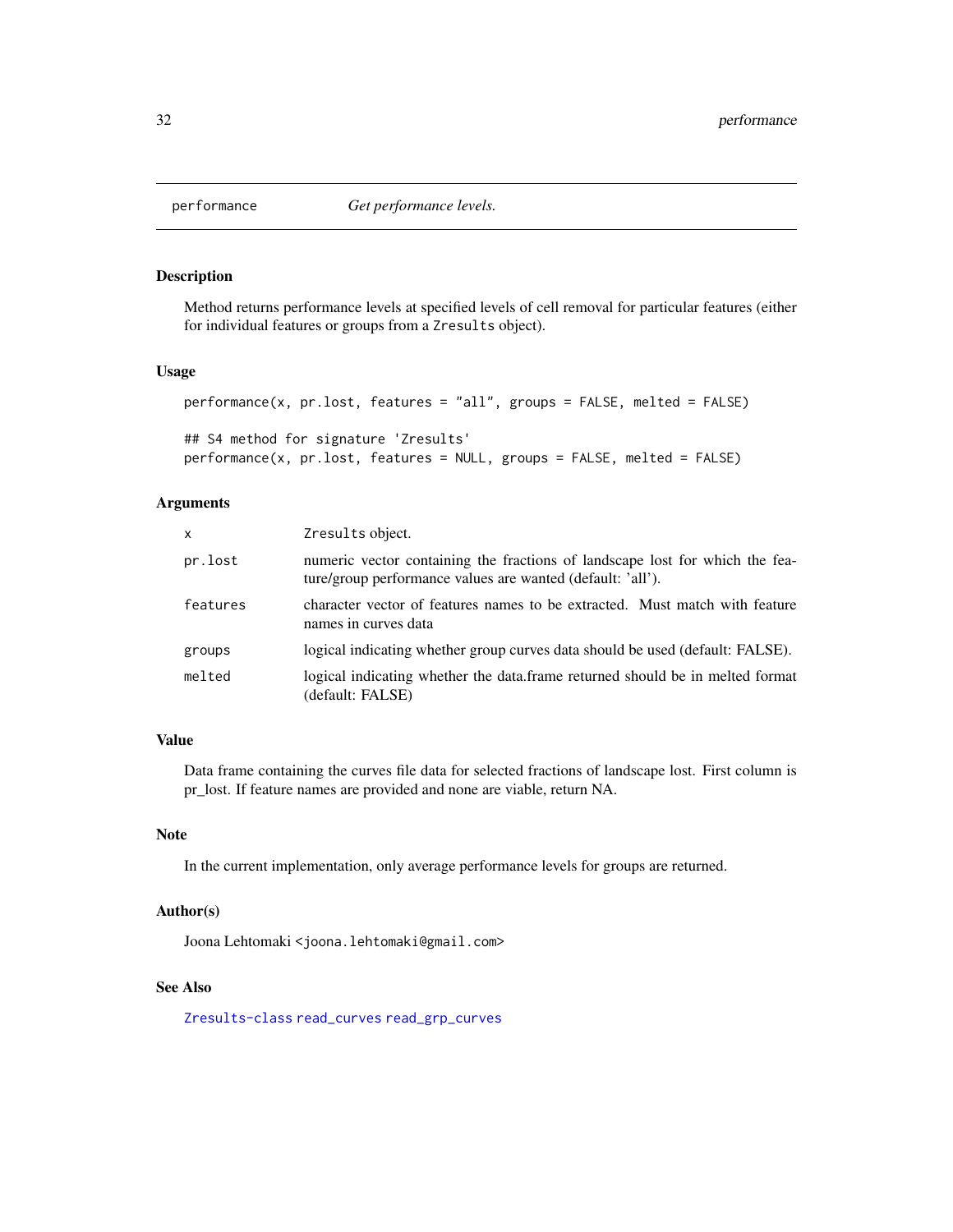<span id="page-32-0"></span>plot,ZCurvesDataFrame,missing-method

*Plot Zonation performance curves for individual features.*

# Description

Generic plotting function for plotting feature performance curves. The method does some data pre-processing specific to [ZCurvesDataFrame](#page-52-1) object before passing the data and arguments for [plot\\_curves](#page-0-0).

# Usage

```
## S4 method for signature 'ZCurvesDataFrame,missing'
plot(
 x,
 min = FALSE,mean = FALSE,
 w.macan = FALSE,ext = FALSE,subs = NULL,...
)
```
# Arguments

| X        | ZCurvesDataFrame object.                                                                                                                                                                                                                                                   |
|----------|----------------------------------------------------------------------------------------------------------------------------------------------------------------------------------------------------------------------------------------------------------------------------|
| min      | logical plot the minimum feature performance of a group (default: FALSE).                                                                                                                                                                                                  |
| mean     | logical plot the minimum feature performance of a group (default: FALSE). If<br>no other statistic is used, mean will always be plotted. If other satistic(s) are<br>plotted and mean is to be disabled, this will have to be done by setting mean<br>explicitly to FALSE. |
| w.mean   | logical plot the weighted mean feature performance of a group (default: FALSE).                                                                                                                                                                                            |
| ext      | logical plot extinction risk of a group (default: FALSE).                                                                                                                                                                                                                  |
| subs     | character vector defining the names of features (subset of all features) to be<br>plotted.                                                                                                                                                                                 |
| $\cdots$ | Additional arguments passed on to plot_curves.                                                                                                                                                                                                                             |

#### Note

If no other statistic is selected, mean will be set to TRUE and plotted.

#### Author(s)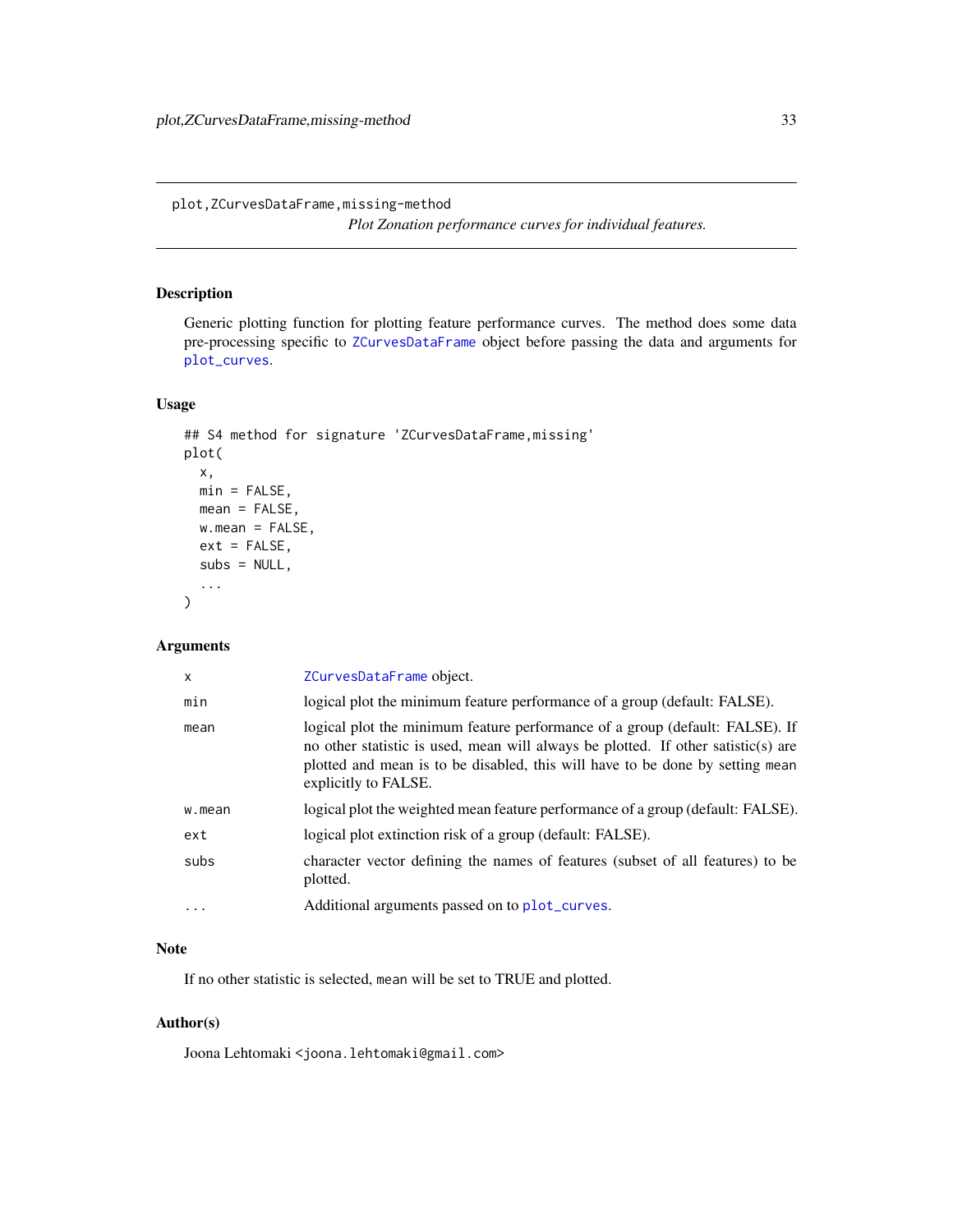# <span id="page-33-0"></span>See Also

[read\\_curves](#page-38-1) and [plot\\_curves](#page-0-0).

plot,ZGroupCurvesDataFrame,missing-method *Plot Zonation performance curves for groups.*

# Description

Generic plotting function for plotting group performance curves. The method does some data preprocessing specific to [ZGroupCurvesDataFrame](#page-53-1) object before passing the data and arguments for [plot\\_curves](#page-0-0).

#### Usage

```
## S4 method for signature 'ZGroupCurvesDataFrame,missing'
plot(
 x,
 min = FALSE,mean = FALSE,
 w.macan = FALSE,max = FALSE,ext = FALSE,subs = NULL,...
\mathcal{L}
```
# Arguments

| x        | ZGroupCurvesDataFrame object.                                                                                                                                                                                                                                              |
|----------|----------------------------------------------------------------------------------------------------------------------------------------------------------------------------------------------------------------------------------------------------------------------------|
| min      | logical plot the minimum feature performance of a group (default: FALSE).                                                                                                                                                                                                  |
| mean     | logical plot the minimum feature performance of a group (default: FALSE). If<br>no other statistic is used, mean will always be plotted. If other satistic(s) are<br>plotted and mean is to be disabled, this will have to be done by setting mean<br>explicitly to FALSE. |
| w.mean   | logical plot the weighted mean feature performance of a group (default: FALSE).                                                                                                                                                                                            |
| max      | logical plot the maxmimun feature performance of a group (default: FALSE).                                                                                                                                                                                                 |
| ext      | logical plot extinction risk of a group (default: FALSE).                                                                                                                                                                                                                  |
| subs     | character vector defining the names of groups (subset of all groups) to be plotted.                                                                                                                                                                                        |
| $\cdots$ | Additional arguments passed on to plot_curves.                                                                                                                                                                                                                             |

# Note

If no other statistic is selected, mean will be set to TRUE and plotted.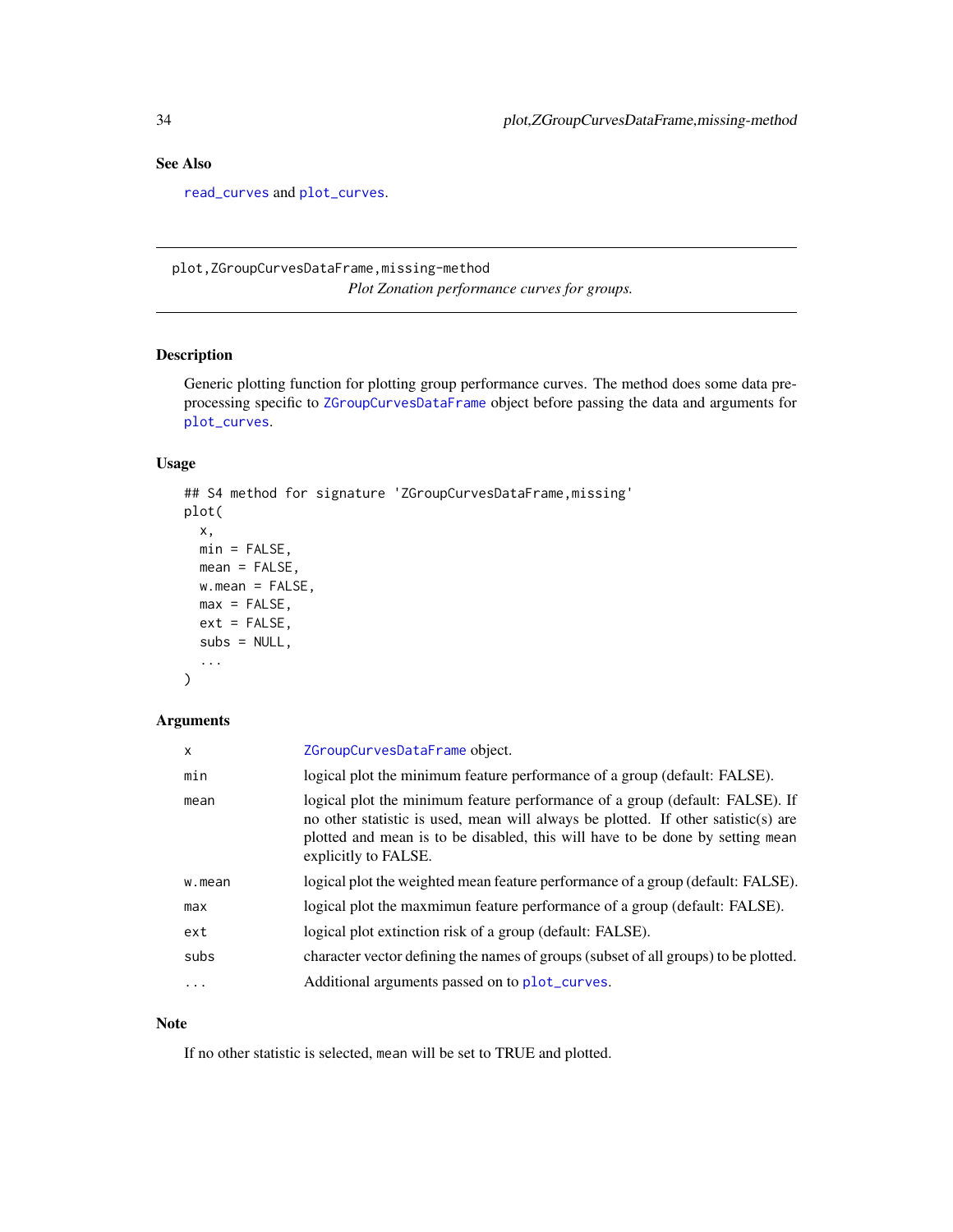#### <span id="page-34-0"></span>plot\_hist 35

# Author(s)

Joona Lehtomaki <joona.lehtomaki@gmail.com>

#### See Also

[read\\_curves](#page-38-1) and [plot\\_curves](#page-0-0).

plot\_hist *Create a ggplot2 histogram of a* RasterLayer*.*

# Description

Create a ggplot2 histogram of a RasterLayer.

# Usage

```
plot_hist(
  x,
 mask.obj = NULL,
 add.mean = FALSE,
 add.median = FALSE,
  save.dir = ",
 binwidth = 0.05,
  title = NULL
\mathcal{L}
```
# Arguments

| x          | RasterLayer object containing the spatial data.                                               |
|------------|-----------------------------------------------------------------------------------------------|
| mask.obi   | RasterLayer object optionally used for masking only specific parts of x.                      |
| add.mean   | Boolean whether a vertical blue line is added to the plot indicating the mean<br>value of x.  |
| add.median | Boolean whether a vertical red line is added to the plot indicating the median<br>value of x. |
| save.dir   | Character path (folder) for saving the plot as an image.                                      |
| binwidth   | Double value of bindwidth for geom bar.                                                       |
| title      | Character string title of the plot.                                                           |

# Value

a ggplot object containing the plot.

# Author(s)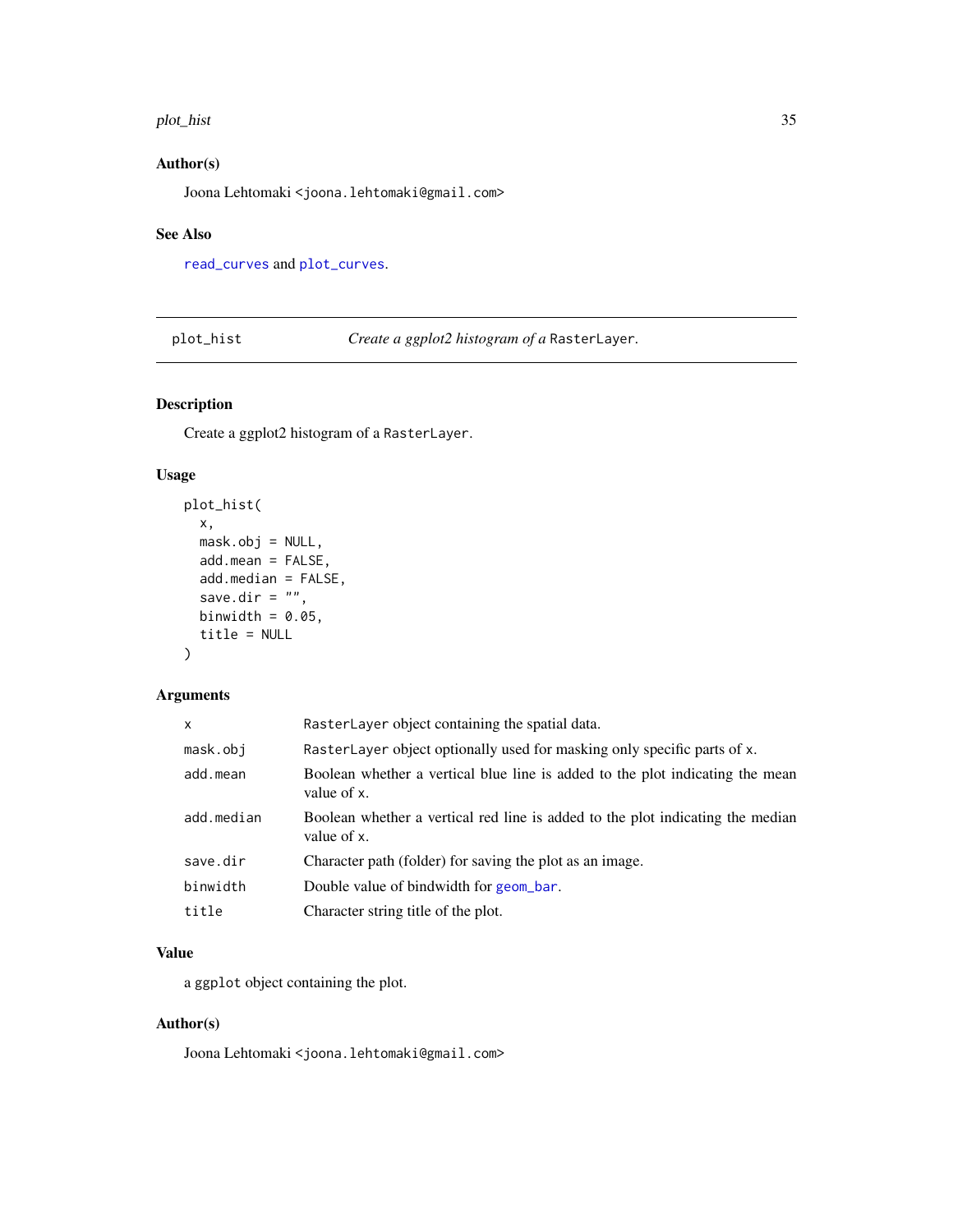# See Also

[geom\\_bar](#page-0-0).

# ppa\_lsm *Get ppa.lsm results data of a Z\* object.*

# Description

Simple getter-method for ppa.lsm information (if used) contained in Zonation results

# Usage

ppa\_lsm(x) ## S4 method for signature 'Zresults'

ppa\_lsm(x)

# Arguments

 $x \t\t Z^*$  object.

#### Value

Data frame containing PPA LSM data items 1 and 3 combined (See [Zresults-class](#page-55-2) for more details). If no results are available, give a warning.

# Author(s)

Joona Lehtomaki <joona.lehtomaki@gmail.com>

### See Also

[Zresults-class](#page-55-2) [read\\_curves](#page-38-1) [read\\_grp\\_curves](#page-41-1)

print,Zvariant-method *Print Zvariant information.*

# Description

Generic printing function

#### Usage

## S4 method for signature 'Zvariant' print(x)

<span id="page-35-0"></span>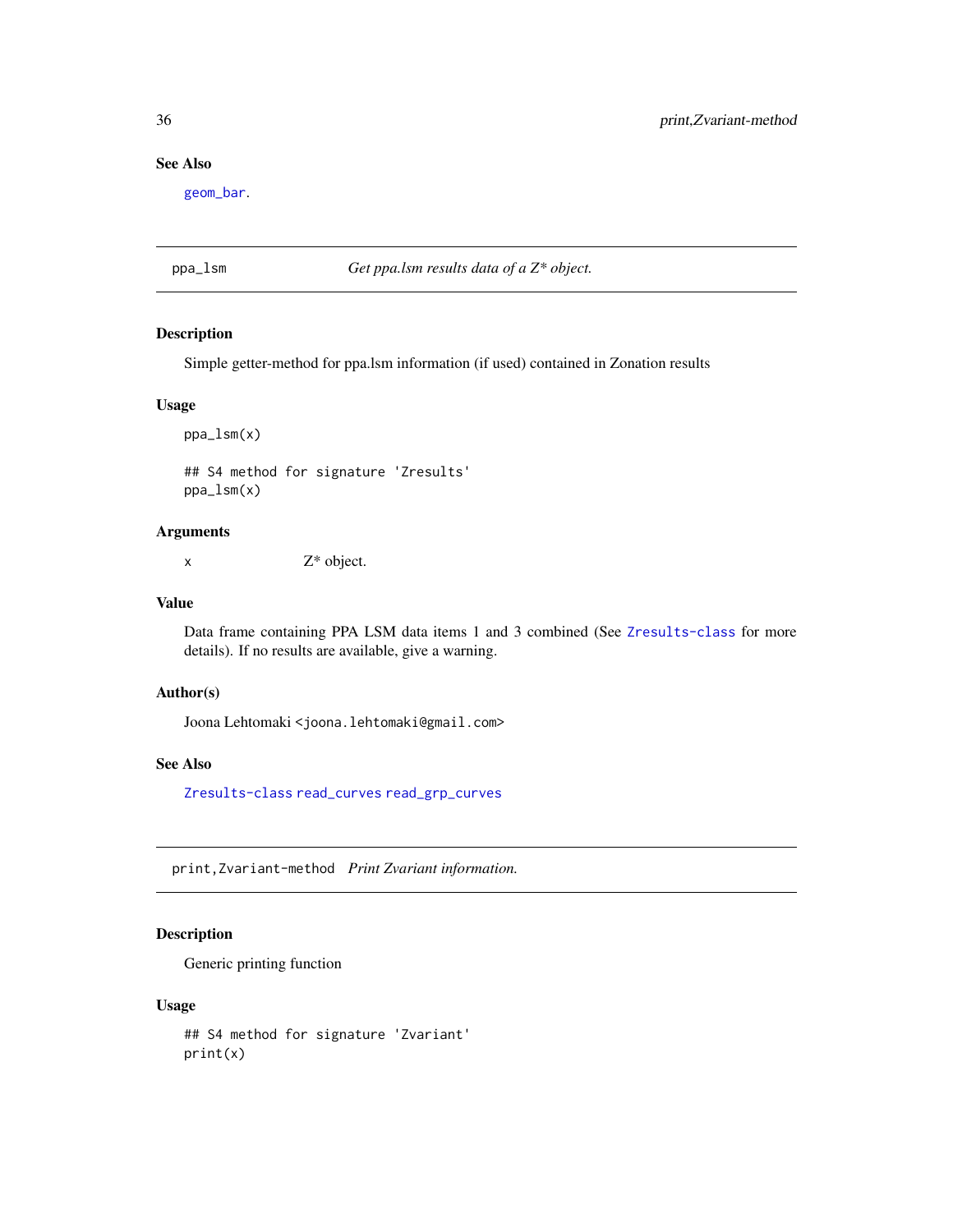# <span id="page-36-0"></span>rank\_raster 37

#### Arguments

x ZVariant object.

#### Author(s)

Joona Lehtomaki <joona.lehtomaki@gmail.com>

<span id="page-36-1"></span>rank\_raster *Get Zonation result rank raster.*

# Description

Getter method for rank priority raster included in Zonation results. Rank raster is one of the main outputs of Zonation.

#### Usage

rank\_raster(x)

## S4 method for signature 'Zresults' rank\_raster(x)

## S4 method for signature 'Zvariant' rank\_raster(x)

### Arguments

x [Zresults](#page-55-1) or [Zvariant](#page-56-2) object.

#### Details

Since a given Zvariant object can only have 1 rank priority raster, this method only calls the rank\_raster method of a Zresults object associated with the Zvariant object.

#### Value

[RasterLayer](#page-0-0) object. If no results are available, give a warning.

# Author(s)

Joona Lehtomaki <joona.lehtomaki@gmail.com>

# See Also

[Zresults-class](#page-55-2)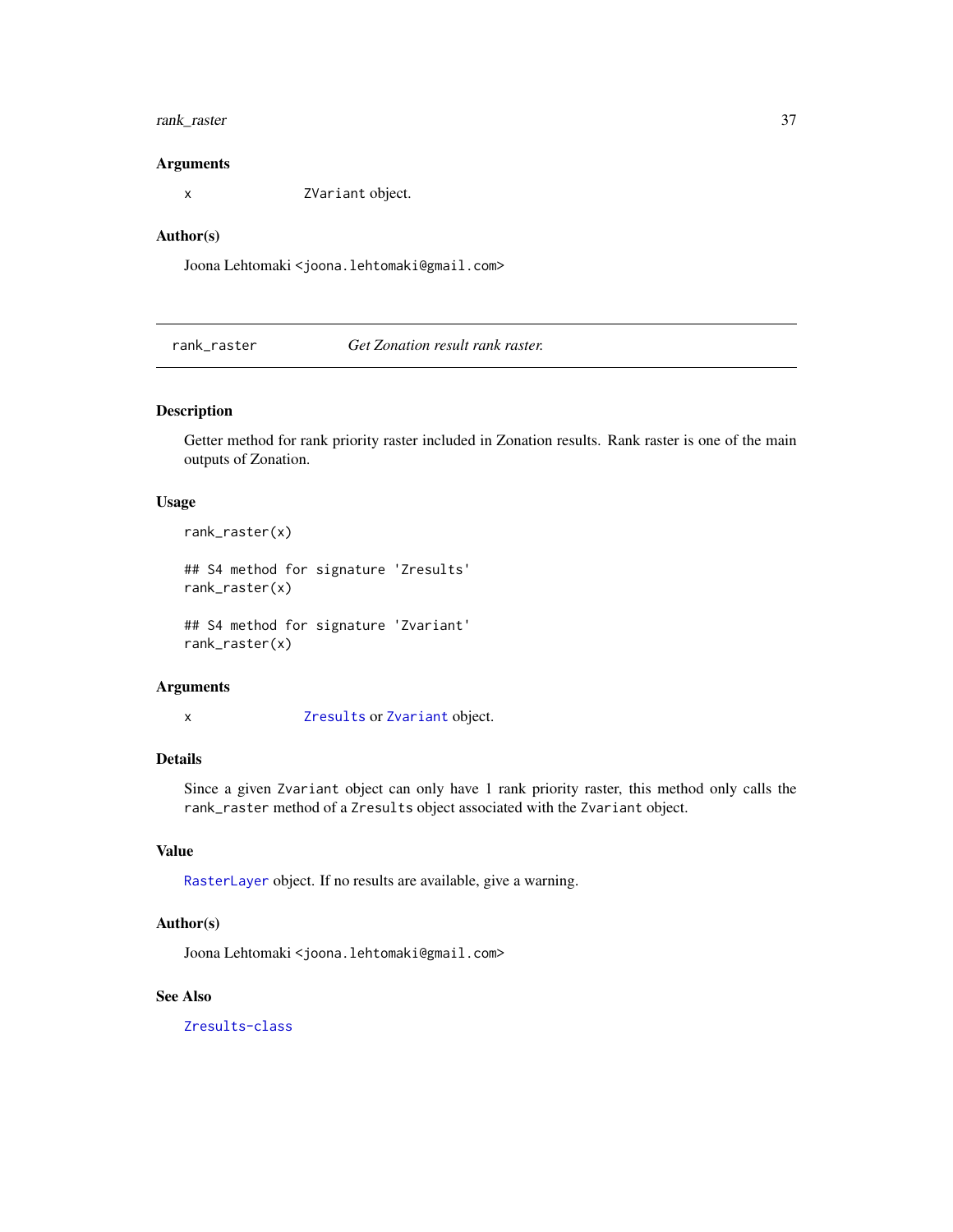<span id="page-37-0"></span>

Each [Zproject](#page-55-4) object has a set of variants and their results associated with it. This method will get the selected available rank rasters (1 per variant) and create a [RasterStack](#page-0-0) object.

#### Usage

```
rank_rasters(x, variants = NULL)
## S4 method for signature 'Zproject'
rank_rasters(x, variants = NULL)
```
# Arguments

| $\mathsf{x}$ | Zproject object.                                                                |
|--------------|---------------------------------------------------------------------------------|
| variants     | a numeric (IDs) or character (name) vector defining which variants are included |
|              | in the returned stack (default: NULL means all).                                |

#### Details

Argument variants can be used to the define which variants are included, the default is to return all. Method will give a warning if a variant doesn't have a rank raster associated with it. If none of the variants have a rank raster, then a NA is returned.

# Value

[RasterStack](#page-0-0) object. If no rank rasters are available at all, return NA.

# Author(s)

Joona Lehtomaki <joona.lehtomaki@gmail.com>

# See Also

[rank\\_raster](#page-36-1) [get\\_variant](#page-20-1)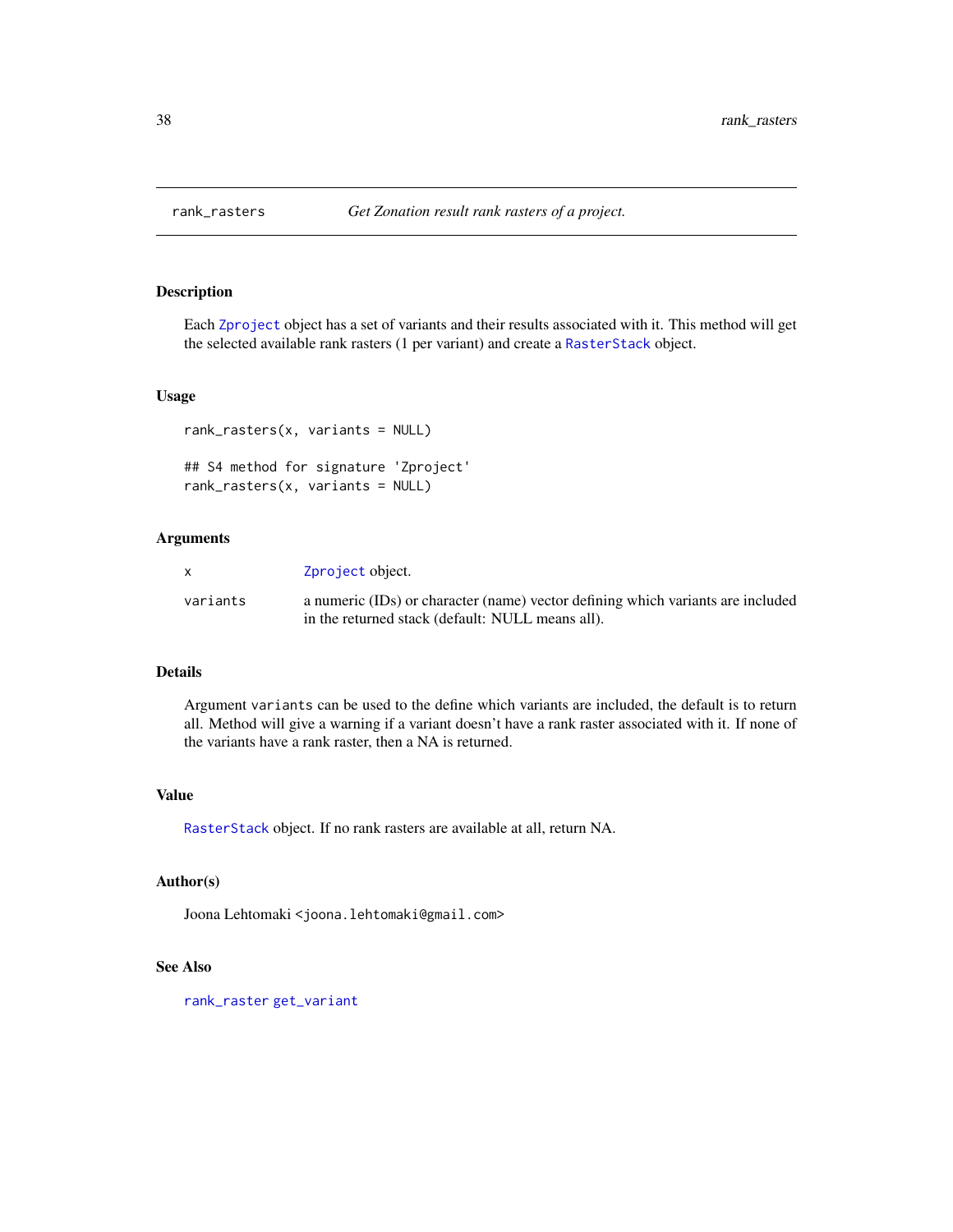<span id="page-38-0"></span>

Batch files include calls to Zonation core and look like following: call zig3.exe -r [INPUT\_PATH].dat [INPUT\_PATH].spp [OUTPUT\_PATH].txt 0.0 0 1.0 0

#### Usage

```
read_bat(infile)
```
# Arguments

infile Character string input file path.

#### Value

List of parsed bat-parameters.

#### Author(s)

Joona Lehtomaki <joona.lehtomaki@gmail.com>

<span id="page-38-1"></span>read\_curves *Read in performance curves produced by Zonation.*

# Description

Header is automatically generated based on the number of features in the file. If you need to read in grouped curves files, use [read\\_grp\\_curves](#page-41-1) instead.

#### Usage

```
read_curves(infile)
```
#### Arguments

infile Character file path to .curves.txt file.

#### Value

Curves object with all the information in the curves file. If the requested file does not exist, return NA.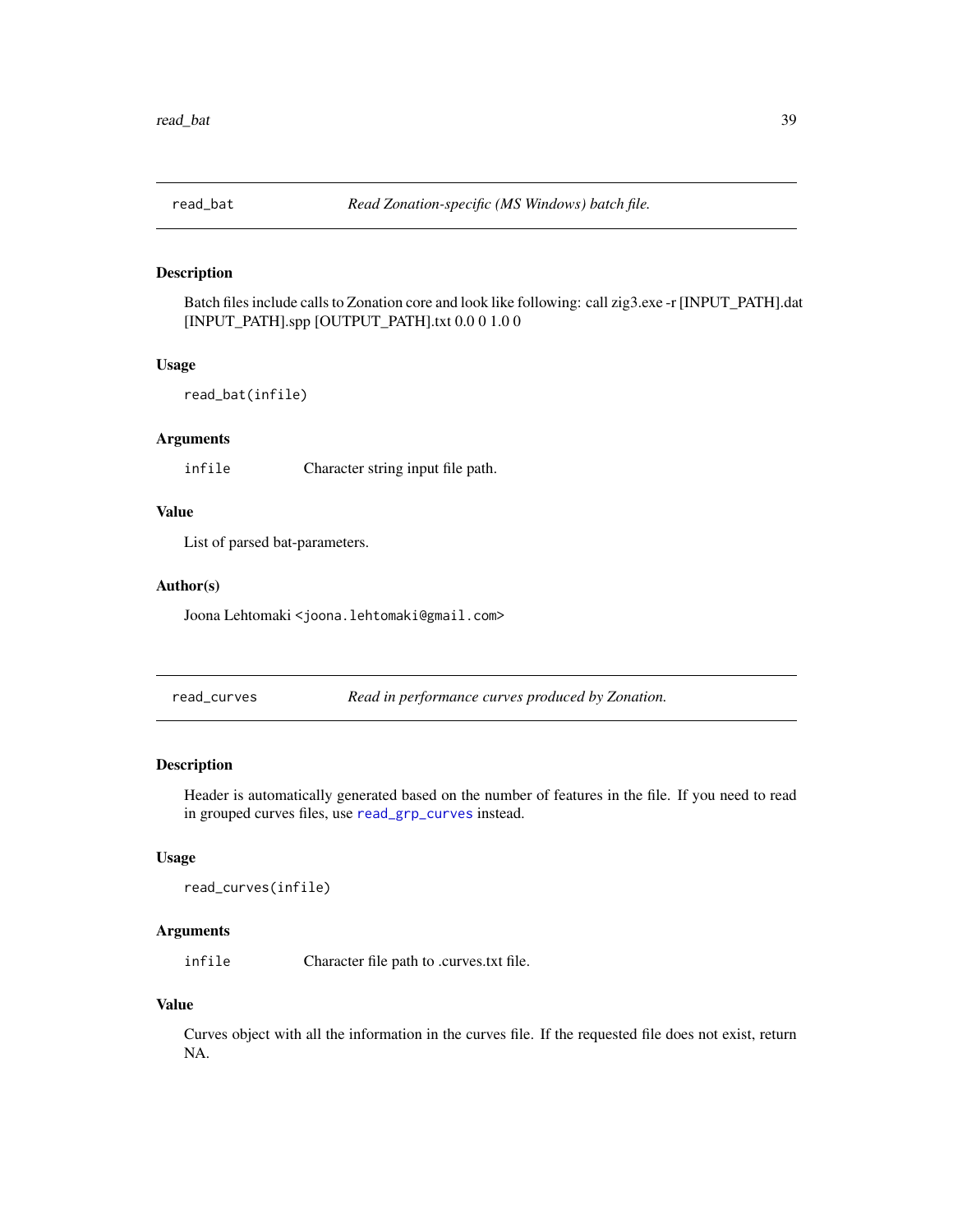#### Author(s)

Joona Lehtomaki <joona.lehtomaki@gmail.com>

#### See Also

[read\\_grp\\_curves](#page-41-1)

read\_dat *Read a dat file (Windows-style ini-file) for configuration information.*

# Description

Read a dat file (Windows-style ini-file) for configuration information.

#### Usage

```
read_dat(infile)
```
# Arguments

infile Character string input file path.

# Value

List of parsed ini-parameters.

# Note

Adapted from http://bit.ly/11e4Jh0

#### Author(s)

<span id="page-39-0"></span>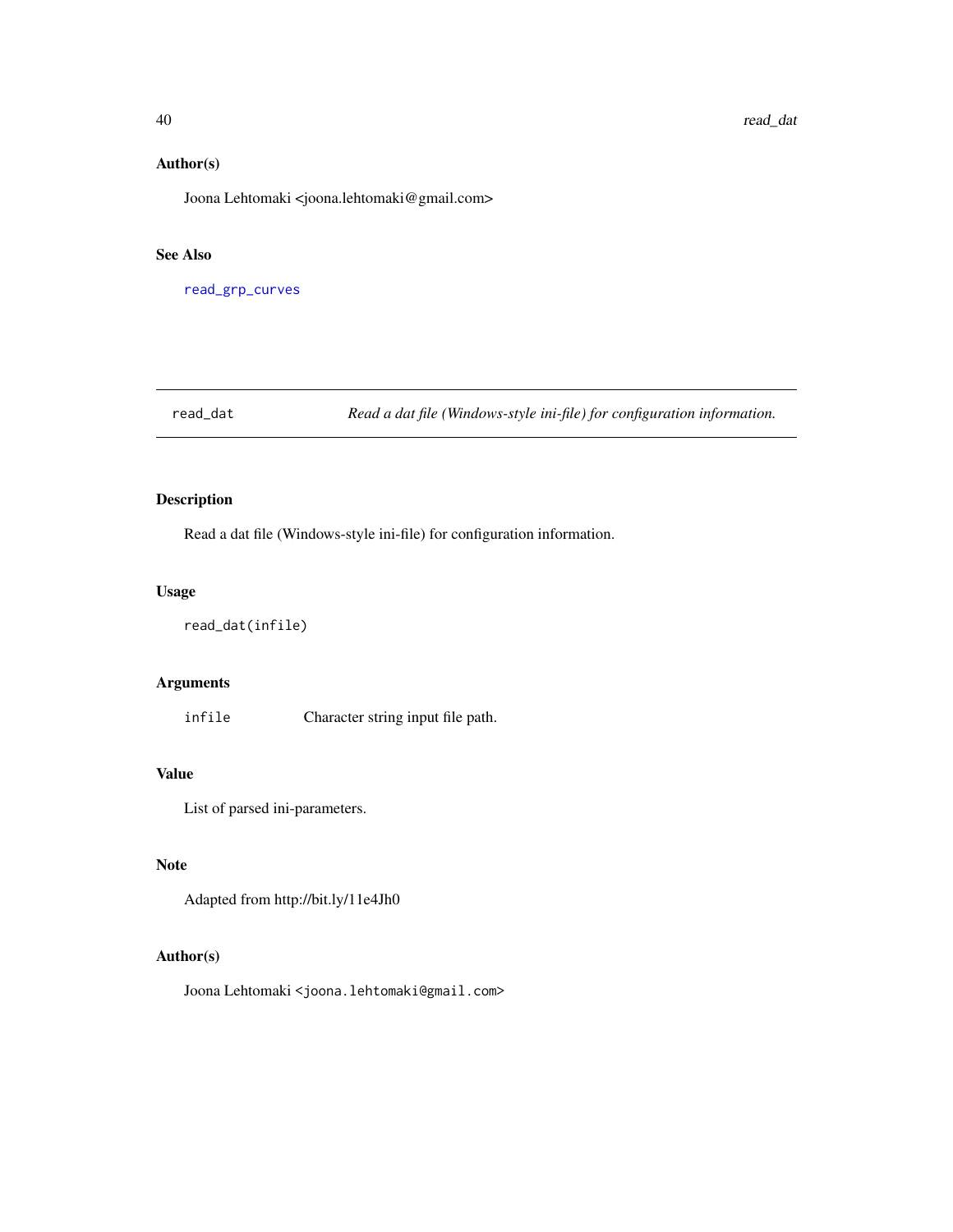<span id="page-40-0"></span>read\_features\_info *Read a features info file.*

# Description

Read a features info file.

# Usage

read\_features\_info(infile)

# Arguments

infile Character string input file path.

# Value

Data frame of parsed features info data.

# Author(s)

Joona Lehtomaki <joona.lehtomaki@gmail.com>

read\_groups *Read a groups file.*

# Description

Read a groups file.

# Usage

read\_groups(infile)

# Arguments

infile Character string input file path.

# Value

Data frame of parsed groups parameters.

# Author(s)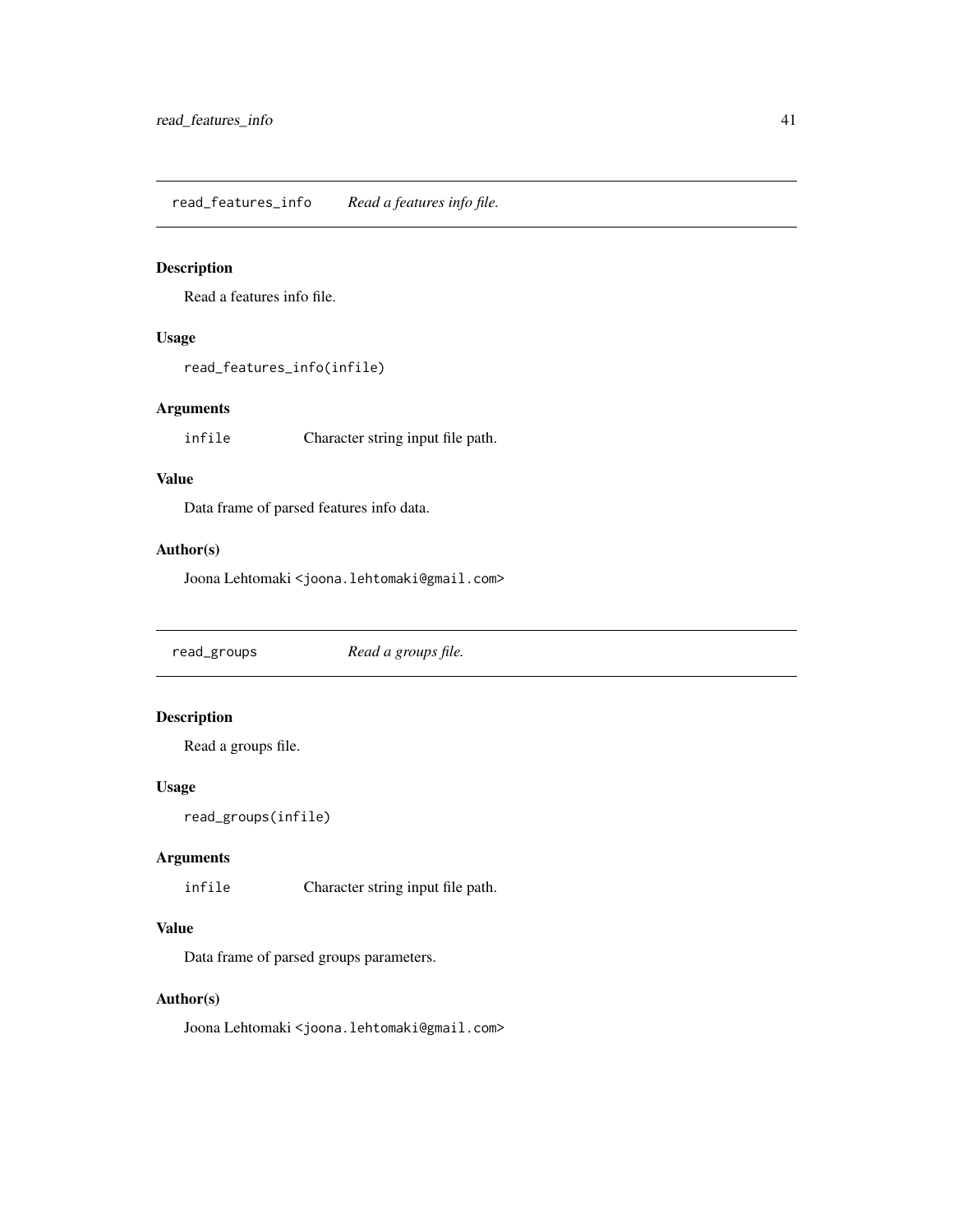<span id="page-41-1"></span><span id="page-41-0"></span>

Header is automatically generated based on the number of groups in the file. If you need to read in individual curves files, use [read\\_curves](#page-38-1) instead.

#### Usage

```
read_grp_curves(infile)
```
# Arguments

infile Character file path to .curves.txt file.

# Value

A DataFrame with all the information in the curves file. If the requested file does not exist, return NA.

#### Author(s)

Joona Lehtomaki <joona.lehtomaki@gmail.com>

#### See Also

[read\\_curves](#page-38-1)

read\_ppa\_lsm *Read Zonation post-processing analysis (ppa) result file.*

#### Description

Read Zonation post-processing analysis (ppa) result file.

# Usage

```
read_ppa_lsm(x)
```
#### Arguments

x Character string input file path.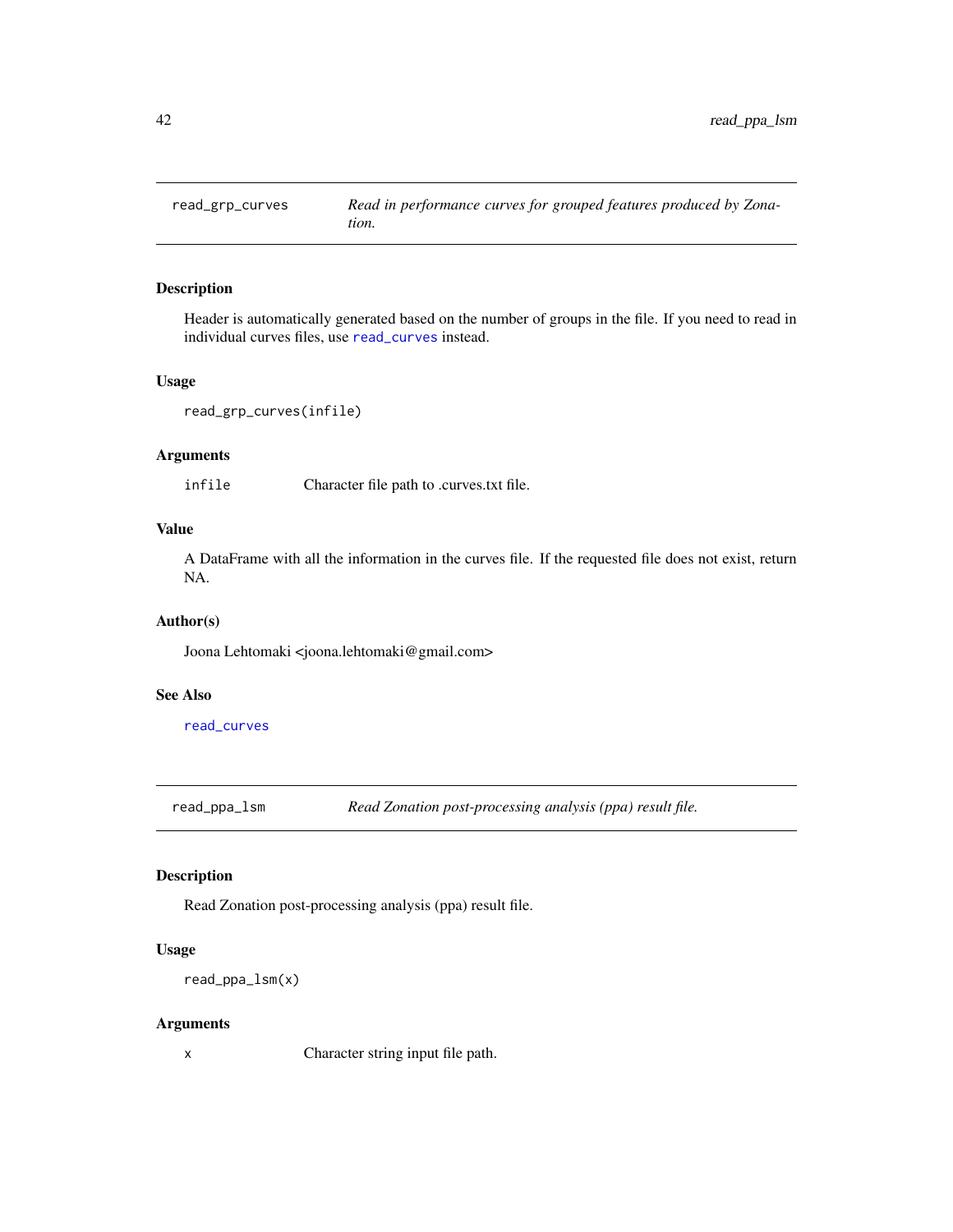# <span id="page-42-0"></span>Value

List of 3 data frames: 1. Most important species in units x 2. Average proportion remaining over all spp in units 3. Data fractions in units

#### Author(s)

Joona Lehtomaki <joona.lehtomaki@gmail.com>

read\_result\_rasters *Read Zonation-specific raster result files.*

#### Description

Input rasters are given as raster names (i.e. without the raster file extension). Additional root (folder) path and file extension can be provided to construct the full paths.

#### Usage

```
read_result_rasters(rasters, path = NULL, format = NULL)
```
#### Arguments

| rasters | Character vector of raster names.                                                             |
|---------|-----------------------------------------------------------------------------------------------|
| path    | Character string indication an optional root path that is prepended to each rasters<br>names. |
| format  | Character string indicating the raster format used (i.e. the file extension).                 |

# Value

A [RasterStack](#page-0-0) object of result rasters.

#### Author(s)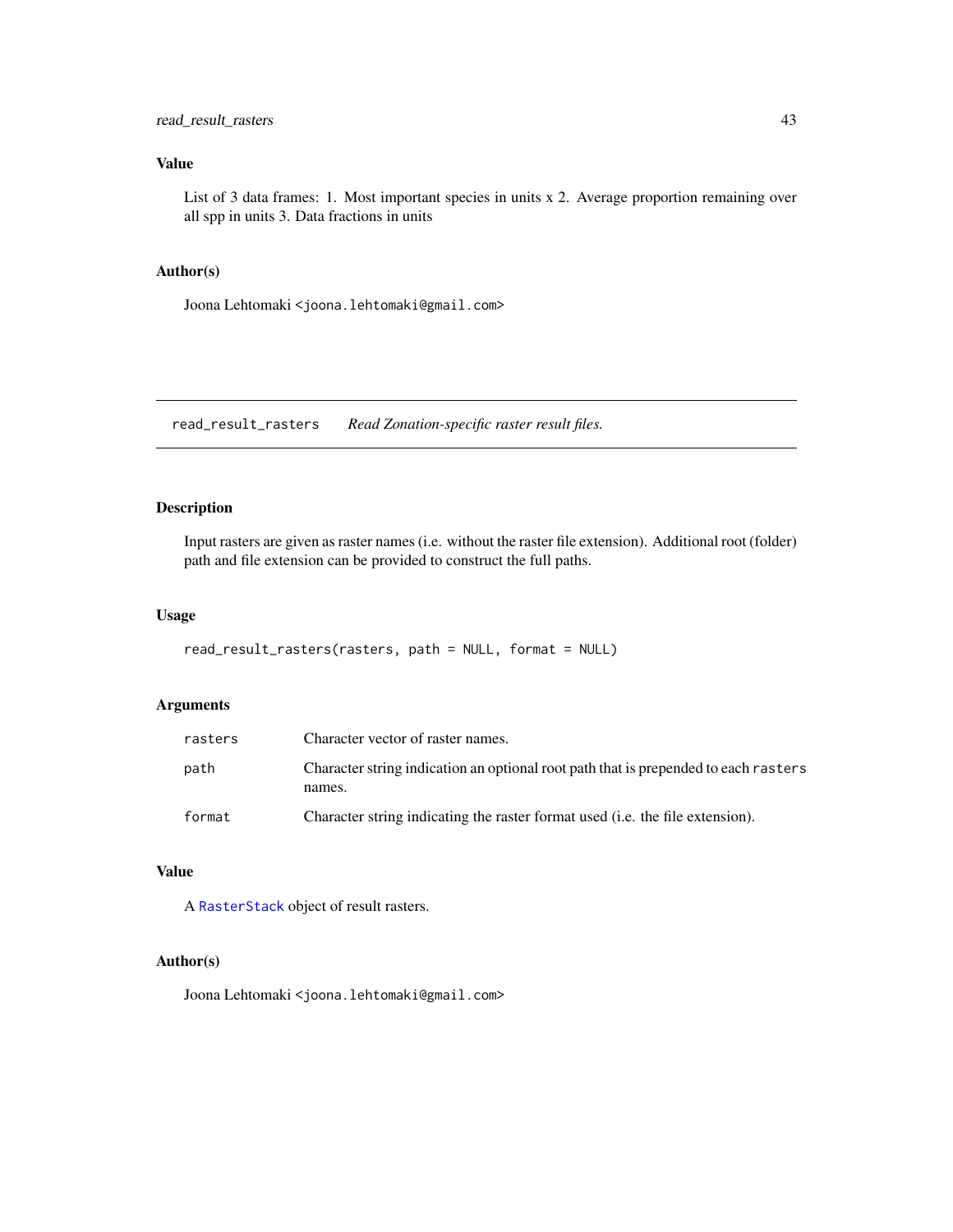<span id="page-43-0"></span>

Read Zonation variant specific spp-file.

#### Usage

read\_spp(infile)

# Arguments

infile Character string input file path.

# Value

data.frame of parsed spp data.

# Author(s)

Joona Lehtomaki <joona.lehtomaki@gmail.com>

regroup\_curves *Re-calculate group curves data.*

# Description

When results grouping is changed group-specific curves data has to be re-calculated. Normally group curves file is produced by Zonation based on the groupings provided by the user. Same information can almost completely (except for ext-values) be calculated afterwards from the featurespecific curves files.

#### Usage

```
regroup_curves(x, weights, group.ids)
```
#### Arguments

|           | Data frame of feature specific representation levels.                                 |
|-----------|---------------------------------------------------------------------------------------|
| weights   | numeric vector for feature specific weights                                           |
| group.ids | numeric vector of new group codes. Number of groups must match with columns<br>111 X. |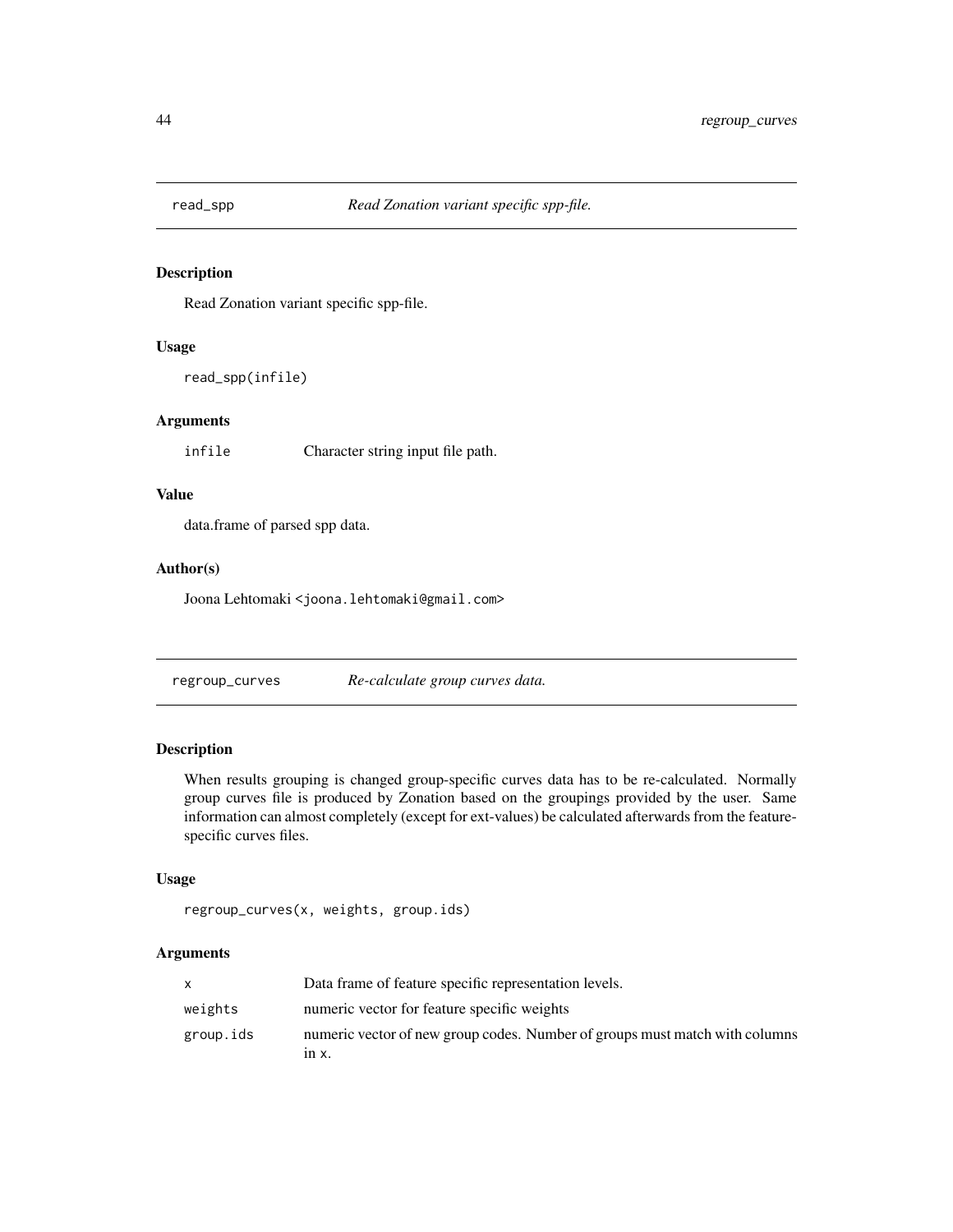#### <span id="page-44-0"></span>Details

This function calculates the following stats for [Zvariant](#page-56-2) object based on a vector of new group IDs:

min: Minimum value of representation on each iteration among features within a group.

mean: Mean value of representation on each iteration among features within a group.

max: Maximum value of representation on each iteration among features within a group.

w.mean: Weighted (based on feature weight) mean value of representation on each iteration among features within a group.

#### Value

ZGroupCurvesDataFrame with new group statistics.

#### Note

Current implementation does not calculate values for ext2 (extinction risk). Column ext2 is retained in the returned data frame for compatibility, but column will be populated with NAs.

#### Author(s)

Joona Lehtomaki <joona.lehtomaki@gmail.com>

require\_package *Requires a given package and if not present installs and loads it.*

#### Description

Requires a given package and if not present installs and loads it.

#### Usage

```
require_package(package, ...)
```
#### Arguments

| package | Character name of a package.                         |
|---------|------------------------------------------------------|
| .       | Additional arguments passed on to install, packages. |

#### Author(s)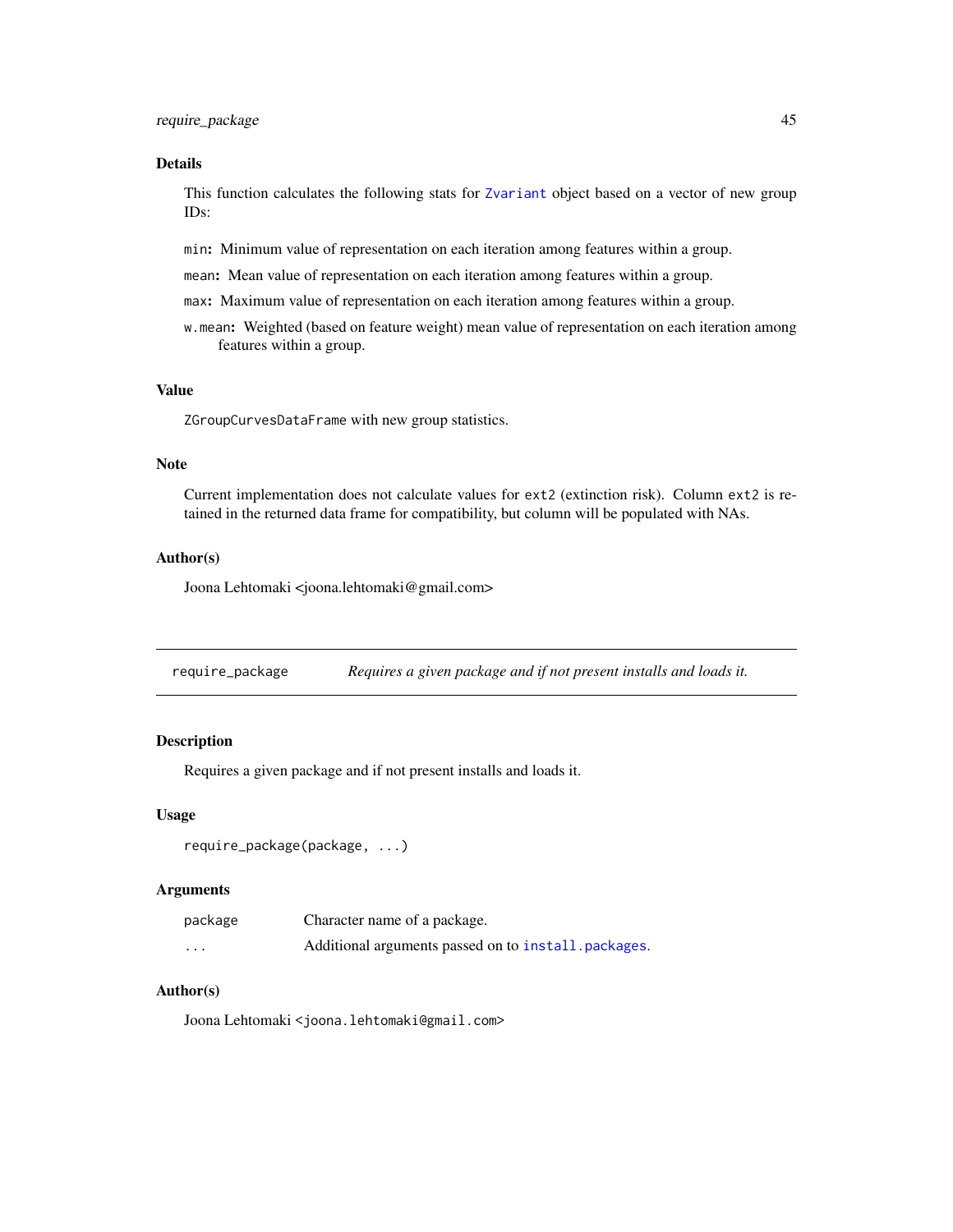<span id="page-45-0"></span>

Since not all changes to Zvariant are reflected to its Zresults (e.g. feature and group names) there may quite a lot runtime patching going on.

#### Usage

results(x)

## S4 method for signature 'Zvariant' results(x)

# Arguments

x Zvariant object.

# Details

Results are returned even if only part of them are available.

# Value

Zresults object. If variant doesn't have any results return NA.

#### Author(s)

Joona Lehtomaki <joona.lehtomaki@gmail.com>

#### See Also

[Zresults-class](#page-55-2)

run\_bat *Try to run a given batch (bat) files.*

# Description

Try to run a given batch (bat) files.

#### Usage

run\_bat(bat.file, exe = "zig3")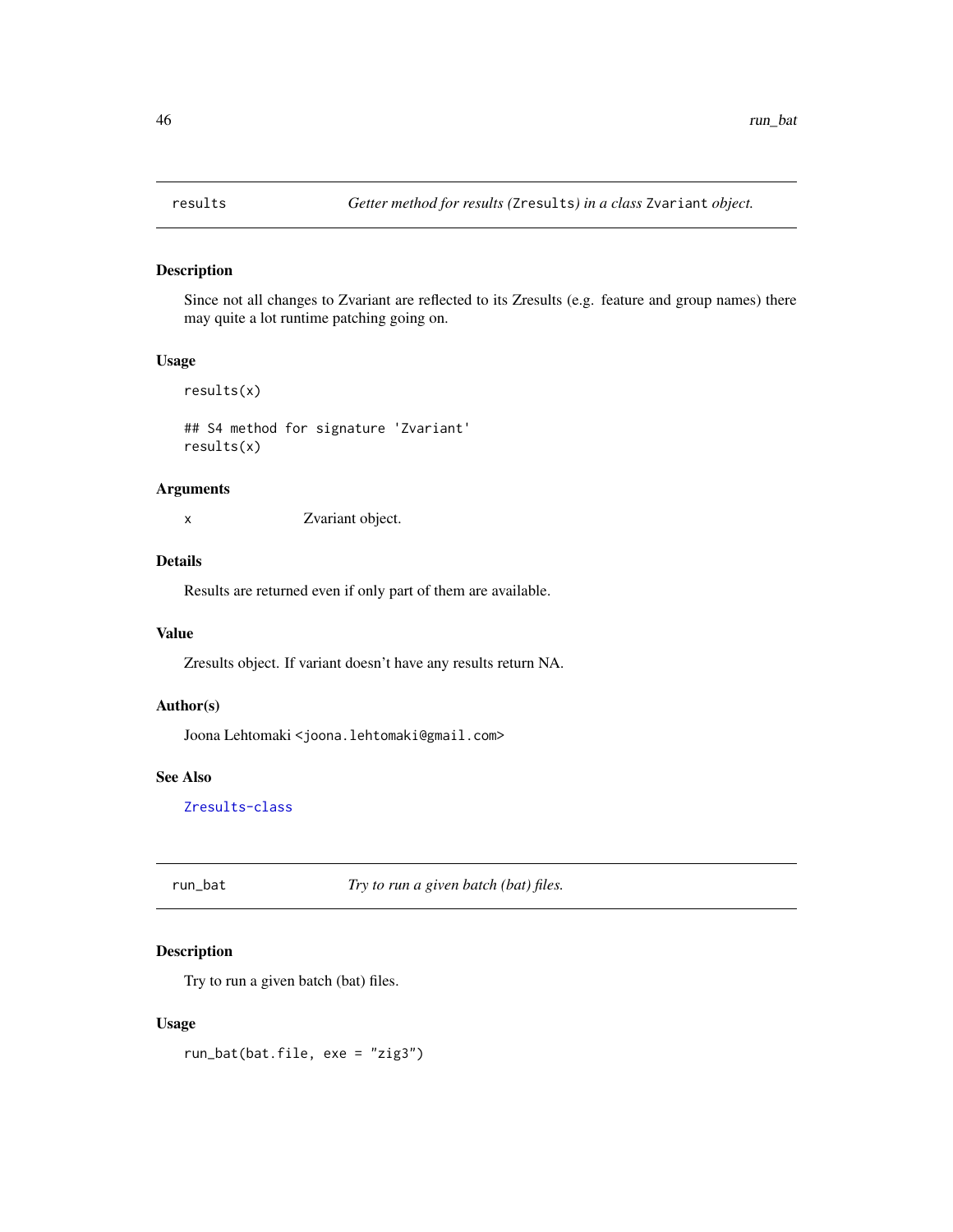# <span id="page-46-0"></span>save\_zvariant 47

#### Arguments

| bat.file | Character string path to a Zonation batch (bat) file.                            |
|----------|----------------------------------------------------------------------------------|
| exe      | Character string for overriding the default Zonation executable (default: zig3). |

#### Value

A logical indicating whether running the batch file was successful.

# Author(s)

Joona Lehtomaki <joona.lehtomaki@gmail.com>

<span id="page-46-1"></span>

| save_zvariant | Saves the current state of an instance of Zvariant-class on the file<br>system. Zvariant <i>object tracks the location of relevant files, but the</i><br>root path can be changed. If it is not changed, then the current files<br>can be overwritten. |
|---------------|--------------------------------------------------------------------------------------------------------------------------------------------------------------------------------------------------------------------------------------------------------|
|               |                                                                                                                                                                                                                                                        |

# Description

Saves the current state of an instance of [Zvariant-class](#page-56-1) on the file system. Zvariant object tracks the location of relevant files, but the root path can be changed. If it is not changed, then the current files can be overwritten.

#### Usage

```
save_zvariant(x, dir = "", overwrite = FALSE, debug_msg = FALSE)
```

```
## S4 method for signature 'Zvariant'
save_zvariant(x, dir = "", overwrite = FALSE, debug_msg = FALSE)
```
#### Arguments

| $\mathsf{x}$ | Zvariant object.                                                          |
|--------------|---------------------------------------------------------------------------|
| dir          | Character string path to the root directory where the variant is created. |
| overwrite    | Logical indicating whether files should overwritten if they exist.        |
| debug_msg    | Logical setting whether extra debugging information should be printed.    |

# Value

Invisible NULL. This method is used only for it's side effects.

# Author(s)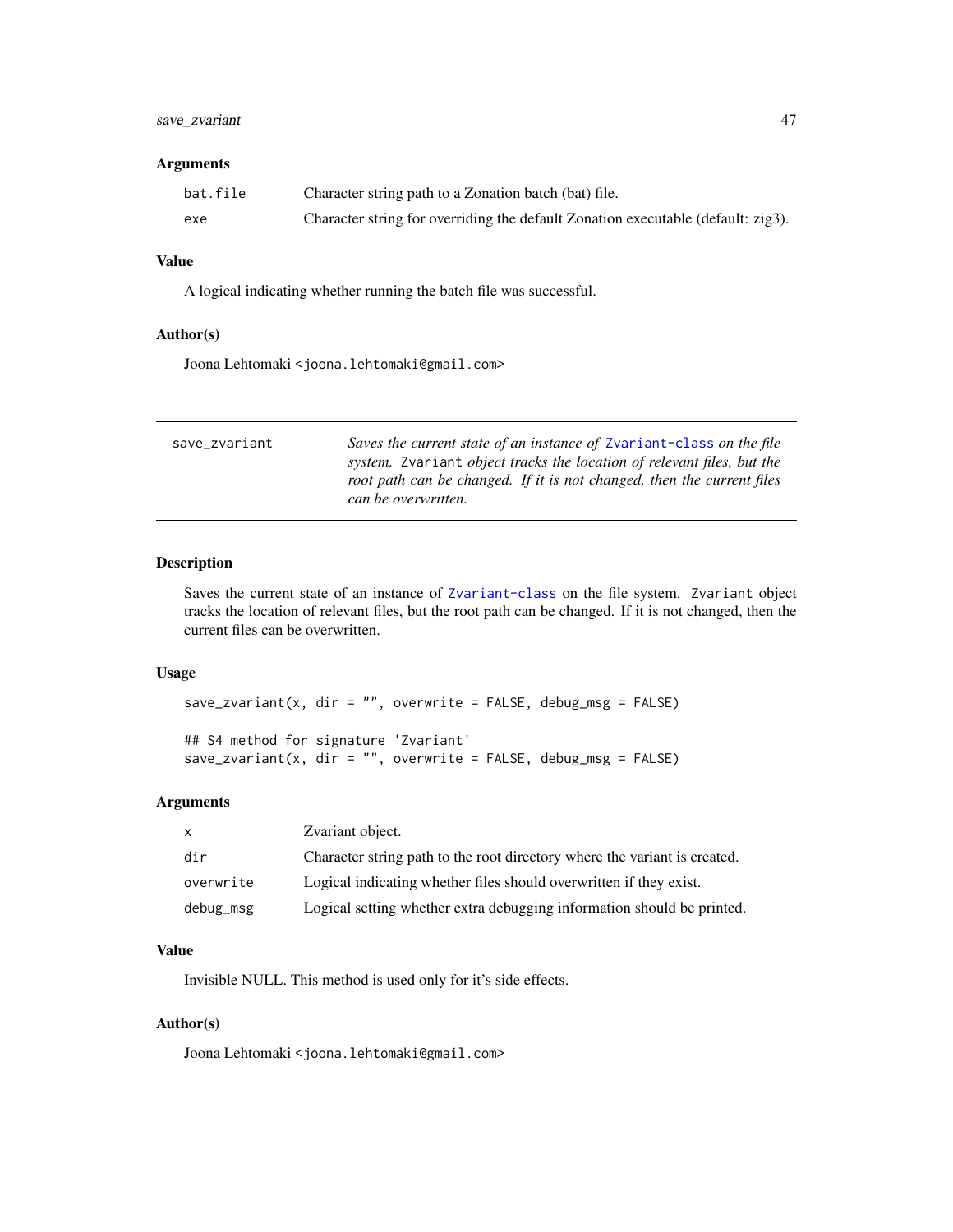# See Also

[Zvariant-class](#page-56-1)

selection\_coverage *Intersection of two coverages.*

# Description

Calculate how much two coverages (as defined by values greater than a given threshold in two numeric matrices) overlap.

# Usage

selection\_coverage(x, y, thresholds)

# Arguments

| X          | Numeric matrix.                    |
|------------|------------------------------------|
| - V        | Numeric matrix.                    |
| thresholds | Numeric vector of thresholds used. |

#### Value

A list with 2 items:

| thresholds | Correlations between 2 matrices with values above a given threshold. |
|------------|----------------------------------------------------------------------|
| total      | Overall correlation between the 2 matrices.                          |

#### Author(s)

Joona Lehtomaki <joona.lehtomaki@gmail.com>

<span id="page-47-1"></span>set\_dat\_param *Set a specified run setting parameter value*

# Description

Essentially these are parameter values corresponding to Zonation dat-files. This function is used to set values of given parameter. In the current implementation, sections have no meaning.

# Usage

```
set_dat_param(x, parameter, value)
## S4 method for signature 'Zvariant'
set_dat_param(x, parameter, value)
```
<span id="page-47-0"></span>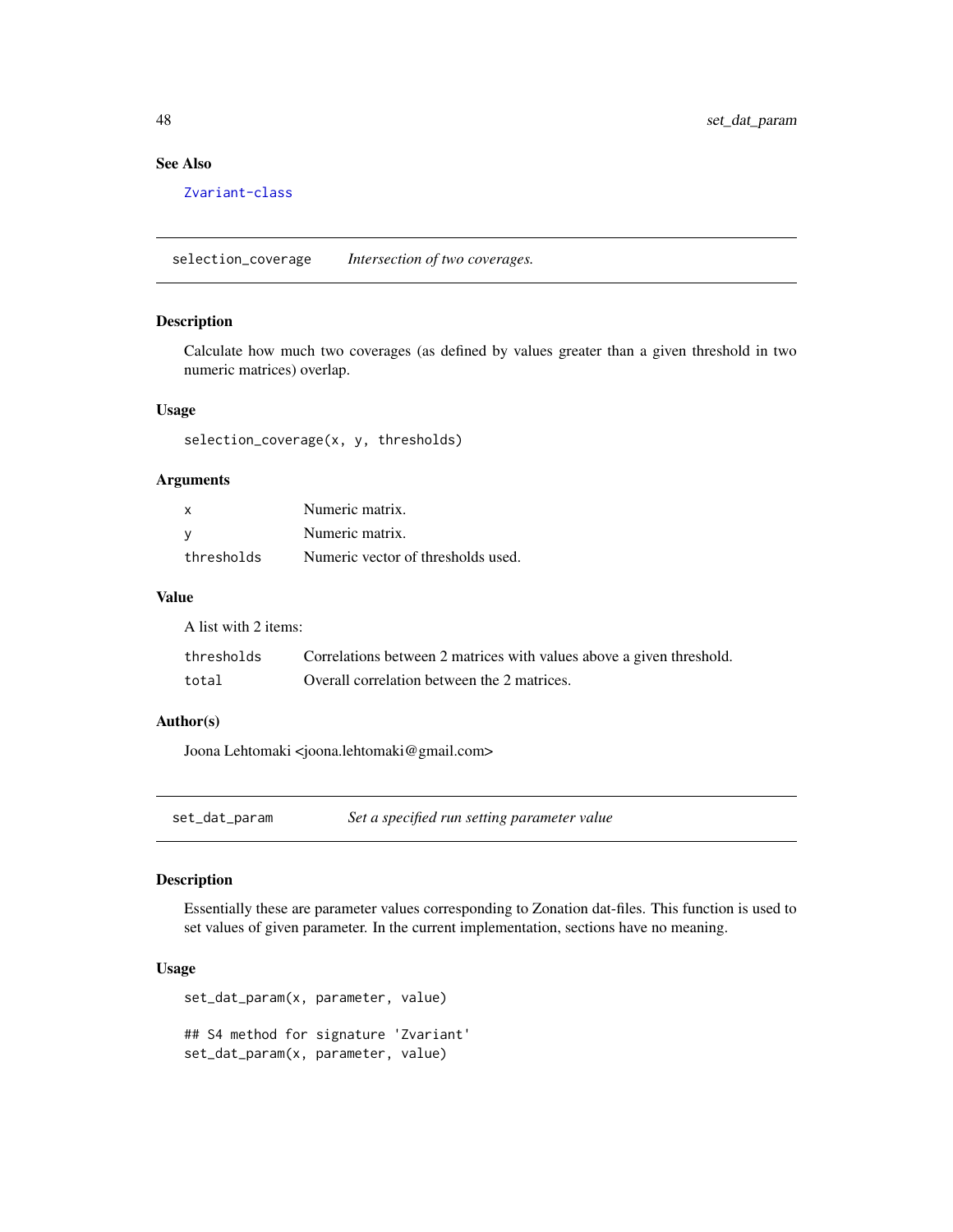# <span id="page-48-0"></span>Arguments

| X         | Zvariant object.                                    |
|-----------|-----------------------------------------------------|
| parameter | Character string name of the parameter.             |
| value     | Character string or numeric value of the parameter. |

#### Value

x Zvariant object.

# Note

Method does not check for the sanity of the values provided.

# Author(s)

Joona Lehtomaki <joona.lehtomaki@gmail.com>

# See Also

[Zvariant-class](#page-56-1) and [get\\_dat\\_param](#page-19-1).

show,Zvariant-method *Print Zvariant information.*

# Description

Generic printing function

#### Usage

## S4 method for signature 'Zvariant' show(object)

# Arguments

object ZVariant object.

# Author(s)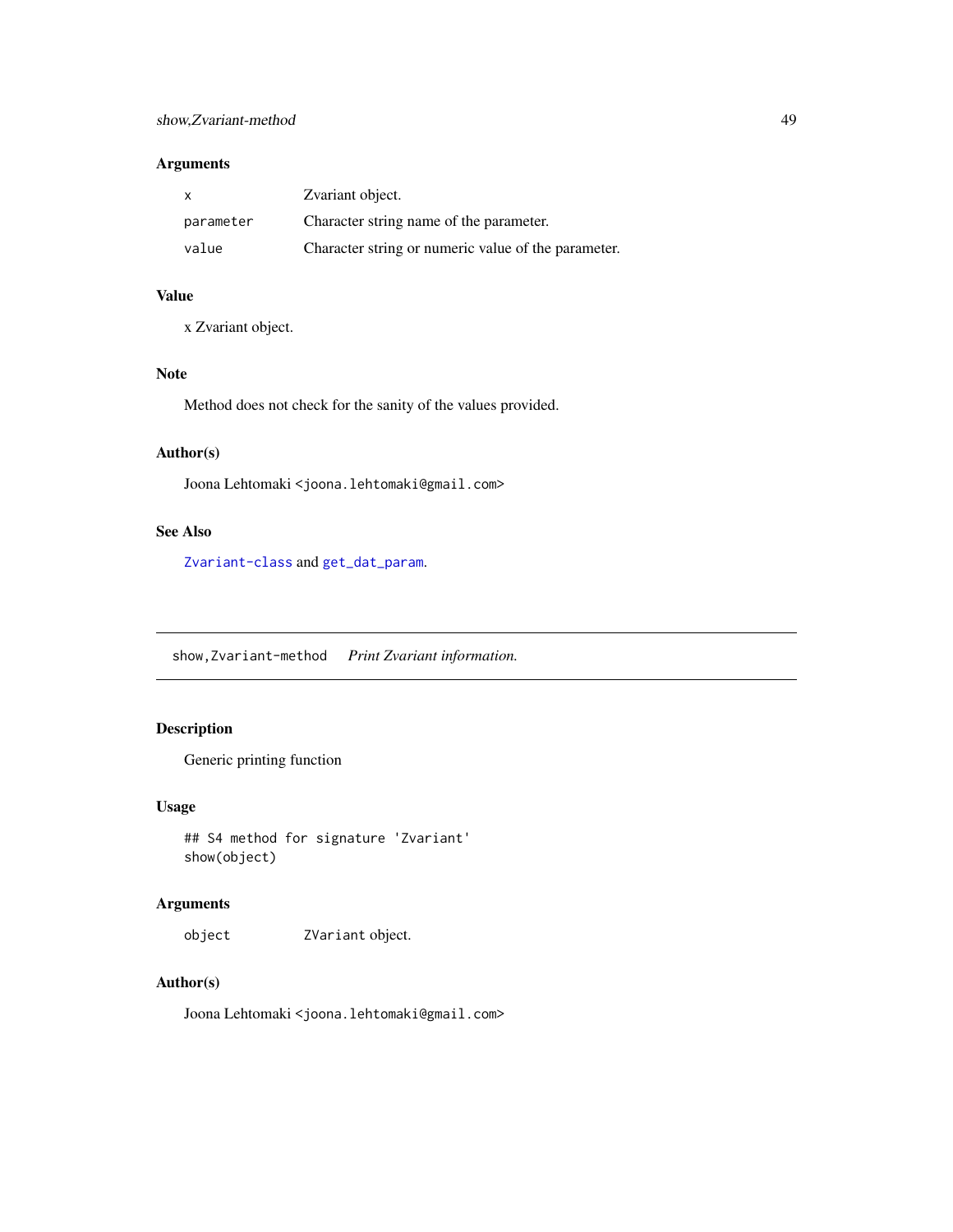<span id="page-49-1"></span><span id="page-49-0"></span>Method will also return group column with spp data if it exists.

Data can be assigned independent of whether groups are used or not. Since groups information is stored separately in groups slot, groups information must also be updated independently.

# Usage

```
sppdata(x, group.names = FALSE)
sppdata(x) \leftarrow value## S4 method for signature 'Zvariant'
sppdata(x, group.names = FALSE)
## S4 replacement method for signature 'Zvariant, data.frame'
sppdata(x) < - value
```
#### Arguments

| X.          | Zvariant object.                                                                                               |
|-------------|----------------------------------------------------------------------------------------------------------------|
| group.names | boolean indicating whether group codes (FALSE) or names (TRUE) are used to<br>indicate group. (default: FALSE) |
| value       | data frame that must match the number and names of columns in sppdata (see<br>sppdata.                         |

# Value

Data frame (object's spp.data)

#### Note

Everytime spp data is set, groups information is deleted as there is now straightforward way of preserving and/or imputing group information.

#### Author(s)

Joona Lehtomaki <joona.lehtomaki@gmail.com>

#### See Also

[Zvariant-class](#page-56-1)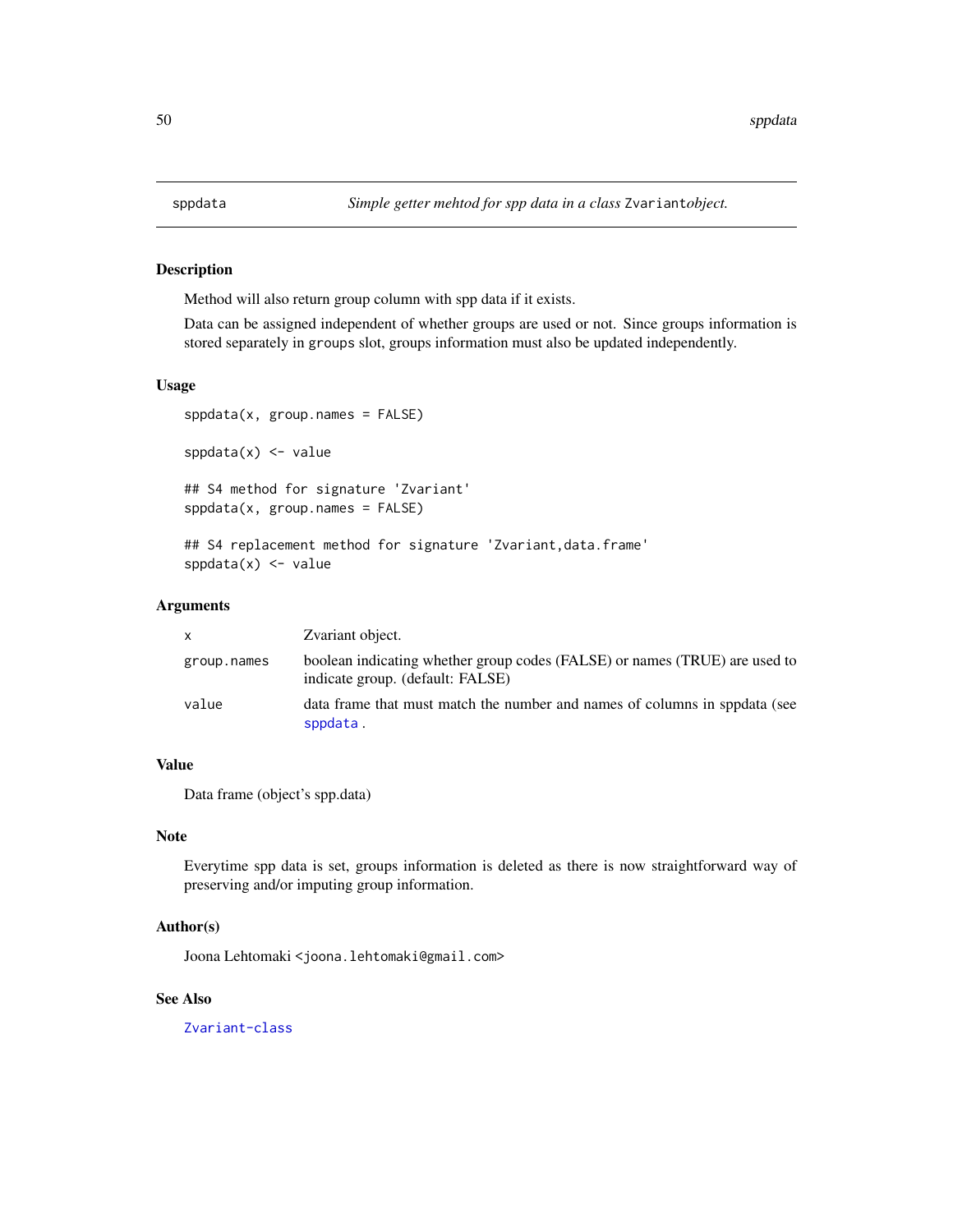<span id="page-50-0"></span>

Get biodiversity feature weights of a Zonation variant

Set biodiversity feature weights of a Zonation variant

#### Usage

sppweights(x)

sppweights $(x)$  <- value

## S4 method for signature 'Zvariant' sppweights(x)

## S4 replacement method for signature 'Zvariant,numeric' sppweights $(x)$  <- value

#### Arguments

|       | Zvariatn object.                                                              |
|-------|-------------------------------------------------------------------------------|
| value | numeric vector with the length equal to the number of features in the variant |

# Value

A numeric vector of weights

#### Note

The weight vector must be exactly the correct length, no recycling is done. Vector elements must be coercible to numeric.

# Author(s)

Joona Lehtomaki <joona.lehtomaki@gmail.com> Joona Lehtomaki <joona.lehtomaki@gmail.com>

# See Also

[Zvariant-class](#page-56-1)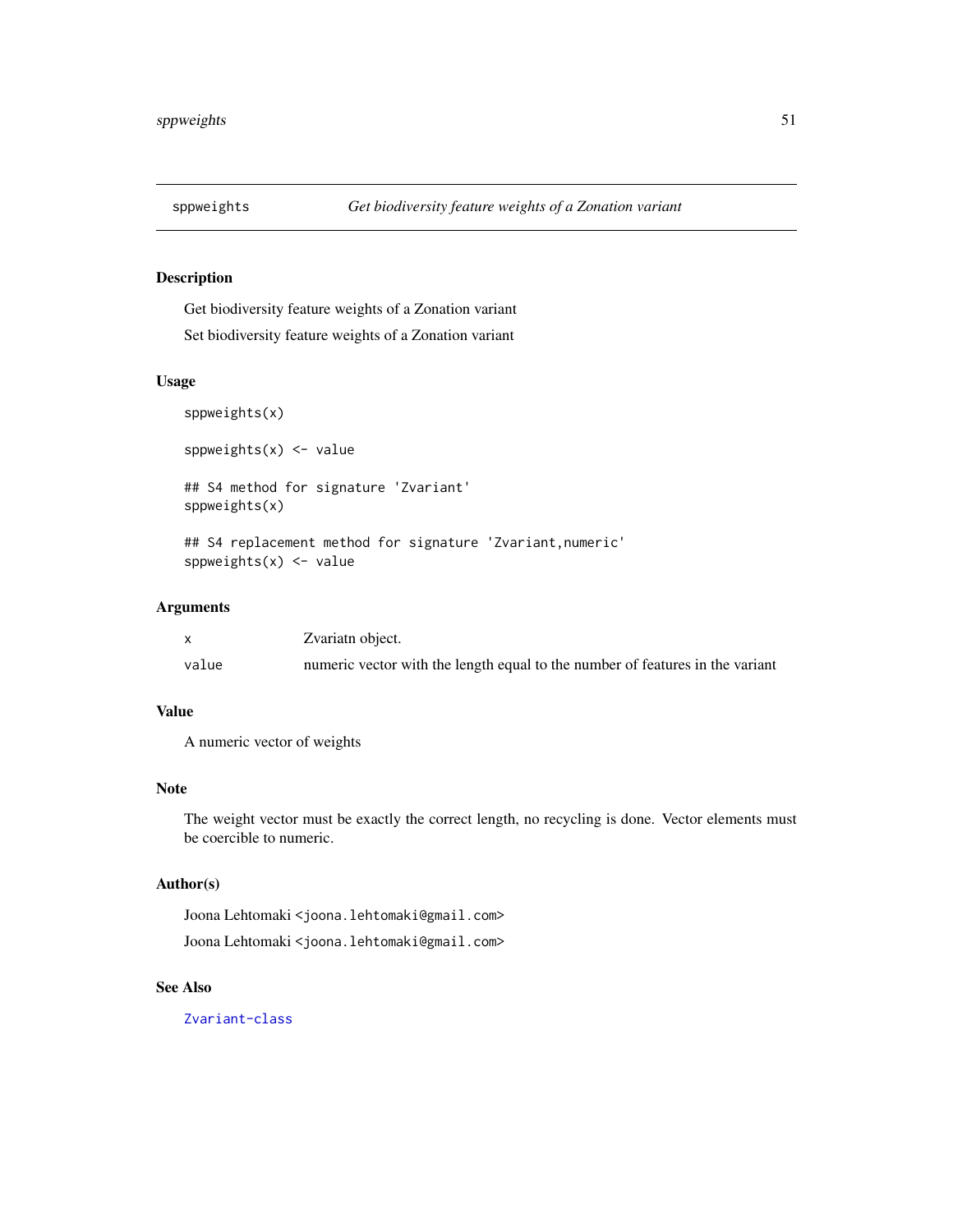<span id="page-51-0"></span>

Get all variants in a Zonation project

# Usage

variants(x)

## S4 method for signature 'Zproject' variants(x)

# Arguments

x Zproject object.

# Value

A list of Zvariant objects

#### Author(s)

Joona Lehtomaki <joona.lehtomaki@gmail.com>

# See Also

[Zproject-class](#page-55-3) and [Zvariant-class](#page-56-1)

write\_dat *Write a Zonation run configuration (dat) file.*

# Description

The function takes a nested list of values and writes it to a dat file (a Windows style .ini-file).

#### Usage

write\_dat(x, filename, overwrite = FALSE)

# Arguments

|           | List containing the data to be written.                    |
|-----------|------------------------------------------------------------|
| filename  | String file path.                                          |
| overwrite | Logical indicating whether the file should be overwritten. |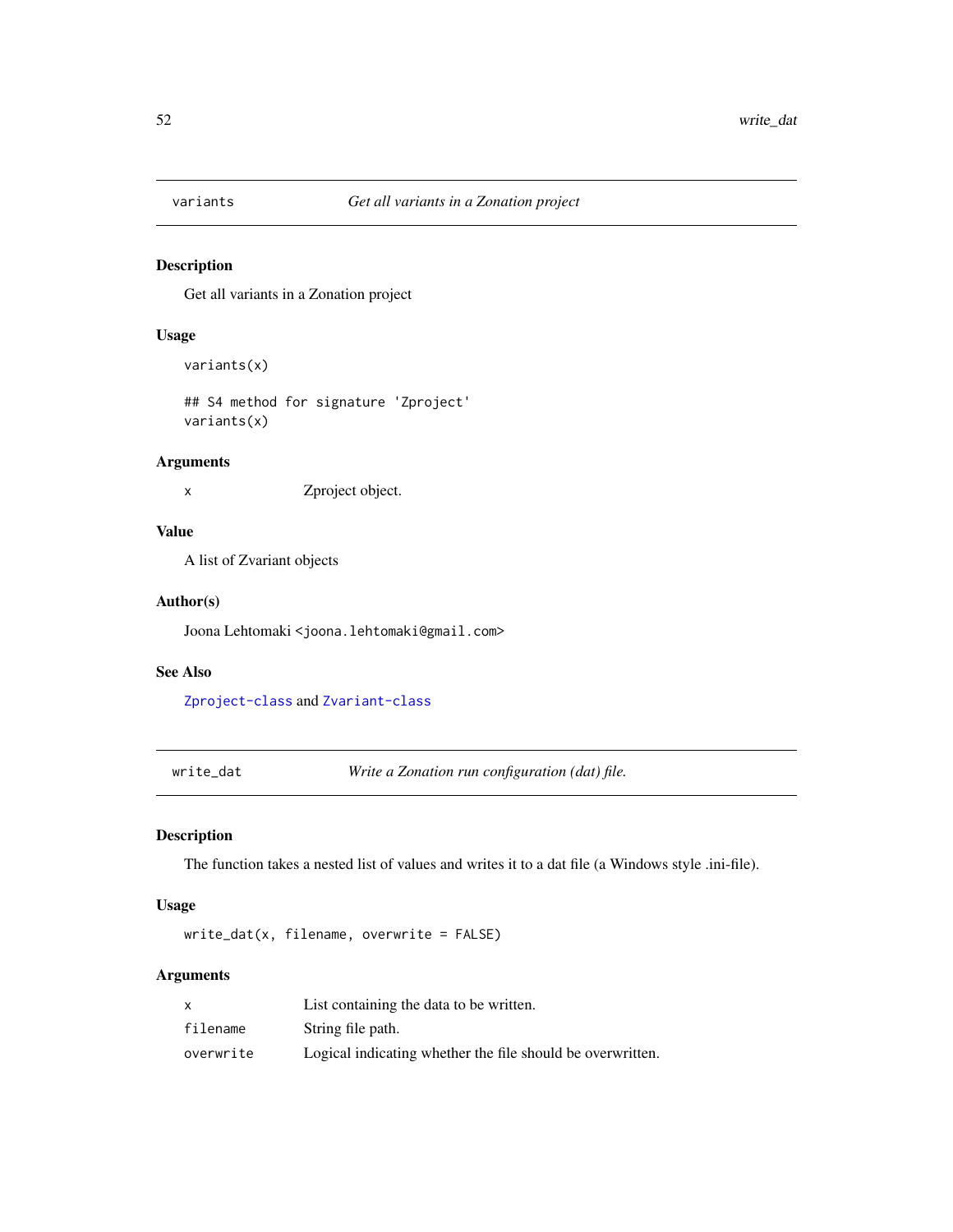#### <span id="page-52-0"></span>zCurvesDataFrame 53

# Value

Invisible null.

# Note

Only 1 level of nestedness is accepted.

# Author(s)

Joona Lehtomaki <joona.lehtomaki@gmail.com>

#### Examples

```
## Not run:
    dat \le list("Settings" = list("removal_rule" = 1, use_groups = 1))
    write_dat(dat, "settings.dat")
```
## End(Not run)

<span id="page-52-1"></span>ZCurvesDataFrame *The ZCurvesDataFrame class*

# Description

ZCurvesDataFrame class inherits class data.frame.

# Details

Class does no implement new methods, but it is used to override some behaviour such as plot. Usually ZCurvesDataFrame object belongs to a [Zresults](#page-55-1) object.

# Slots

is.feature: Logical indicating whether column is actually a feature.

#### Note

If user modifies or subsets ZCurvesDataFrame in a funtion it is up to the user to update the indexes in slot is.feature

#### Author(s)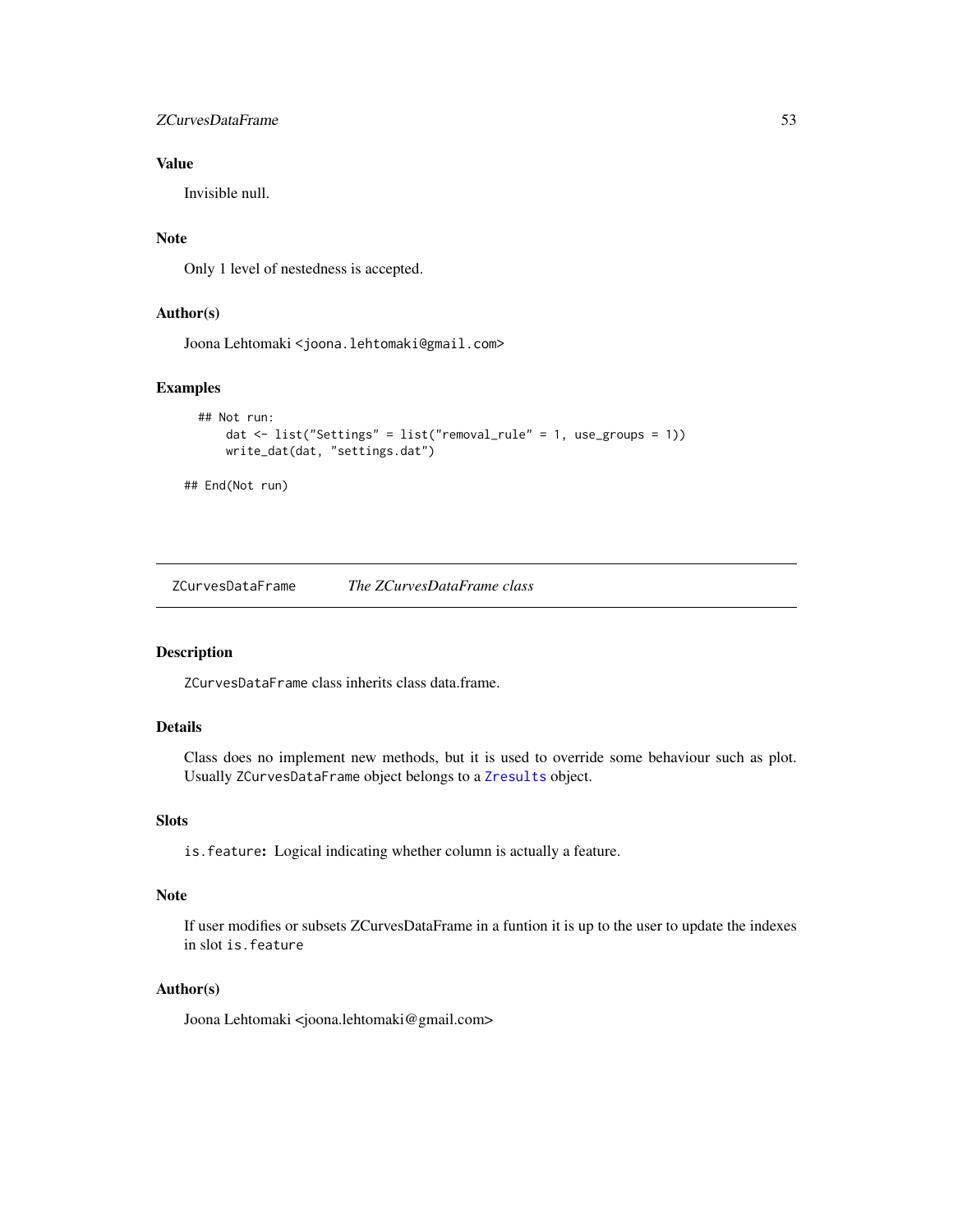<span id="page-53-1"></span><span id="page-53-0"></span>ZGroupCurvesDataFrame *The ZGroupCurvesDataFrame class*

#### Description

ZGroupCurvesDataFrame class inherits class data.frame.

# Details

Class does no implement new methods, but it is used to override some behaviour such as plot. Usually ZGroupCurvesDataFrame object belongs to a [Zresults](#page-55-1) object.

# Slots

is.group: Logical indicating whether column is actually a group.

#### Note

If user modifies or subsets ZGroupCurvesDataFrame in a funtion it is up to the user to update the indexes in slot is.group

#### Author(s)

Joona Lehtomaki <joona.lehtomaki@gmail.com>

zlegend *Get various Zonation legends*

# Description

Zonation result rank rasters can be displayed in various color schemes.

#### Usage

```
zlegend(x)
```
#### Arguments

x String character name for the color scheme.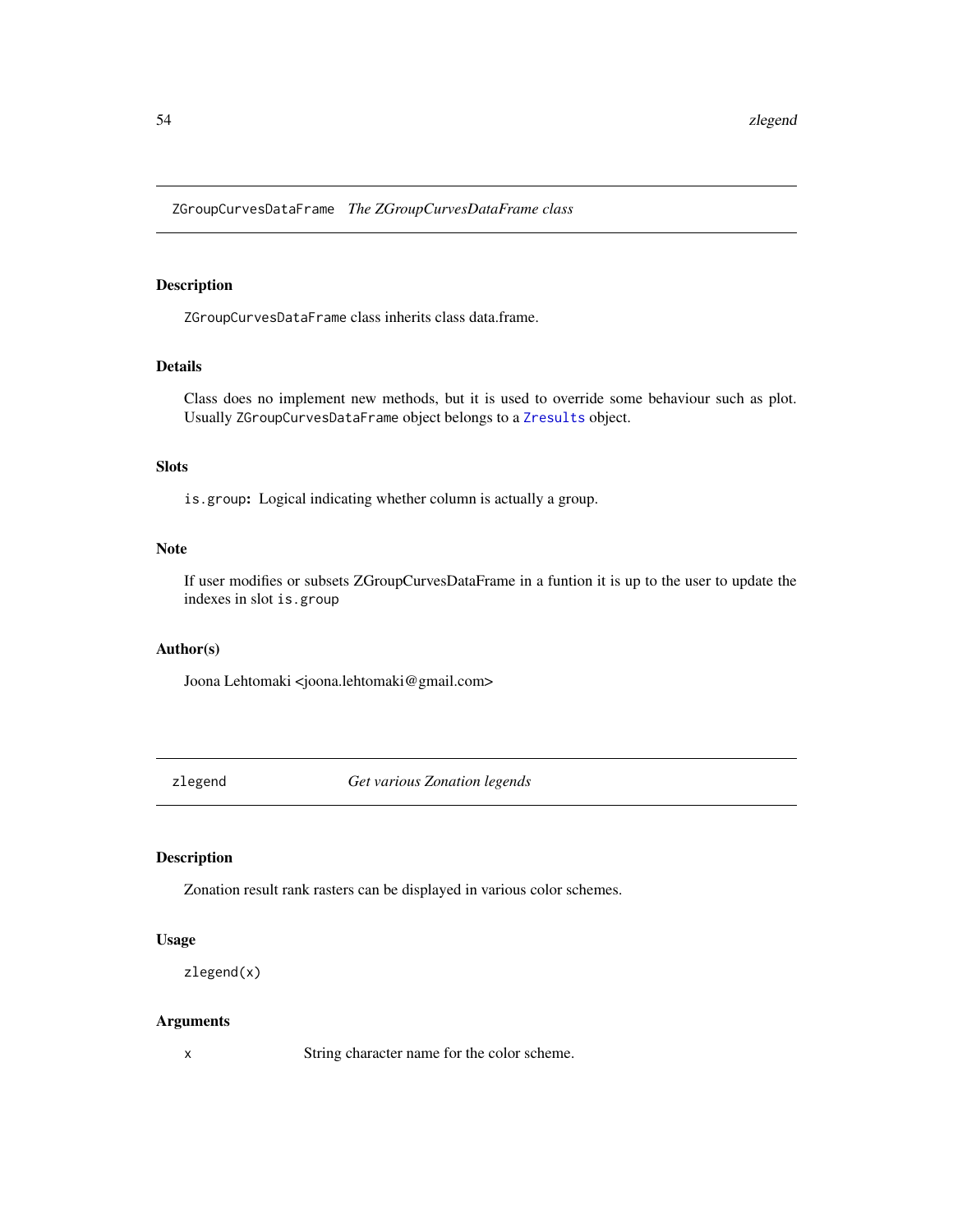# <span id="page-54-0"></span>zparameters 55

# Details

Each color scheme is a list with following item:

values: Value breaks in the rank priority map

labels: Labels to be used in the map legend

colors: Colors used for the value classes

Following color schemes are available:

1. "spectral"

# Value

A list color scheme.

#### Note

Color schemes are stored in env .options.

# Author(s)

Joona Lehtomaki <joona.lehtomaki@gmail.com>

# Examples

zlegend("spectral")

zparameters *Get all Zonation run configuration parameters.*

#### Description

This set of parameters is all that is accepted by Zonation.

#### Usage

```
zparameters(just_names = FALSE)
```
# Arguments

just\_names Logical indicating if only the parameter names should be returned.

# Value

Characted vector of paramter names or a list of (parameter = section) structure.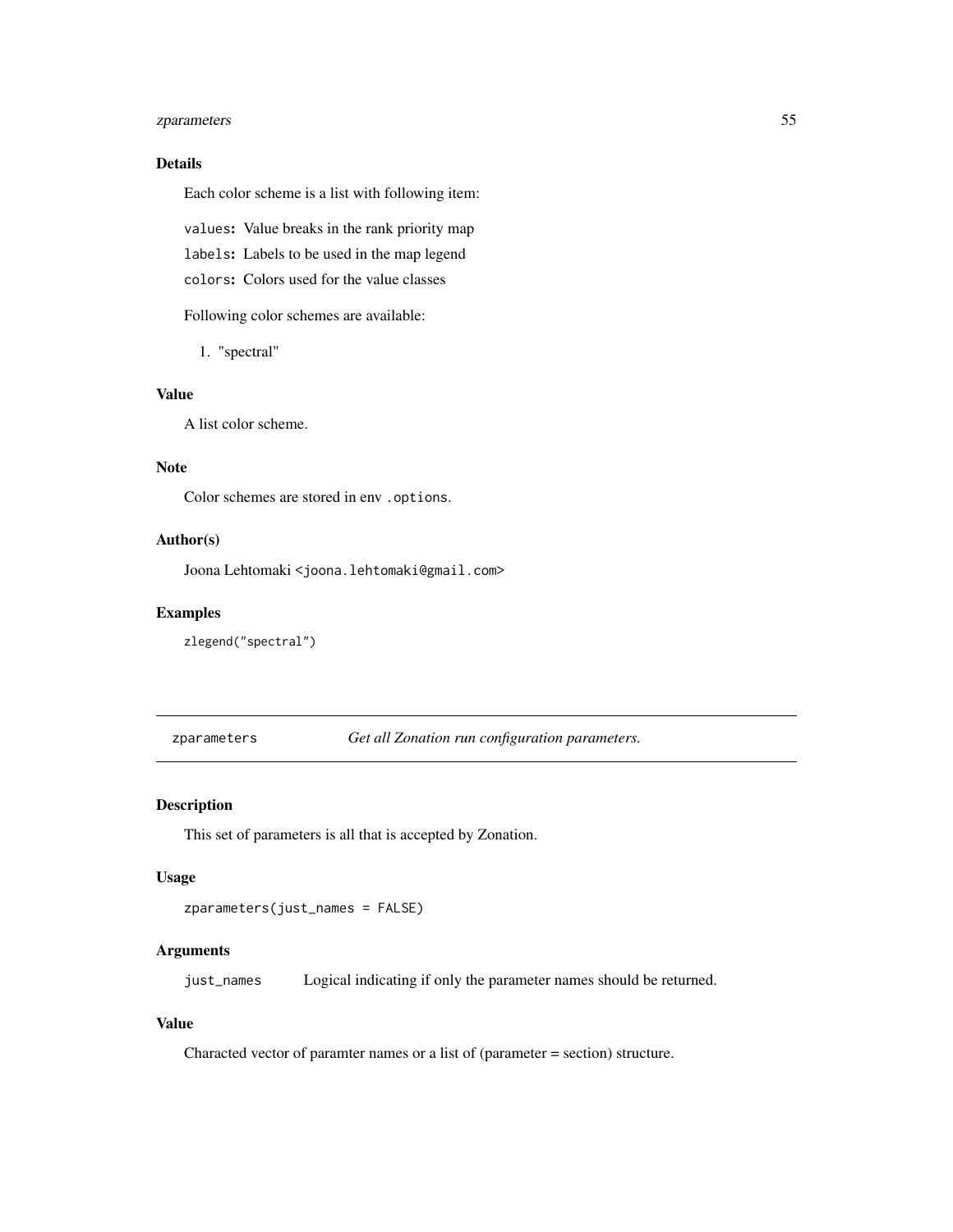#### <span id="page-55-0"></span>Note

Parameters are hard-coded to this package and know nothing of potential future developments with Zonation.

#### Author(s)

Joona Lehtomaki <joona.lehtomaki@gmail.com>

<span id="page-55-4"></span>Zproject *The Zproject class*

# <span id="page-55-3"></span>Description

Zproject class represents a Zonation project project, i.e. all the input and output files and folders.

# Details

A project contains one or more variants of particular Zonation analysis setup. A single variant is represented as an instance of [Zvariant-class](#page-56-1).

#### Slots

root: Character string path pointing to the root (dir) of the project.

variants: List of objects of class [Zvariant-class](#page-56-1).

#### Author(s)

Joona Lehtomaki <joona.lehtomaki@gmail.com>

<span id="page-55-1"></span>Zresults *The Zresults class*

# <span id="page-55-2"></span>Description

Zresults class represents a full set of Zonation results associated with a single variant (instance of class [Zvariant-class](#page-56-1)).

#### Details

Slots of class Zresults can be queried using the \$-operator.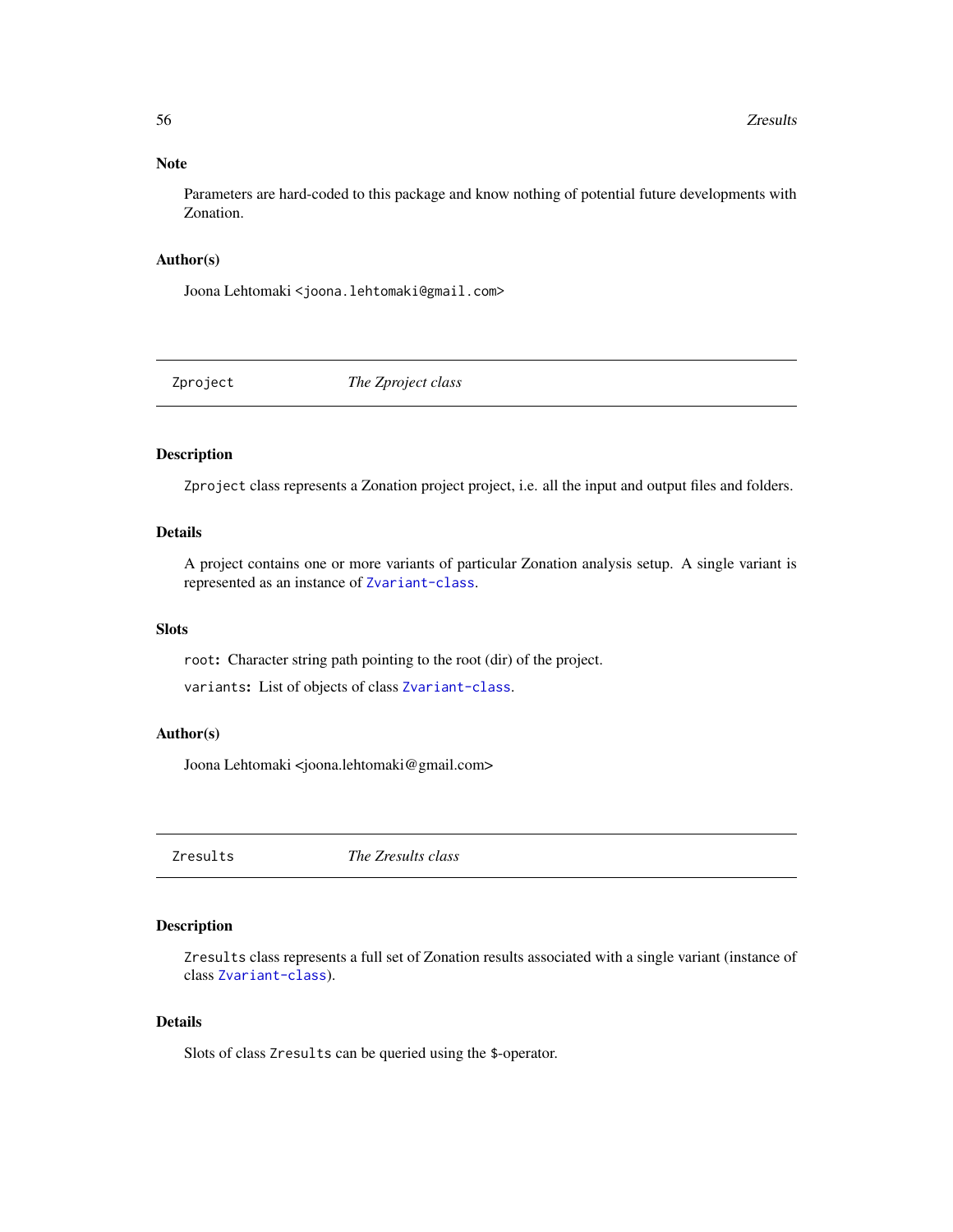#### <span id="page-56-0"></span>zvariant 57

#### **Slots**

root: Character string path pointing to the root (dir) of the results. modified: Character timestamp for when results were last modified. run.info: Character file path for run info file. curves: Data frame of curve (performance) results. grp.curves: Data frame of group curve (performance) results. rank: RasterLayer object of rank priority. wrscr: RasterLayer object of weighted range-size corrected richness. prop: RasterLayer object of the proportional loss of distribution. ppa.lsm: Data frame containg PPA LSM data items 1 and 3. features.info: Data frame containg features info data.

#### Author(s)

Joona Lehtomaki <joona.lehtomaki@gmail.com>

<span id="page-56-2"></span>Zvariant *The Zvariant class*

#### <span id="page-56-1"></span>**Description**

Zvariant class represents a Zonation analysis variant with the associated parameters.

#### Details

Currently Zvariant must be instantiated based on an existing Zonation batch file. If the variant has been run, then the results are also associated with the instance of Zvariant-class.

#### **Slots**

name: Character string name of the variant.

bat.file: Character string path to a Zonation-style batch file.

dat.data: List holding the parsed data from Zonation dat-file

spp.data: Data frame holding the parsed data from Zonation spp-file

output.dir: Character string path to the output directory.

groups: Data frame holding the parsed data from Zonation groups-file

call.params: List of parsed call parameters from the batch file.

condition.layers: Data frame holding the parsed data from condition file.

results: List holding the results (data frames).

results\_dirty: Logical indicating if the current object data (dat.data and spp.data) has been changed when results are present. If TRUE, data has changed and results may have been produced using different data.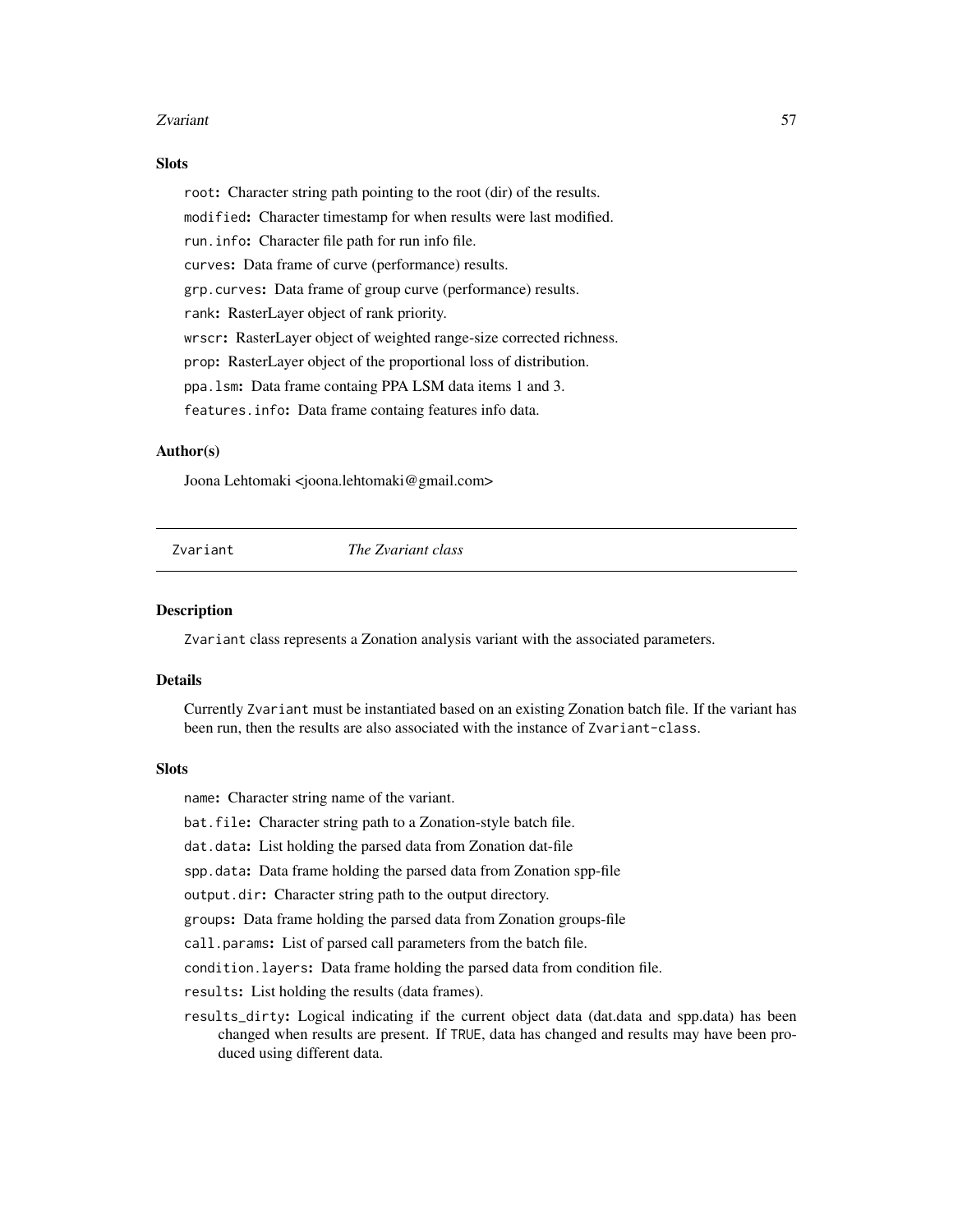58 Zvariant 2007 and 2008 and 2008 and 2008 and 2008 and 2008 and 2008 and 2008 and 2008 and 2008 and 2008 and 2008 and 2008 and 2008 and 2008 and 2008 and 2008 and 2008 and 2008 and 2008 and 2008 and 2008 and 2008 and 200

# Author(s)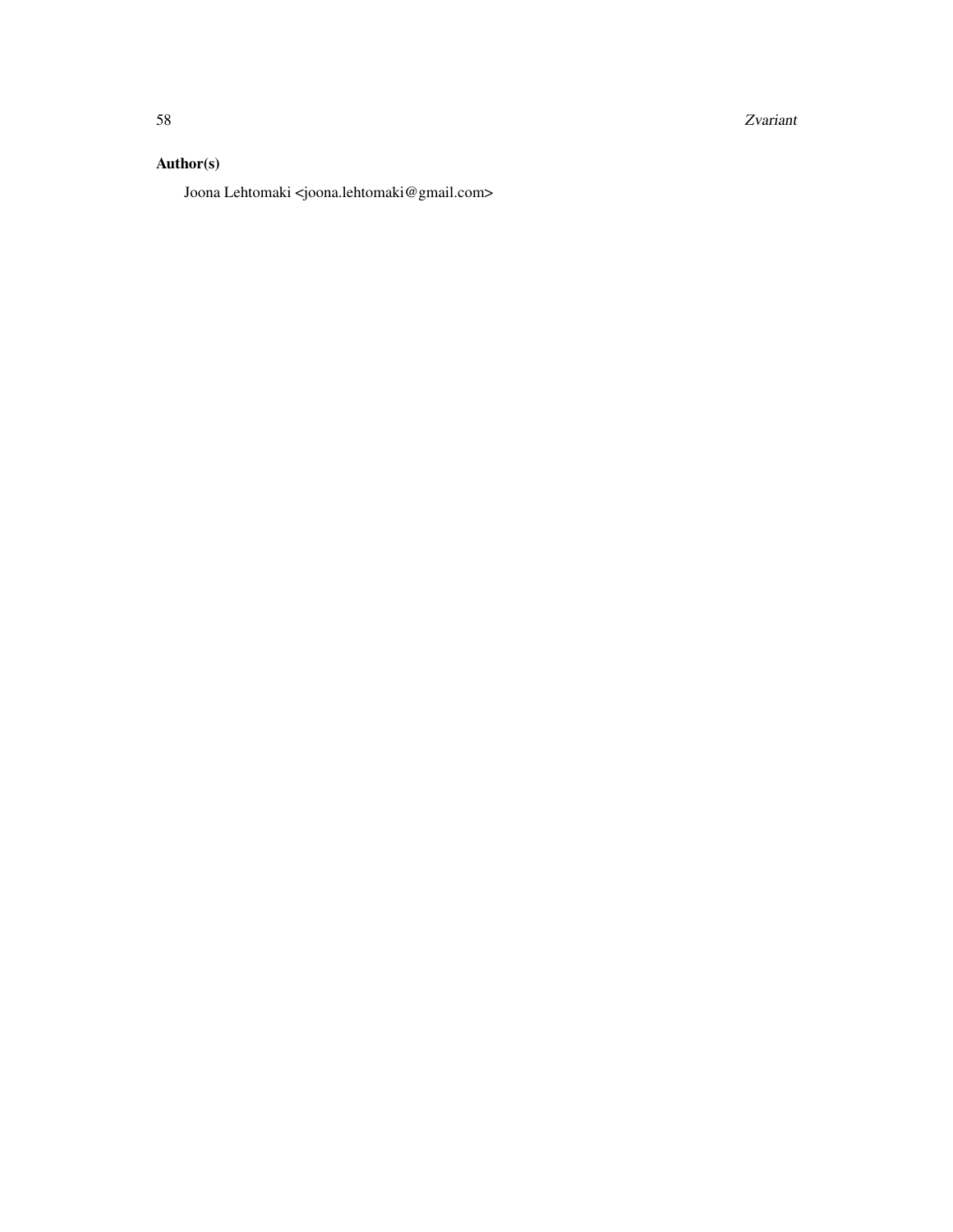# <span id="page-58-0"></span>**Index**

∗Topic post-processing comp, [6](#page-5-0) correlation, [8](#page-7-0) cross\_jaccard, [12](#page-11-0) jaccard, [25](#page-24-0) selection\_coverage, [48](#page-47-0) ∗Topic ppa comp, [6](#page-5-0) correlation, [8](#page-7-0) cross\_jaccard, [12](#page-11-0) jaccard, [25](#page-24-0) selection\_coverage, [48](#page-47-0) ∗Topic results cost, [8](#page-7-0) curves, [13](#page-12-0) map\_indexes, [27](#page-26-0) ppa\_lsm, [36](#page-35-0) read\_curves, [39](#page-38-0) read\_grp\_curves, [42](#page-41-0) regroup\_curves, [44](#page-43-0) ∗Topic zonation map\_indexes, [27](#page-26-0) read\_curves, [39](#page-38-0) read\_grp\_curves, [42](#page-41-0) regroup\_curves, [44](#page-43-0) check\_names, [3](#page-2-0) check\_path, [4](#page-3-0) check\_zonation, [4](#page-3-0) clean\_str, [5](#page-4-0) comp, [6](#page-5-0) copy\_zvariant, [7](#page-6-0) copy\_zvariant,Zvariant,character,character-metho@\_path\_sans\_ext, [19](#page-18-0),19 *(*copy\_zvariant*)*, [7](#page-6-0) cor, *[8](#page-7-0)* correlation, [8](#page-7-0) cost, [8](#page-7-0) cost,Zresults-method *(*cost*)*, [8](#page-7-0) cost,Zvariant-method *(*cost*)*, [8](#page-7-0) create\_spp, [9,](#page-8-0) *[11,](#page-10-0) [12](#page-11-0)* create\_zproject, [11,](#page-10-0) *[27](#page-26-0)* cross\_jaccard, [12](#page-11-0) curves, [13](#page-12-0) decimalplaces, [14](#page-13-0) ds\_alpha, [15](#page-14-0) featurenames, [16](#page-15-0) features\_info, [17](#page-16-0) file\_path\_relative\_to, [18](#page-17-0) geom\_bar, *[35,](#page-34-0) [36](#page-35-0)*

curves,ZCurvesDataFrame-method *(*curves*)*, [13](#page-12-0) curves,ZGroupCurvesDataFrame-method *(*curves*)*, [13](#page-12-0) curves,Zresults-method *(*curves*)*, [13](#page-12-0) curves,Zvariant-method *(*curves*)*, [13](#page-12-0) featurenames,ZCurvesDataFrame-method *(*featurenames*)*, [16](#page-15-0) featurenames,Zresults-method *(*featurenames*)*, [16](#page-15-0) featurenames,Zvariant-method *(*featurenames*)*, [16](#page-15-0) featurenames<- *(*featurenames*)*, [16](#page-15-0) featurenames<-,ZCurvesDataFrame,character-method *(*featurenames*)*, [16](#page-15-0) featurenames<-,Zvariant,character-method *(*featurenames*)*, [16](#page-15-0) features\_info,Zresults-method *(*features\_info*)*, [17](#page-16-0) features\_info,Zvariant-method *(*features\_info*)*, [17](#page-16-0)

get\_dat\_param, [20,](#page-19-0) *[49](#page-48-0)* get\_dat\_param,Zvariant-method *(*get\_dat\_param*)*, [20](#page-19-0) get\_tutorialdir, [20](#page-19-0) get\_variant, [21,](#page-20-0) *[38](#page-37-0)*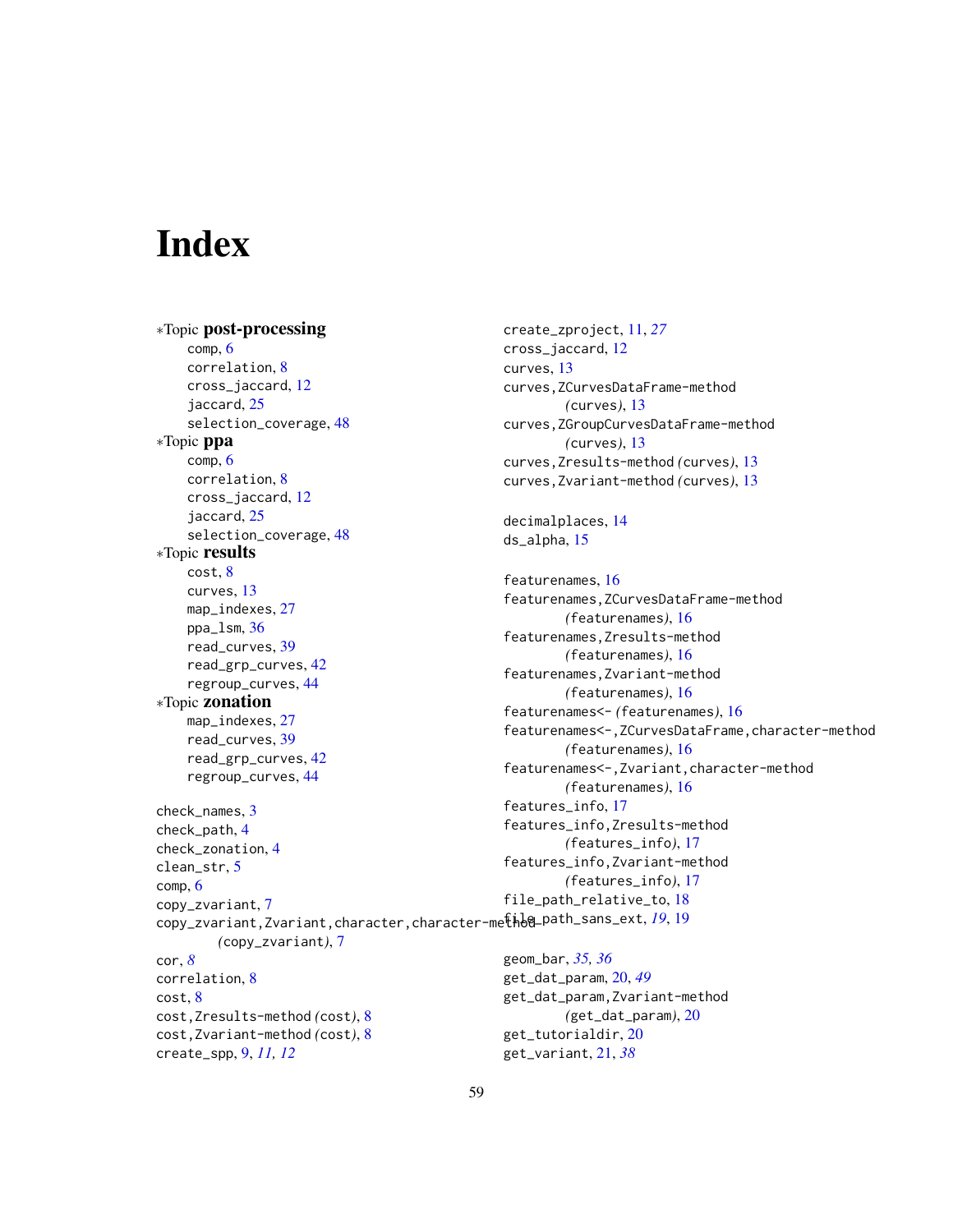# 60 INDEX

get\_variant,Zproject-method *(*get\_variant*)*, [21](#page-20-0) groupnames, *[17,](#page-16-0) [18](#page-17-0)*, *[22](#page-21-0)*, [22](#page-21-0) groupnames,ZGroupCurvesDataFrame-method *(*groupnames*)*, [22](#page-21-0) groupnames,Zresults-method *(*groupnames*)*, [22](#page-21-0) groupnames,Zvariant-method *(*groupnames*)*, [22](#page-21-0) groupnames<- *(*groupnames*)*, [22](#page-21-0) groupnames<-,Zvariant,character-method *(*groupnames*)*, [22](#page-21-0) groups, *[17,](#page-16-0) [18](#page-17-0)*, *[22](#page-21-0)*, [23](#page-22-0) groups,Zvariant-method *(*groups*)*, [23](#page-22-0) groups<- *(*groups*)*, [23](#page-22-0) groups<-,Zvariant,numeric-method *(*groups*)*, [23](#page-22-0)

has\_results, [24](#page-23-0) has\_results,Zresults-method *(*has\_results*)*, [24](#page-23-0) has\_results,Zvariant-method *(*has\_results*)*, [24](#page-23-0)

```
install.packages, 45
```
jaccard, *[12](#page-11-0)*, [25](#page-24-0)

leaf\_tags, [26](#page-25-0) load\_zproject, *[12](#page-11-0)*, [27](#page-26-0)

```
map_indexes, 27
```
names,Zproject-method, [28](#page-27-0) nfeatures, [28](#page-27-0) nfeatures,Zvariant-method *(*nfeatures*)*, [28](#page-27-0) nvariants, [29](#page-28-0) nvariants,Zproject-method *(*nvariants*)*, [29](#page-28-0) opendir, [30](#page-29-0) opendir,Zproject-method *(*opendir*)*, [30](#page-29-0) outdir, [30](#page-29-0) outdir,Zresults-method *(*outdir*)*, [30](#page-29-0) outdir,Zvariant-method *(*outdir*)*, [30](#page-29-0)

parse\_bat, [31](#page-30-0) performance, [32](#page-31-0) performance,Zresults-method *(*performance*)*, [32](#page-31-0) plot,ZCurvesDataFrame,missing-method, [33](#page-32-0) plot,ZGroupCurvesDataFrame,missing-method, [34](#page-33-0) plot\_curves, *[33](#page-32-0)[–35](#page-34-0)* plot\_hist, [35](#page-34-0) ppa\_lsm, [36](#page-35-0) ppa\_lsm,Zresults-method *(*ppa\_lsm*)*, [36](#page-35-0) print,Zvariant-method, [36](#page-35-0) rank\_raster, [37,](#page-36-0) *[38](#page-37-0)* rank\_raster,Zresults-method *(*rank\_raster*)*, [37](#page-36-0) rank\_raster,Zvariant-method *(*rank\_raster*)*, [37](#page-36-0) rank\_rasters, [38](#page-37-0) rank\_rasters,Zproject-method *(*rank\_rasters*)*, [38](#page-37-0) RasterLayer, *[37](#page-36-0)* RasterStack, *[38](#page-37-0)*, *[43](#page-42-0)* read\_bat, [39](#page-38-0) read\_curves, *[14](#page-13-0)*, *[32](#page-31-0)*, *[34](#page-33-0)[–36](#page-35-0)*, [39,](#page-38-0) *[42](#page-41-0)* read\_dat, [40](#page-39-0) read\_features\_info, [41](#page-40-0) read\_groups, [41](#page-40-0) read\_grp\_curves, *[14](#page-13-0)*, *[32](#page-31-0)*, *[36](#page-35-0)*, *[39,](#page-38-0) [40](#page-39-0)*, [42](#page-41-0) read\_ppa\_lsm, [42](#page-41-0) read\_result\_rasters, [43](#page-42-0) read\_spp, [44](#page-43-0) regroup\_curves, [44](#page-43-0) require\_package, [45](#page-44-0) results, [46](#page-45-0) results,Zvariant-method *(*results*)*, [46](#page-45-0) run\_bat, [46](#page-45-0) save\_zvariant, *[7](#page-6-0)*, [47](#page-46-0)

save\_zvariant,Zvariant-method *(*save\_zvariant*)*, [47](#page-46-0) selection\_coverage, [48](#page-47-0) set\_dat\_param, *[20](#page-19-0)*, [48](#page-47-0) set\_dat\_param,Zvariant-method *(*set\_dat\_param*)*, [48](#page-47-0) show,Zvariant-method, [49](#page-48-0) sppdata, *[50](#page-49-0)*, [50](#page-49-0) sppdata,Zvariant-method *(*sppdata*)*, [50](#page-49-0) sppdata<- *(*sppdata*)*, [50](#page-49-0)